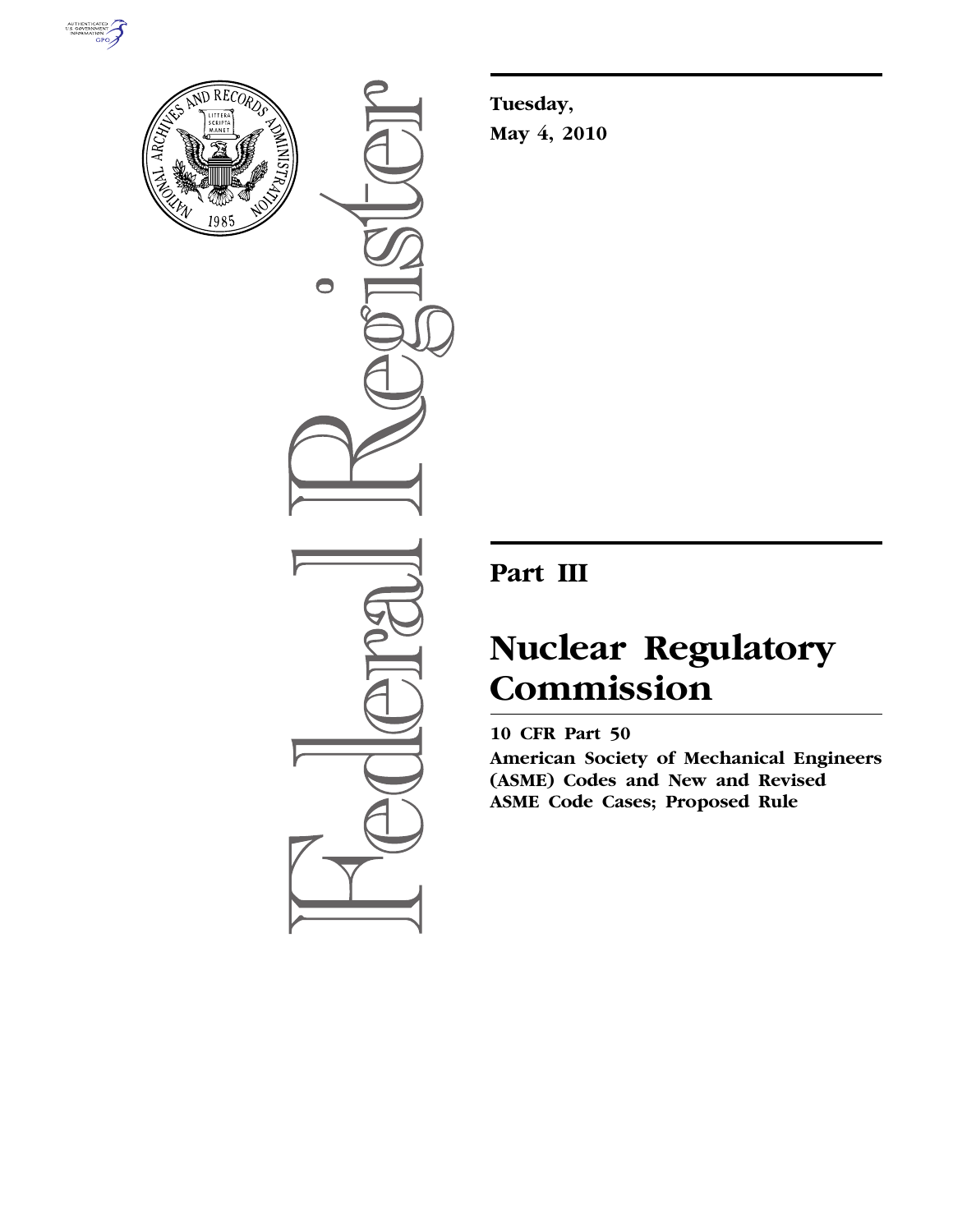#### **NUCLEAR REGULATORY COMMISSION**

#### **10 CFR Part 50**

**RIN 3150–AI35** 

**[NRC 2008–0554]** 

#### **American Society of Mechanical Engineers (ASME) Codes and New and Revised ASME Code Cases**

**AGENCY:** Nuclear Regulatory Commission (NRC). **ACTION:** Proposed rule.

**SUMMARY:** The NRC proposes to amend its regulations to incorporate by reference the 2005 Addenda through 2008 Addenda of Section III, Division 1, and the 2005 Addenda through 2008 Addenda of Section XI, Division 1, of the ASME *Boiler and Pressure Vessel Cod*e (ASME B&PV Code); and the 2005 Addenda and 2006 Addenda of the ASME Code for Operation and *Maintenance of Nuclear Power Plants*  (ASME OM Code). The NRC also proposes to incorporate by reference ASME Code Case N–722–1, ''Additional Examinations for PWR Pressure Retaining Welds in Class 1 Components Fabricated With Alloy 600/82/182 Materials Section XI, Division 1,'' and Code Case N–770, ''Alternative Examination Requirements and Acceptance Standards for Class 1 PWR [Pressurized-Water Reactor] Piping and Vessel Nozzle Butt Welds Fabricated with UNS N06082 or UNS W86182 Weld Filler Material with or without Application of Listed Mitigation Activities.''

**DATES:** Submit comments by July 19, 2010. Comments received after this date will be considered if it is practical to do so, but the NRC is able to ensure consideration only of comments received on or before this date.

**ADDRESSES:** Please include Docket ID NRC–2008–0554 in the subject line of your comments For instructions on submitting comments and accessing documents related to this action, *see*  Section I, "Submitting Comments and Accessing Information'' in the

**SUPPLEMENTARY INFORMATION** section of this document. You may submit comments by any one of the following methods.

*Federal Rulemaking Web Site:* Go to *http://www.regulations.gov* and search

for documents filed under Docket ID NRC–2008–0554. Address questions about NRC dockets to Carol Gallagher, telephone 301–492–3668, e-mail *Carol.Gallager@nrc.gov.* 

*Mail comments to:* Secretary, U.S. Nuclear Regulatory Commission, Washington, DC 20555–0001, ATTN: Rulemakings and Adjudications Staff. *E-mail comments to:* 

*Rulemaking.Comments@nrc.gov.* If you do not receive a reply e-mail confirming that we have received your comments, contact us directly at 301–415–1677.

*Hand-deliver comments to:* 11555 Rockville Pike, Rockville, Maryland 20852, between 7:30 a.m. and 4:15 p.m. Federal workdays. (Telephone 301–415– 1677)

*Fax comments to:* Secretary, U.S. Nuclear Regulatory Commission at 301– 415–1101.

You may submit comments on the information collections by the methods indicated in the Paperwork Reduction Act Statement.

#### **FOR FURTHER INFORMATION CONTACT:** L.

Mark Padovan, Office of Nuclear Reactor Regulation, U.S. Nuclear Regulatory Commission, Washington, DC 20555–0001, telephone 301–415– 1423, e-mail *Mark.Padovan@nrc.gov.* 

# **SUPPLEMENTARY INFORMATION:**

- I. Submitting Comments and Accessing Information
- II. Background
- III. Discussion of NRC Approval of New Edition and Addenda to the Code, ASME Code Cases N–722–1 and N–770, and Other Proposed Changes to 10 CFR 50.55a
	- a. Quality Standards, ASME Codes and Institute of Electrical and Electronics Engineers (IEEE) Standards, and Alternatives
	- b. Applicant/Licensee-Proposed Alternatives to the Requirements of 10 CFR 50.55a
	- c. Standards Approved for Incorporation by Reference
	- d. ASME B&PV Code, Section III
	- e. ASME B&PV Code, Section XI
	- f. ASME OM Code
	- g. Reactor Coolant Pressure Boundary, Quality Group B Components, and Quality Group C Components
	- h. Inservice Testing Requirements
	- i. Inservice Inspection Requirements
- j. Substitution of the Term "Condition" in 10 CFR 50.55a
- IV. Paragraph-by-Paragraph Discussion V. Generic Aging Lessons Learned (GALL)
- Report
- VI. Specific Request for Comments

VII. Voluntary Consensus Standards

- VIII. Finding of No Significant Environmental Impact: Environmental Assessment
- IX. Paperwork Reduction Act Statement
- X. Regulatory and Backfit Analysis

XI. Regulatory Flexibility Certification

#### **I. Submitting Comments and Accessing Information**

Comments submitted in writing or in electronic form will be posted on the NRC Web site and on the Federal rulemaking Web site Regulations.gov. Because your comments will not be edited to remove any identifying or contact information, the NRC cautions you against including any information in your submission that you do not want to be publicly disclosed. The NRC requests that any party soliciting or aggregating comments received from other persons for submission to the NRC inform those persons that the NRC will not edit their comments to remove any identifying or contact information, and therefore, they should not include any information in their comments that they do not want publicly disclosed.

You can access publicly available documents related to this document, including the following documents, using the following methods:

*NRC's Public Document Room (PDR):*  The public may examine, and have copied for a fee, publicly-available documents at the NRC's PDR, Room O1– F21, One White Flint North, 11555 Rockville Pike, Rockville, Maryland.

*NRC's Agencywide Documents Access and Management System (ADAMS):*  Publicly available documents created or received at the NRC are available electronically at the NRC's Electronic Reading Room at *http://www.nrc.gov/ reading-rm/adams.html.* From this page, the public can gain entry into ADAMS, which provides text and image files of NRC's public documents. If you do not have access to ADAMS or if there are problems in accessing the documents located in ADAMS, contact the NRC's PDR reference staff at 1–800–397–4209, 301–415–4737, or by e-mail to *pdr.resource@nrc.gov.* 

*Federal Rulemaking Web Site:* Public comments and supporting materials related to this proposed rule can be found at *http://www.regulations.gov* by searching on Docket ID NRC–2008– 0554.

| Document                                                            | <b>PDR</b> | Rulemaking<br>Web site | Reading room |
|---------------------------------------------------------------------|------------|------------------------|--------------|
| ASME B&PV Code*<br>ASME Code Case N-770*<br>ASME Code Case N-772-1* | ۰.         | <br><br>               | <br><br>     |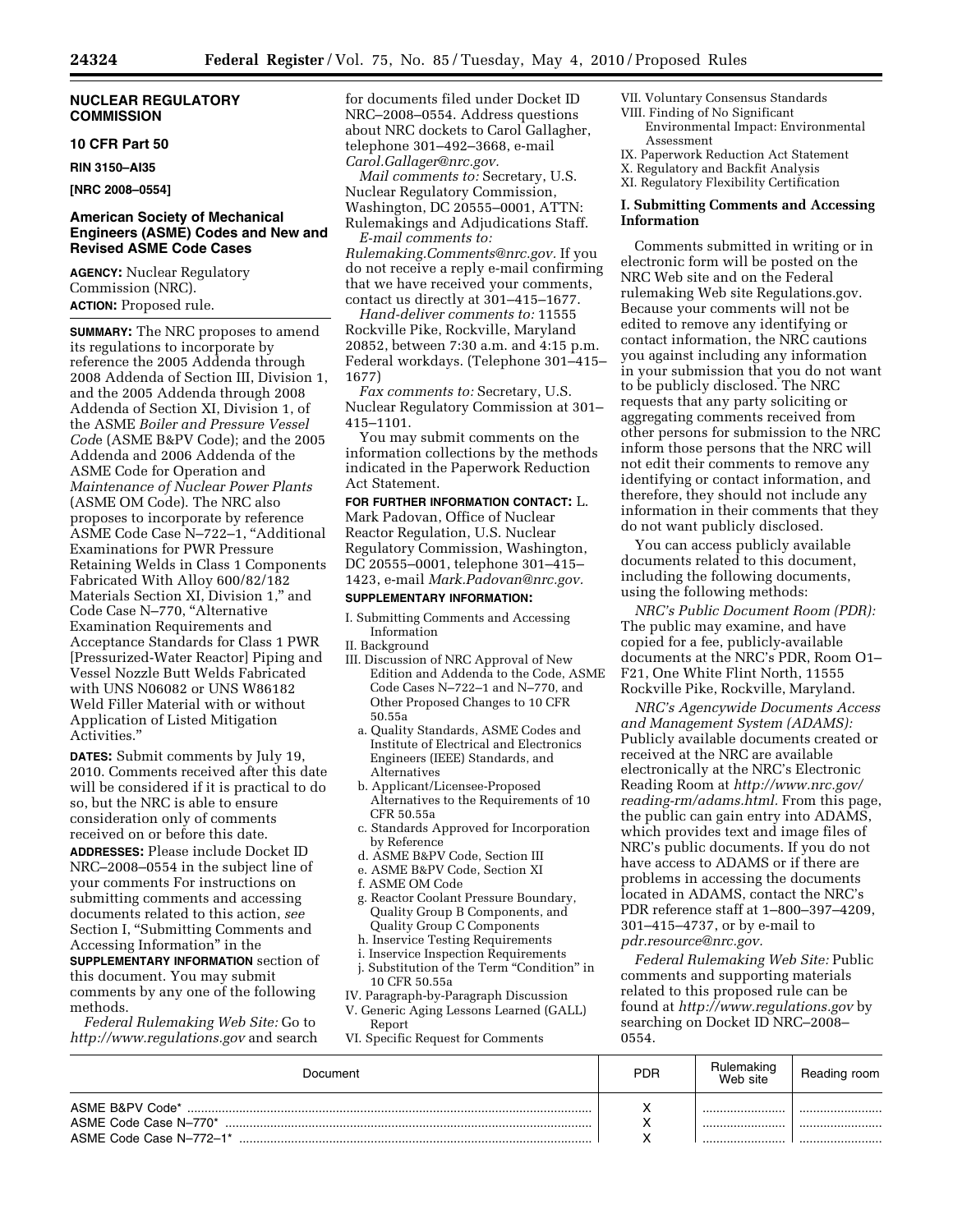| Document                                                                                                                                                                            | <b>PDR</b> | Rulemaking<br>Web site | Reading room |
|-------------------------------------------------------------------------------------------------------------------------------------------------------------------------------------|------------|------------------------|--------------|
|                                                                                                                                                                                     | x          |                        |              |
| EPRI Report NP-5151**, "Evaluation of Reactor Vessel Beltline Integrity Following Unantici-                                                                                         |            |                        |              |
| Final Safety Evaluation by the Office of Nuclear Reactor Regulation on Topical Report NEI<br>94-01, Revision 2, "Industry Guideline for Implementing Performance-Based Option of 10 |            |                        |              |
|                                                                                                                                                                                     |            |                        | ML081140105  |
| GALL Report, NUREG-1801, Rev.1, September 2005:                                                                                                                                     | x          |                        | ML052770419  |
|                                                                                                                                                                                     |            |                        | ML052780376  |
| NQA-1*, "Quality Assurance Requirements for Nuclear Facilities," 1994 Edition                                                                                                       |            |                        |              |
| NUREG-1800, Rev. 1, "Standard Review Plan for Review of License Renewal Applications                                                                                                |            |                        |              |
|                                                                                                                                                                                     | х          |                        | ML052770566  |
|                                                                                                                                                                                     | x          | x                      | ML092510270  |
| Regulatory Guide 1.178, "An Approach for Plant-Specific Risk-Informed Decisionmaking for                                                                                            |            |                        |              |
|                                                                                                                                                                                     | х          |                        |              |
| Regulatory Guide 1.193, Revision 2, "ASME Code Cases not Approved for Use."                                                                                                         | x          |                        | ML072470294  |
| Regulatory Guide 1.200, "An Approach for Determining the Technical Adeguacy of Prob-                                                                                                |            |                        |              |
|                                                                                                                                                                                     | х          |                        |              |
| Standard Review Plan 3.9.8, "Risk-Informed Inservice Inspection of Piping"                                                                                                          | x          |                        |              |

\* Available on the ASME Web site.

\*\* Available on the EPRI Web site.

#### **II. Background**

The ASME develops and publishes the ASME B&PV Code, which contains requirements for the design, construction, and inservice inspection (ISI) of nuclear power plant components; and the ASME OM Code, which contains requirements for inservice testing (IST) of nuclear power plant components. The ASME issues new editions of the ASME B&PV Code every 3 years and issues addenda to the editions yearly except in years when a new edition is issued. Periodically, the ASME publishes new editions and addenda of the ASME OM Code. The new editions and addenda typically revise provisions of the Codes to broaden their applicability, add specific elements to current provisions, delete specific provisions, and/or clarify them to narrow the applicability of the provision. The revisions to the editions and addenda of the Codes do not significantly change Code philosophy or approach.

The ASME B&PV and OM Codes are national voluntary consensus standards, and are required by the National Technology Transfer and Advancement Act of 1995, Public Law 104–113, to be used by government agencies instead of government-unique standards, unless the use of such a standard is inconsistent with applicable law or is otherwise impractical. It has been the NRC's practice to review new editions and addenda of the ASME B&PV and OM Codes and periodically update 10 CFR 50.55a to incorporate newer editions and addenda by reference. The NRC approves and/or mandates the use of editions and addenda of the Codes in 10 CFR 50.55a through the rulemaking

process of ''incorporation by reference.'' As such, each provision of the Codes incorporated by reference into, and mandated by, 10 CFR 50.55a constitutes a legally-binding NRC requirement imposed by rule. As the Codes are consensus documents, there may be disagreement among the technical experts regarding what constitutes an acceptable level of safety. The NRC proposed conditions enhance the provisions in the Code in instances where the NRC has determined that the provisions do not provide an acceptable level of safety. In other instances, research data or experience has shown that certain Code provisions are unnecessarily conservative, and the NRC has determined that the Code revisions are acceptable. This rulemaking is the latest in a series of rulemakings which incorporate by reference new editions and/or addenda of the Codes which are approved for use, either unconditionally or with conditions. The editions and addenda of the ASME B&PV and OM Codes were last incorporated by reference into the regulations in a final rule dated September 10, 2008 (73 FR 52730), as corrected on October 2, 2008 (73 FR 57235), incorporating Section III of the 2004 Edition of the ASME B&PV Code, Section XI of the 2004 Edition of the ASME B&PV Code, and the 2004 Edition of the ASME OM Code, subject to NRC conditions.

#### **III. Discussion of NRC Approval of New Edition and Addenda to the Codes, ASME Code Cases N–722–1 and N–770, and Other Proposed Changes to 10 CFR 50.55a**

The NRC proposes to amend its regulations to incorporate by reference the 2005 Addenda through 2008 Addenda of Section III, Division 1, and Section XI, Division 1 of the ASME B&PV Code; and the 2005 Addenda and 2006 Addenda of the ASME OM Code into 10 CFR 50.55a. The NRC also proposes to incorporate by reference Code Case N–770, and revision 1 to Code Case N–722, which was incorporated by reference into the NRC's regulations on September 10, 2008 (73 FR 52729).

The NRC follows a three-step process to determine acceptability of new provisions in new editions and addenda to the Codes, and the need for conditions on the uses of these Codes. This process was employed in the review of the Codes that are the subjects of this proposed rule. First, NRC staff actively participates with other ASME committee members with full involvement in discussions and technical debates in the development of new and revised Codes. This includes a technical justification in support of each new or revised Code. Second, the NRC committee representatives discuss the Codes and technical justifications with other cognizant NRC staff to ensure an adequate technical review. Finally, the proposed NRC position on each Code is reviewed and approved by NRC management as part of the rulemaking amending 10 CFR 50.55a to incorporate by reference new editions and addenda of the ASME Codes, and conditions on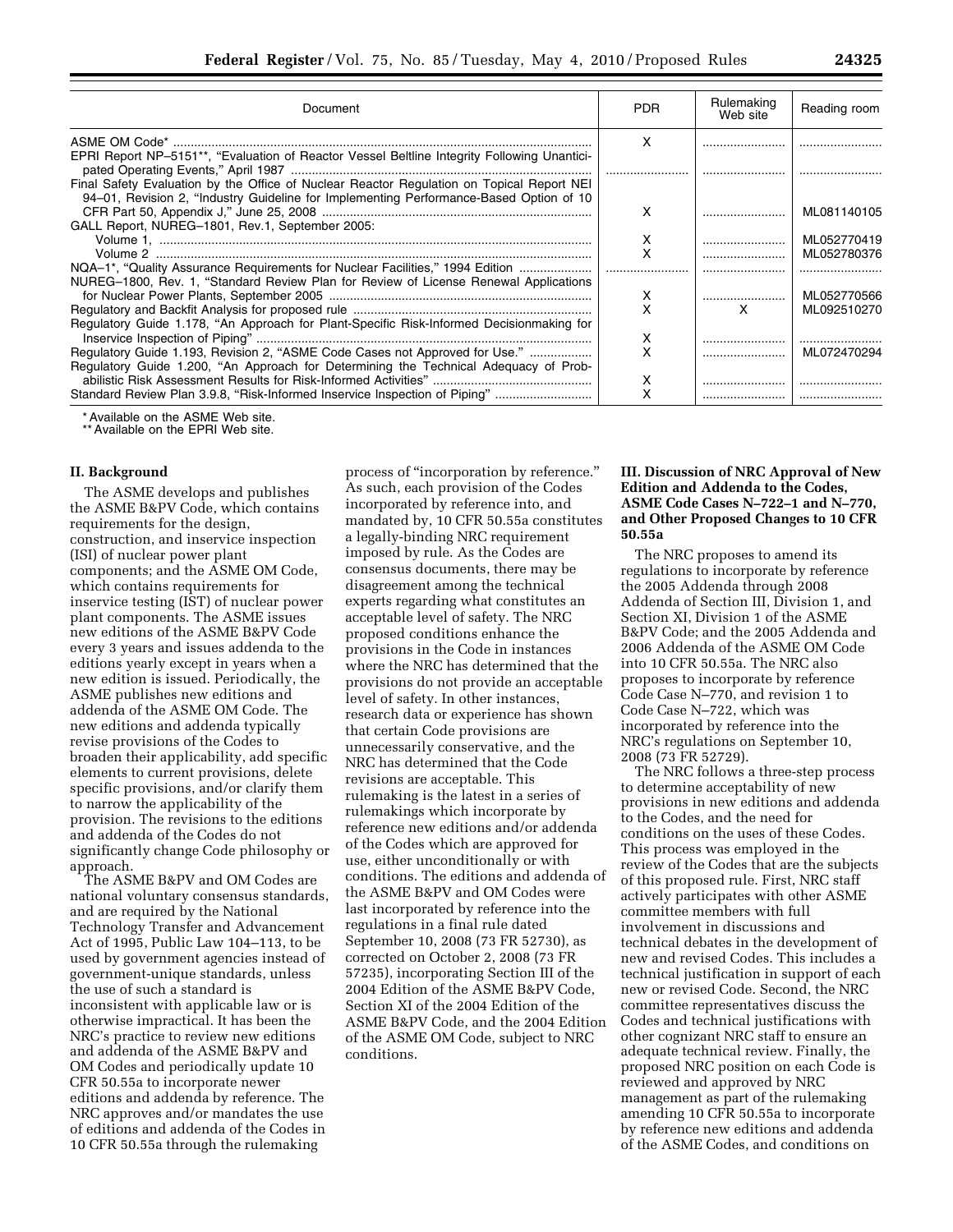their use. This regulatory process, when considered together with the ASME's own process for developing and approving ASME Codes provides reasonable assurances that the NRC approves for use only those new and revised Code edition and addenda (with conditions as necessary) that provide reasonable assurance of adequate protection to public health and safety and that do not have significant adverse impacts on the environment.

The NRC reviewed changes to the Codes in the editions and addenda of the Codes identified in this rulemaking. The NRC concluded, in accordance with the process for review of changes to the Codes, that each of the editions and addenda of the Codes, and the 1994 Edition of NQA–1, are technically adequate, consistent with current NRC regulations, and approved for use with the specified conditions. Table 1 identifies where the NRC proposes to

change (clarify the regulation; or impose new, revise existing, or remove conditions in) 10 CFR 50.55a. Due to the extent of the proposed revisions to 10 CFR 50.55a(b)(2), the NRC is proposing to revise this portion of the regulations in its entirety, including the redesignation of paragraphs within the section. These proposed redesignations are also outlined in Table 1 of this document.

TABLE 1—REDESIGNATION OF PARAGRAPHS AND DESCRIPTION OF PROPOSED CHANGES TO 10 CFR 50.55a

| Proposed regulation                                                        | Current regulation                                                                                                                                     | Description of proposed changes                                                                                                                                                                                                                                                                                                                                                                                                                     |
|----------------------------------------------------------------------------|--------------------------------------------------------------------------------------------------------------------------------------------------------|-----------------------------------------------------------------------------------------------------------------------------------------------------------------------------------------------------------------------------------------------------------------------------------------------------------------------------------------------------------------------------------------------------------------------------------------------------|
|                                                                            |                                                                                                                                                        | Applicant/Licensee-Proposed Alternatives to the Requirements of 10 CFR 50.55a                                                                                                                                                                                                                                                                                                                                                                       |
| Paragraph (a)(3)                                                           |                                                                                                                                                        | Revise to title the paragraph Quality standards, ASME Codes and<br>IEEE standards, and alternatives.<br>Revise to clarify that an alternative is to be submitted to, and ap-<br>proved by, the NRC prior to implementing the alternative.                                                                                                                                                                                                           |
|                                                                            | Standards Approved for Incorporation by Reference                                                                                                      |                                                                                                                                                                                                                                                                                                                                                                                                                                                     |
| Introductory text to paragraph (b)                                         | Introductory text to paragraph (b)                                                                                                                     | Revise to title the paragraph Standards approved for incorporation by<br>reference. Revise to incorporate by reference the ASME B&PV<br>Code, Section III, Division 1 (excluding Non-mandatory Appen-<br>dices), and Section XI, Division 1, and ASME OM Code, which are<br>referenced in paragraphs $(b)(1)$ , $(b)(2)$ , and $(b)(3)$ of this section. In<br>addition, ASME Code Cases N-722-1 and N-770 would be incor-<br>porated by reference. |
|                                                                            | <b>ASME B&amp;PV Code, Section III</b>                                                                                                                 |                                                                                                                                                                                                                                                                                                                                                                                                                                                     |
| Introductory text to paragraph (b)(1)                                      | Introductory text to paragraph<br>(b)(1).                                                                                                              | Revise to clarify the wording and include the 1974 Edition (Division 1)<br>through the 2008 Addenda (Division 1), subject to conditions.<br>Change "limitations and modifications" to "conditions."                                                                                                                                                                                                                                                 |
|                                                                            | Paragraph (b)(1)(ii), "Weld leg di-<br>mensions".                                                                                                      | Revise the current conditions on the use of stress indices used for<br>welds in piping design under Subarticles NB-3600, NC-3600, and<br>ND-3600. Make editorial corrections and additions.                                                                                                                                                                                                                                                         |
| Introductory<br>text to<br>paragraph<br>$(b)(1)(iii)$ .                    | Introductory text to paragraph<br>"Seismic design of<br>$(b)(1)(iii)$ ,<br>piping".                                                                    | Revise to include the latest addenda to Section III of the ASME<br>B&PV Code (2006 Addenda through the 2008 Addenda) and Sub-<br>article NB-3200 of the 2004 Edition through the 2008 Addenda of<br>the ASME B&PV Code subject to the condition outlined in para-<br>graph (b)(1)(iii)(B). Change "limitation" to "condition."                                                                                                                      |
| Paragraphs<br>(b)(1)(iii)(A),<br>$(b)(1)(iii)(B)$ , and $(b)(1)(iii)(C)$ . |                                                                                                                                                        | Add new conditions on the use of Subarticles NB-3200, NB-3600,<br>NC-3600 and ND-3600 identified in the introductory text to para-<br>graph $(b)(1)(iii)$ .                                                                                                                                                                                                                                                                                         |
|                                                                            | Paragraph (b)(1)(iv) "Quality as-<br>surance".                                                                                                         | Revise to incorporate by reference the 1994 Edition of NQA-1,<br>"Quality Assurance Requirements for Nuclear Facilities."                                                                                                                                                                                                                                                                                                                           |
| Paragraph (b)(1)(vii)                                                      |                                                                                                                                                        | Add a new condition to prohibit the use of paragraph NB-7742 of the<br>2006 Addenda up to and including the 2007 Edition and 2008 Ad-<br>denda of the ASME B&PV Code, Section III.                                                                                                                                                                                                                                                                  |
|                                                                            | <b>ASME B&amp;PV Code, Section XI</b>                                                                                                                  |                                                                                                                                                                                                                                                                                                                                                                                                                                                     |
| Introductory text to paragraph (b)(2)                                      | Introductory<br>text to paragraph<br>$(b)(2)$ .                                                                                                        | Revise to clarify the wording and incorporate by reference the 2005<br>Addenda through 2008 Addenda of the ASME B&PV Code into<br>§50.55a; only Subsections IWA, IWB, IWC, IWD, IWE, IWF, IWL;<br>Mandatory and Non-Mandatory Appendices of Division 1 are incor-<br>porated by reference into 10 CFR 50.55a, with conditions. Change<br>"limitations and modifications" to "conditions."                                                           |
|                                                                            | Paragraph (b)(2)(i), "Limitations on<br>specific editions and addenda".                                                                                | Remove because licensees are no longer using the 1974 and 1977<br>Editions and addenda of the ASME B&PV Code.                                                                                                                                                                                                                                                                                                                                       |
|                                                                            | Paragraph (b)(2)(ii), "Pressure-re-<br>taining welds in ASME Code<br>Class 1 piping (applies to Table<br>IWB-2500 and IWB-2500-1<br>and Category B-J". | Redesignate paragraph (b)(2)(ii) as paragraph (b)(2)(i).                                                                                                                                                                                                                                                                                                                                                                                            |
|                                                                            | Paragraph (b)(2)(iii), "Steam gen-<br>erator tubing (modifies Article<br>IWB-2000)".                                                                   | Remove because the condition in the paragraph is redundant to the<br>1989 Edition through the 2008 Addenda of Section XI.                                                                                                                                                                                                                                                                                                                           |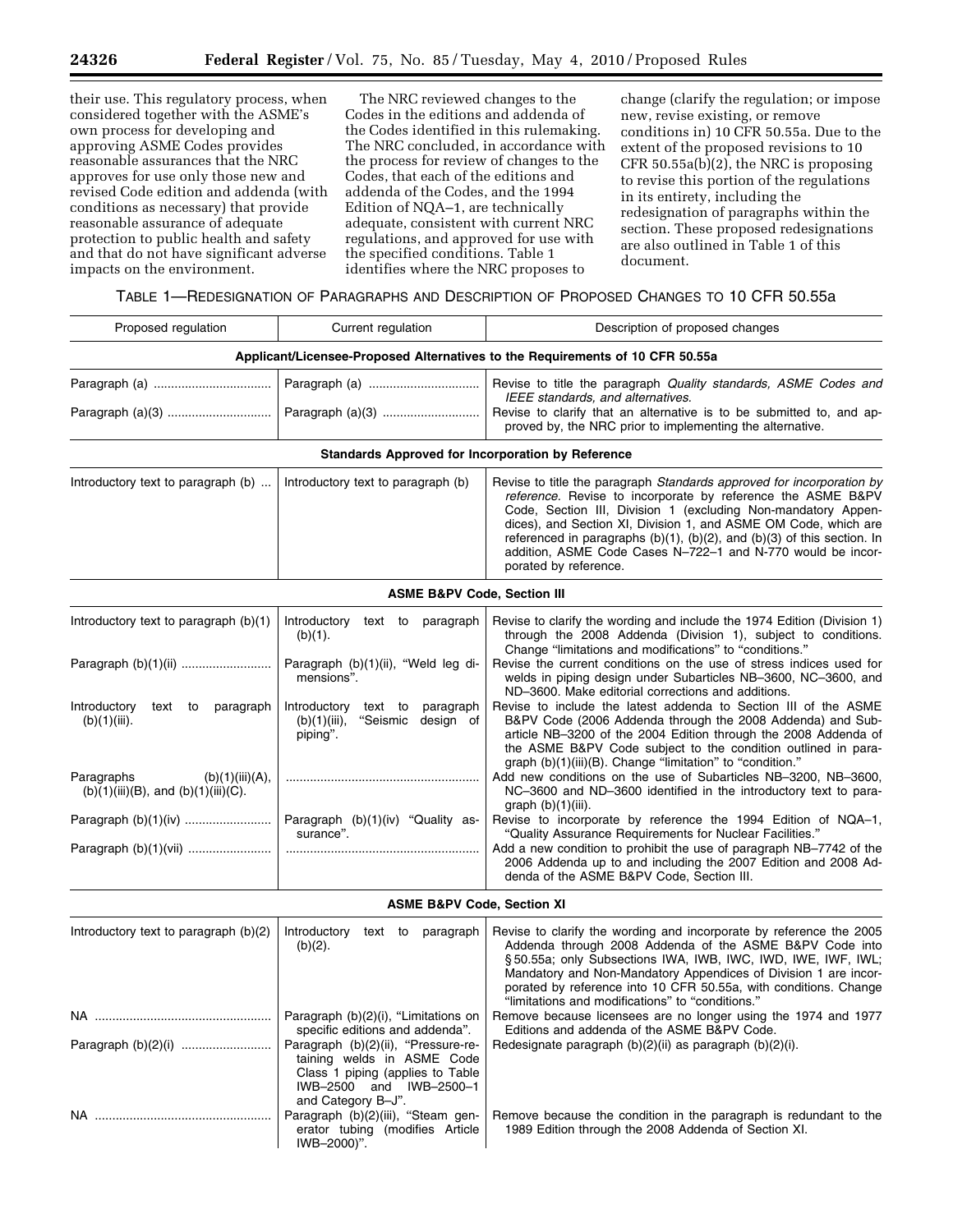۰

# TABLE 1—REDESIGNATION OF PARAGRAPHS AND DESCRIPTION OF PROPOSED CHANGES TO 10 CFR 50.55a—Continued

| Proposed regulation                             | Current regulation                                                                                                                                   | Description of proposed changes                                                                                                                                                                                                                                                                                                                                                                                                                                                                                                                                                                                                                                                                                                                                  |
|-------------------------------------------------|------------------------------------------------------------------------------------------------------------------------------------------------------|------------------------------------------------------------------------------------------------------------------------------------------------------------------------------------------------------------------------------------------------------------------------------------------------------------------------------------------------------------------------------------------------------------------------------------------------------------------------------------------------------------------------------------------------------------------------------------------------------------------------------------------------------------------------------------------------------------------------------------------------------------------|
|                                                 | Paragraph (b)(2)(iv), "Pressure re-<br>taining welds in ASME Code                                                                                    | Remove because licensees are no longer using these older editions<br>and addenda of the code.                                                                                                                                                                                                                                                                                                                                                                                                                                                                                                                                                                                                                                                                    |
|                                                 | Class 2 piping".<br>Paragraph (b)(2)(v), re: Evaluation<br>procedures and acceptance cri-                                                            | Remove because licensees are no longer using the Winter 1983 Ad-<br>denda and the Winter 1984 Addenda of Section XI.                                                                                                                                                                                                                                                                                                                                                                                                                                                                                                                                                                                                                                             |
|                                                 | teria for austenitic piping.<br>Paragraph (b)(2)(vi), "Effective edi-<br>tion and addenda of Subsection<br>IWE and Subsection IWL, Sec-<br>tion XI". | Redesignate paragraph (b)(2)(vi) as paragraph (b)(2)(ii). Change<br>"modified and supplemented" to "conditioned."                                                                                                                                                                                                                                                                                                                                                                                                                                                                                                                                                                                                                                                |
|                                                 | Paragraph (b)(2)(vii), "Section XI<br>references to OM Part 4, OM<br>Part 6 and OM Part 10 (Table<br>IWA-1600-1)".                                   | Redesignate paragraph (b)(2)(vii) as paragraph (b)(2)(iii).                                                                                                                                                                                                                                                                                                                                                                                                                                                                                                                                                                                                                                                                                                      |
|                                                 | Paragraph (b)(2)(viii), "Examina-<br>tion of concrete containments".                                                                                 | Redesignate paragraph (b)(2)(viii) as paragraph (b)(2)(iv), and revise<br>the introductory text to remove the conditions in redesignated para-<br>graphs $(b)(2)(iv)(F)$ and $(b)(2)(iv)(G)$ when using the 2007 Edition<br>with 2008 Addenda of the ASME Code, Section XI.                                                                                                                                                                                                                                                                                                                                                                                                                                                                                      |
|                                                 | Paragraph (b)(2)(ix), "Examination<br>of metal containments and the<br>liners of concrete containments".                                             | Redesignate paragraph $(b)(2)(ix)$ as paragraph $(b)(2)(v)$ , and revise<br>the introductory text to remove the conditions in redesignated para-<br>graphs $(b)(2)(v)(F)$ , $(b)(2)(v)(G)$ , $(b)(2)(v)(H)$ and $(b)(2)(v)(I)$ when<br>applying the 2004 Edition with 2006 Addenda through the 2007<br>Edition with 2008 Addenda of the ASME Code, Section XI and re-<br>move the condition in redesignated paragraph $(b)(2)(v)(l)$ when ap-<br>plying the 2004 Edition, up to and including, the 2005 Addenda.<br>Add a new condition as paragraph $(b)(2)(v)(J)$ on the use of Article<br>IWE-5000 of Subsection IWE when applying the 2007 Edition up<br>to and including the 2008 Addenda of the ASME Code, Section XI.                                     |
| Paragraph (b)(2)(vi)                            | Paragraph (b)(2)(x), "Quality as-<br>surance".                                                                                                       | Redesignate paragraph $(b)(2)(x)$ as paragraph $(b)(2)(vi)$ .                                                                                                                                                                                                                                                                                                                                                                                                                                                                                                                                                                                                                                                                                                    |
| Paragraph (b)(2)(vii)<br>Paragraph (b)(2)(viii) | Paragraph (b)(2)(xi) [Reserved]<br>Paragraph (b)(2)(xii), "Underwater<br>welding".                                                                   | Redesignate paragraph (b)(2)(xi) as paragraph (b)(2)(vii).<br>Redesignate paragraph (b)(2)(xii) as paragraph (b)(2)(viii).                                                                                                                                                                                                                                                                                                                                                                                                                                                                                                                                                                                                                                       |
| Paragraph (b)(2)(ix)                            | Paragraph (b)(2)(xiii) [Reserved]<br>Paragraph (b)(2)(xiv), "Appendix<br>VIII personnel qualification".                                              | Redesignate paragraph (b)(2)(xiii) as paragraph (b)(2)(ix).<br>Redesignate paragraph $(b)(2)(xiv)$ as paragraph $(b)(2)(x)$ .                                                                                                                                                                                                                                                                                                                                                                                                                                                                                                                                                                                                                                    |
| Paragraph (b)(2)(xi)                            | Paragraph (b)(2)(xv), "Appendix<br>VIII specimen set and qualifica-<br>tion requirements".                                                           | Redesignate paragraph $(b)(2)(xv)$ as paragraph $(b)(2)(xi)$ and revise it<br>so that existing conditions would not apply to the 2007 Edition<br>through the 2008 Addenda of Section XI. Change "provisions" to<br>"conditions" in the introductory text to redesignated paragraphs<br>(b)(2)(xi), (b)(2)(xi)(B), (b)(2)(xi)(C), (b)(2)(xi)(D), (b)(2)(xi)(E),<br>(b)(2)(xi)(F), (b)(2)(xi)(G), (b)(2)(xi)(K), and (b)(2)(xi)(K)(1). Change<br>"provisions of" to "conditions in" in paragraph (b)(2)(xi)(G)(3).<br>Change "modified" and "modification" to "conditioned" and "condi-<br>tion" in (b)(2)(xi)(K)(2)(i), (b)(2)(xi)(K)(2)(iii), (b)(2)(xi)(K)(3)(i),<br>$(b)(2)(xi)(K)(3)(ii)$ , $(b)(2)(xi)(K)(4)$ , and $(b)(2)(xi)(L)$ , where applica-<br>ble. |
|                                                 | VIII single side ferritic vessel<br>and piping and stainless steel<br>piping examination".                                                           | Redesignate paragraph (b)(2)(xvi) as paragraph (b)(2)(xii). Change<br>"modified"<br>"conditioned"<br>to<br>redesignated<br>paragraphs<br>in<br>$(b)(2)(xii)(A)$ and $(b)(2)(xi)(B)$ .                                                                                                                                                                                                                                                                                                                                                                                                                                                                                                                                                                            |
|                                                 | Paragraph (b)(2)(xvii), "Reconcili-<br>ation of Quality Requirements".                                                                               | Redesignate paragraph (b)(2)(xvii) as paragraph (b)(2)(xiii).                                                                                                                                                                                                                                                                                                                                                                                                                                                                                                                                                                                                                                                                                                    |
| Paragraph $(b)(2)(xiv)(A)$                      | Paragraph (b)(2)(xviii)(A), "Certifi-<br>cation of NDE personnel".                                                                                   | Redesignate paragraph $(b)(2)(xviii)(A)$ as paragraph $(b)(2)(xiv)(A)$ .                                                                                                                                                                                                                                                                                                                                                                                                                                                                                                                                                                                                                                                                                         |
| Paragraph $(b)(2)(xiv)(B)$                      | Paragraph (b)(2)(xviii)(B), "Certifi-<br>cation of NDE personnel".                                                                                   | Redesignate paragraph $(b)(2)(xviii)(B)$ as paragraph $(b)(2)(xiv)(B)$ ,<br>and revise it so that existing condition would not apply to the 2007<br>Edition through the 2008 Addenda of Section XI.                                                                                                                                                                                                                                                                                                                                                                                                                                                                                                                                                              |
| Paragraph $(b)(2)(xiv)(C)$                      | Paragraph (b)(2)(xviii)(C), "Certifi-<br>cation of NDE personnel".                                                                                   | Redesignate paragraph (b)(2)(xviii)(C) as paragraph (b)(2)(xiv)(C),<br>and revise it such that the existing conditions on the qualification of<br>VT-3 examination personnel would not apply to the 2005 Addenda<br>through the 2008 Addenda of Section XI.                                                                                                                                                                                                                                                                                                                                                                                                                                                                                                      |
|                                                 | Paragraph (b)(2)(xix), "Substitution<br>of alternative methods".                                                                                     | Redesignate paragraph $(b)(2)(xix)$ as paragraph $(b)(2)(xv)$ , and revise<br>it so that existing conditions for the substitution of alternative exam-<br>ination methods would not apply when using the 2005 Addenda<br>through the 2008 Addenda.                                                                                                                                                                                                                                                                                                                                                                                                                                                                                                               |
|                                                 | Paragraph<br>"System<br>$(b)(2)(xx)$ ,<br>leakage tests".                                                                                            | Redesignate paragraph (b)(2)(xx) as paragraph (b)(2)(xvi).                                                                                                                                                                                                                                                                                                                                                                                                                                                                                                                                                                                                                                                                                                       |
| Paragraph (b)(2)(xvii)                          | Paragraph (b)(2)(xxi), "Table IWB-<br>2500-1<br>examination require-<br>ments".                                                                      | Redesignate paragraph $(b)(2)(xxi)$ as paragraph $(b)(2)(xvii)$ .                                                                                                                                                                                                                                                                                                                                                                                                                                                                                                                                                                                                                                                                                                |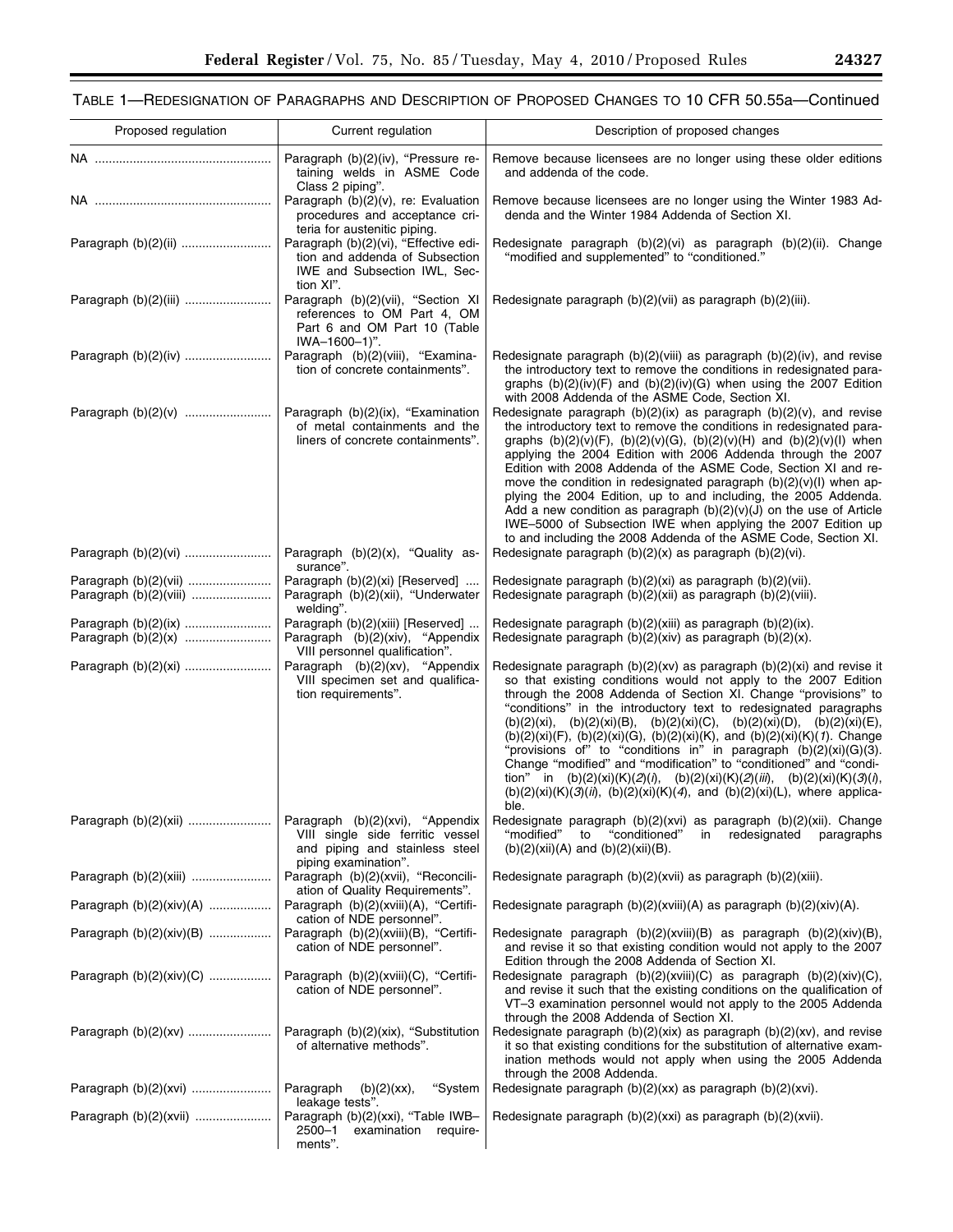$\equiv$ 

# TABLE 1—REDESIGNATION OF PARAGRAPHS AND DESCRIPTION OF PROPOSED CHANGES TO 10 CFR 50.55a—Continued

| Proposed regulation                                                                                                                        | Current regulation                                                                                                                                                         | Description of proposed changes                                                                                                                                                                                                                                                                                                                                                                                                                 |
|--------------------------------------------------------------------------------------------------------------------------------------------|----------------------------------------------------------------------------------------------------------------------------------------------------------------------------|-------------------------------------------------------------------------------------------------------------------------------------------------------------------------------------------------------------------------------------------------------------------------------------------------------------------------------------------------------------------------------------------------------------------------------------------------|
| Paragraph (b)(2)(xviii)                                                                                                                    | Paragraph (b)(2)(xxii),<br>"Surface                                                                                                                                        | Redesignate paragraph (b)(2)(xxii) as paragraph (b)(2)(xviii).                                                                                                                                                                                                                                                                                                                                                                                  |
| Paragraph (b)(2)(xix)                                                                                                                      | examination".<br>Paragraph (b)(2)(xxiii), "Evaluation                                                                                                                      | Redesignate paragraph (b)(2)(xxiii) as paragraph (b)(2)(xix).                                                                                                                                                                                                                                                                                                                                                                                   |
|                                                                                                                                            | of thermally cut surfaces".<br>Paragraph (b)(2)(xxiv), "Incorpora-<br>tion of the performance dem-<br>onstration initiative and addition<br>of ultrasonic examination cri- | Redesignate paragraph $(b)(2)(xxiv)$ as paragraph $(b)(2)(xx)$ , and re-<br>vise it so that existing condition would not apply when using the<br>2007 Edition through the 2008 Addenda.                                                                                                                                                                                                                                                         |
| Paragraph (b)(2)(xxi)                                                                                                                      | teria".<br>Paragraph (b)(2)(xxv), "Mitigation<br>of defects by modification".                                                                                              | Redesignate paragraph $(b)(2)(xx)$ as paragraph $(b)(2)(xx)$ .                                                                                                                                                                                                                                                                                                                                                                                  |
| Paragraph (b)(2)(xxii)                                                                                                                     | Paragraph (b)(2)(xxvi), "Pressure<br>testing class 1, 2, and 3 me-<br>chanical joints".                                                                                    | Redesignate paragraph (b)(2)(xxvi) as paragraph (b)(2)(xxii).                                                                                                                                                                                                                                                                                                                                                                                   |
| Paragraph (b)(2)(xxiii)                                                                                                                    | Paragraph (b)(2)(xxvii), "Removal<br>of insulation".                                                                                                                       | Redesignate paragraph (b)(2)(xxvii) as paragraph (b)(2)(xxiii), and re-<br>vise it to refer to IWA-5242 of the 2003 Addenda through the 2006<br>Addenda or IWA-5241 of the 2007 Edition through the 2008 Ad-<br>denda of Section XI of the ASME B&PV Code for performing VT-2<br>visual examination of insulated components in systems borated for<br>the purpose of controlling reactivity.                                                    |
| New paragraph (b)(2)(xxiv), "Anal-                                                                                                         |                                                                                                                                                                            | Add to place conditions on the use of Section XI, Nonmandatory Ap-                                                                                                                                                                                                                                                                                                                                                                              |
| ysis of flaws".<br>New paragraph (b)(2)(xxv), "Eval-<br>uation of unanticipated operating<br>events".<br>New paragraph (b)(2)(xxvi), "Non- |                                                                                                                                                                            | pendix A, "Analysis of Flaws."<br>Add to place condition specifying that Section E-1200 of the ASME<br>B&PV Code, Section XI, Nonmandatory Appendix E, "Evaluation of<br>Unanticipated Operating Events," is not acceptable for use.<br>Add condition that would require licensees to submit an alternative in                                                                                                                                  |
| mandatory Appendix R".                                                                                                                     |                                                                                                                                                                            | accordance with $\S 50.55a(a)(3)$ , and obtain NRC authorization of<br>the proposed alternative prior to implementing Section XI,<br>Non-Mandatory Appendix R, RI-ISI programs.                                                                                                                                                                                                                                                                 |
|                                                                                                                                            | <b>ASME OM Code</b>                                                                                                                                                        |                                                                                                                                                                                                                                                                                                                                                                                                                                                 |
| Introductory text to paragraph (b)(3)<br>Paragraph (b)(3)(v)                                                                               | text to paragraph<br>Introductory<br>$(b)(3)$ .<br>Paragraph (b)(3)(v), "Subsection<br>ISTD".                                                                              | Revise to incorporate by reference the 2005 and 2006 Addenda of<br>the ASME OM Code; Subsections ISTA, ISTB, ISTC, ISTD; Man-<br>datory Appendices I and II; and Nonmandatory Appendices A<br>through H and J of the ASME OM Code into §50.55a. Change<br>"limitations and modifications" to "conditions."<br>Revise to recognize that snubbers are tested in accordance with Sec-<br>tion ISTD of the ASME OM Code when using the 2006 Addenda |
|                                                                                                                                            |                                                                                                                                                                            | and later editions and addenda of Section XI of the ASME B&PV<br>Code.                                                                                                                                                                                                                                                                                                                                                                          |
| Paragraph (b)(3)(vi)                                                                                                                       | Paragraph (b)(3)(vi), "Exercise in-<br>terval for manual valves".                                                                                                          | Revise to state that this paragraph applies only when using the 1999<br>through 2005 Addenda of the ASME OM Code, as the 2006 Ad-<br>denda of the ASME OM Code was revised to be consistent with<br>the conditions in paragraph (b)(3)(vi).                                                                                                                                                                                                     |
|                                                                                                                                            |                                                                                                                                                                            | Reactor Coolant Pressure Boundary, Quality Group B Components, and Quality Group C Components                                                                                                                                                                                                                                                                                                                                                   |
| Paragraphs $(c)(3)$ , $(d)(2)$ and $(e)(2)$                                                                                                | Paragraphs<br>(c)(3),<br>(d)(2)<br>and<br>$(e)(2)$ .                                                                                                                       | Revise to replace "but-" with "subject to the following conditions" at<br>the end of the introductory text to the paragraphs for clarity.                                                                                                                                                                                                                                                                                                       |
|                                                                                                                                            | <b>Inservice Testing</b>                                                                                                                                                   |                                                                                                                                                                                                                                                                                                                                                                                                                                                 |
| (f)(2), (f)(3)(v),<br>Paragraphs<br>and                                                                                                    | Paragraphs $(f)(2)$ , $(f)(3)(v)$ , and                                                                                                                                    | Change "limitations and modifications" to "conditions."                                                                                                                                                                                                                                                                                                                                                                                         |
| $(f)(4)$ .                                                                                                                                 | $(f)(4)$ .<br>Paragraph (f)(5)(iv)                                                                                                                                         | Revise to clarify that licensees are required to submit requests for re-<br>lief based on impracticality within 12 months after the expiration of<br>the IST interval for which relief is being sought.                                                                                                                                                                                                                                         |
|                                                                                                                                            | <b>Inservice Inspection</b>                                                                                                                                                |                                                                                                                                                                                                                                                                                                                                                                                                                                                 |
|                                                                                                                                            | Paragraph (g)(2)                                                                                                                                                           | Revise to include provisions for examination and testing snubbers in<br>Subsection ISTD of the ASME OM Code, and the optional ASME<br>code cases listed in Regulatory Guide 1.192. Change "limitations<br>and modifications" to "conditions."                                                                                                                                                                                                   |
| Paragraph (g)(3)(i)                                                                                                                        |                                                                                                                                                                            | Revise to include provisions for examination and testing snubbers in<br>Subsection ISTD of the ASME OM Code, and the optional ASME                                                                                                                                                                                                                                                                                                              |
| Paragraph (g)(3)(ii)                                                                                                                       |                                                                                                                                                                            | code cases listed in Regulatory Guide 1.192.<br>Revise to include the provisions for examination and testing snubbers<br>in Subsection ISTD of the ASME OM Code, and the optional<br>ASME code cases listed in Regulatory Guide 1.192.                                                                                                                                                                                                          |
|                                                                                                                                            |                                                                                                                                                                            | Change "limitations and modifications" to "conditions."                                                                                                                                                                                                                                                                                                                                                                                         |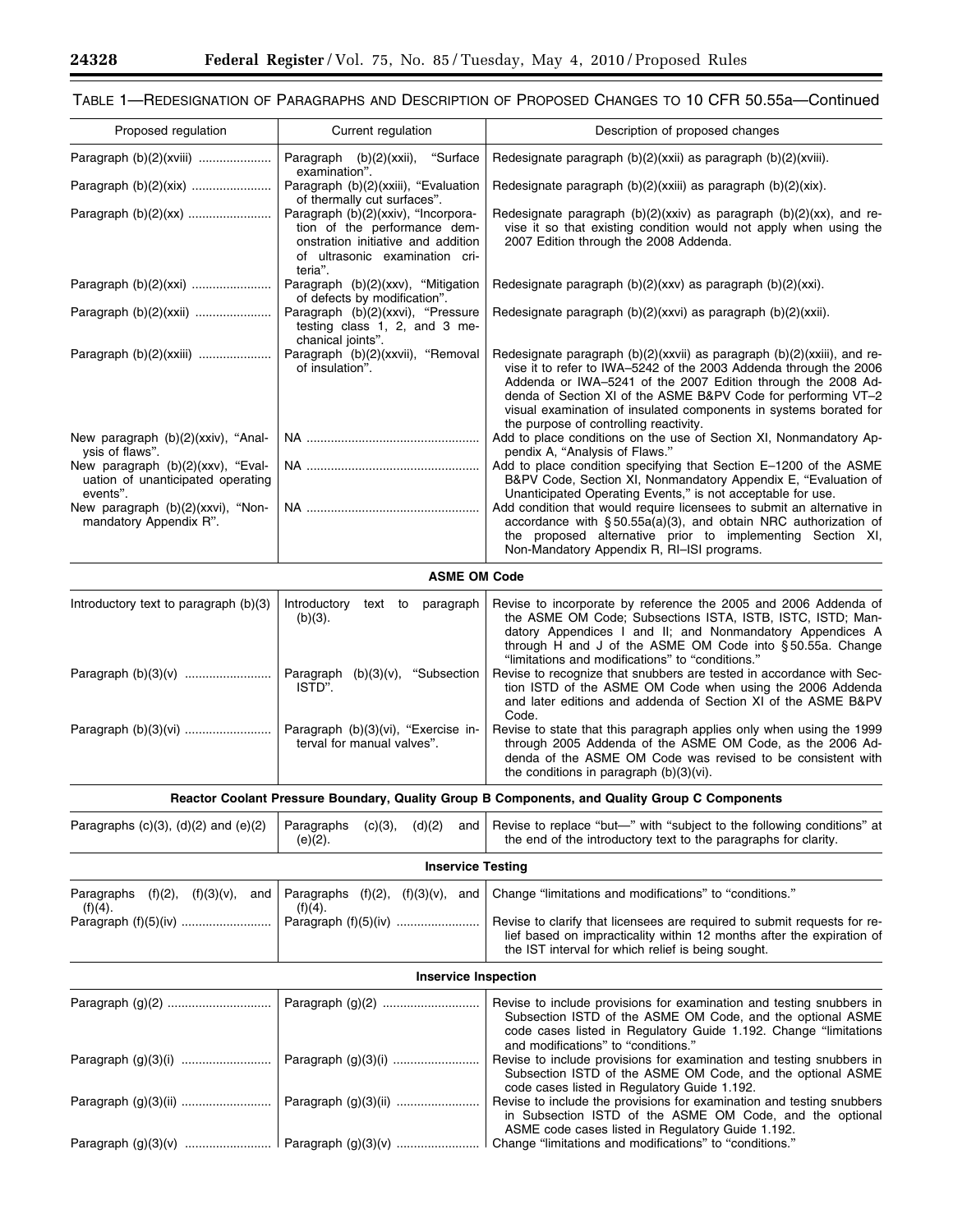# TABLE 1—REDESIGNATION OF PARAGRAPHS AND DESCRIPTION OF PROPOSED CHANGES TO 10 CFR 50.55a—Continued

| Proposed regulation                                                                                                                          | Current regulation                                                                                                                                                             | Description of proposed changes                                                                                                                                                                                                                                                                                                                                       |
|----------------------------------------------------------------------------------------------------------------------------------------------|--------------------------------------------------------------------------------------------------------------------------------------------------------------------------------|-----------------------------------------------------------------------------------------------------------------------------------------------------------------------------------------------------------------------------------------------------------------------------------------------------------------------------------------------------------------------|
| Introductory text to paragraph $(g)(4)$                                                                                                      | Introductory text to paragraph<br>$(g)(4)$ .                                                                                                                                   | Revise to include the provisions for examination and testing snubbers<br>in Subsection ISTD of the ASME OM Code. Change "limitation" to<br>"condition" and "modifications" to "conditions."                                                                                                                                                                           |
|                                                                                                                                              |                                                                                                                                                                                | Revise to include the provisions for examination and testing snubbers<br>in Subsection ISTD of the ASME OM Code, and the optional<br>ASME code cases listed in Regulatory Guide 1.192. Change "limi-<br>tations and modifications" to "conditions."                                                                                                                   |
|                                                                                                                                              | Paragraph (g)(4)(ii)                                                                                                                                                           | Revise to include the provisions for examination and testing snubbers<br>in Subsection ISTD of the ASME OM Code, and the optional<br>ASME code cases listed in Regulatory Guide 1.192. Change "limi-<br>tations and modifications" to "conditions."                                                                                                                   |
|                                                                                                                                              |                                                                                                                                                                                | Revise to provide the proper references to Section XI, Table IWB-<br>2500-1, "Examination Category B-J," Item Numbers B9.20, B9.21<br>and B9.22.                                                                                                                                                                                                                      |
| Paragraph (g)(5)(iii)                                                                                                                        | Paragraph (g)(4)(iv)                                                                                                                                                           | Change "limitations and modifications" to "conditions."<br>Revise to clarify that a request for relief must be submitted to the<br>NRC no later than 12 months after the examination has been at-<br>tempted during a given ISI interval and the ASME B&PV Code re-<br>quirement determined to be impractical.                                                        |
|                                                                                                                                              | Paragraph (g)(5)(iv)                                                                                                                                                           | Revise to clarify that licensees are required to submit requests for re-<br>lief based on impracticality within 12 months after the expiration of<br>the ISI interval for which relief is being sought.                                                                                                                                                               |
| Paragraph (g)(6)(ii)(B)<br>Paragraphs $(g)(6)(ii)(E)(1),$<br>$(g)(6)(ii)(E)(2)$ , and $(g)(6)(ii)(E)(3)$ .                                   | Paragraph (g)(6)(ii)(B)<br>Paragraphs $(g)(6)(ii)(E)(1)$ ,<br>(g)(6)(ii)(E)(2),<br>and<br>$(g)(6)(ii)(E)(3)$ , "Reactor coolant<br>pressure boundary visual in-<br>spections". | Change "modifications and limitations" to "conditions."<br>Revise to update the requirements to Code Case N-722-1.                                                                                                                                                                                                                                                    |
| New paragraph (g)(6)(ii)(F), "In-<br>spection requirements for class 1<br>pressurized water reactor piping<br>and vessel nozzle butt welds". |                                                                                                                                                                                | Add to incorporate ASME Code Case N-770, "Alternative Examina-<br>tion Requirements and Acceptance Standards for Class 1 PWR<br>Piping and Vessel Nozzle Butt Welds Fabricated with UNS N06082<br>or UNS W86182 Weld Filler Material With or Without Application of<br>Listed Mitigation Activities, Section XI, Division 1," with conditions,<br>into 10 CFR 50.55a. |
|                                                                                                                                              |                                                                                                                                                                                | Revise footnote 1 to clarify what portion of welds has to be inspected<br>during the plant interval that remains after January 1, 2009.                                                                                                                                                                                                                               |

For redesignated paragraphs in 10 CFR 50.55a, Table 2 cross-references the

proposed regulations with the current regulations, and Table 3 cross-references

the current regulations with the proposed regulations.

TABLE 2—CROSS REFERENCE OF PROPOSED REGULATIONS WITH CURRENT REGULATIONS

| Proposed regulation                   | Current regulation           | Description of proposed redesignations                                   |  |
|---------------------------------------|------------------------------|--------------------------------------------------------------------------|--|
| <b>ASME B&amp;PV Code, Section XI</b> |                              |                                                                          |  |
|                                       |                              | Redesignate paragraph $(b)(2)(ii)$ as paragraph $(b)(2)(i)$ .            |  |
|                                       |                              | Redesignate paragraph $(b)(2)(vi)$ as paragraph $(b)(2)(ii)$ .           |  |
|                                       |                              | Redesignate paragraph $(b)(2)(vi)$ as paragraph $(b)(2)(iii)$ .          |  |
|                                       | Paragraph (b)(2)(viii)       | Redesignate paragraph $(b)(2)(viii)$ as paragraph $(b)(2)(iv)$ .         |  |
|                                       |                              | Redesignate paragraph $(b)(2)(ix)$ as paragraph $(b)(2)(v)$ .            |  |
|                                       |                              | Redesignate paragraph $(b)(2)(x)$ as paragraph $(b)(2)(vi)$ .            |  |
|                                       |                              | Redesignate paragraph $(b)(2)(xi)$ as paragraph $(b)(2)(vii)$ .          |  |
|                                       |                              | Redesignate paragraph $(b)(2)(xii)$ as paragraph $(b)(2)(viii)$ .        |  |
|                                       | Paragraph (b)(2)(xiii)       | Redesignate paragraph $(b)(2)(xiii)$ as paragraph $(b)(2)(ix)$ .         |  |
|                                       | Paragraph (b)(2)(xiv)        | Redesignate paragraph $(b)(2)(xiv)$ as paragraph $(b)(2)(x)$ .           |  |
|                                       |                              | Redesignate paragraph $(b)(2)(xv)$ as paragraph $(b)(2)(xi)$ .           |  |
|                                       |                              | Redesignate paragraph $(b)(2)(xvi)$ as paragraph $(b)(2)(xii)$ .         |  |
| Paragraph (b)(2)(xiii)                | Paragraph (b)(2)(xvii)       | Redesignate paragraph $(b)(2)(xvii)$ as paragraph $(b)(2)(xiii)$ .       |  |
| Paragraph (b)(2)(xiv)(A)              | Paragraph $(b)(2)(xviii)(A)$ | Redesignate paragraph $(b)(2)(xviii)(A)$ as paragraph $(b)(2)(xiv)(A)$ . |  |
| Paragraph $(b)(2)(xiv)(B)$            | Paragraph $(b)(2)(xviii)(B)$ | Redesignate paragraph $(b)(2)(xviii)(B)$ as paragraph $(b)(2)(xiv)(B)$ . |  |
| Paragraph $(b)(2)(xiv)(C)$            | Paragraph $(b)(2)(xviii)(C)$ | Redesignate paragraph $(b)(2)(xviii)(C)$ as paragraph $(b)(2)(xiv)(C)$ . |  |
|                                       |                              | Redesignate paragraph $(b)(2)(xix)$ as paragraph $(b)(2)(xv)$ .          |  |
|                                       |                              | Redesignate paragraph $(b)(2)(xx)$ as paragraph $(b)(2)(xvi)$ .          |  |
|                                       | Paragraph (b)(2)(xxi)        | Redesignate paragraph $(b)(2)(xxi)$ as paragraph $(b)(2)(xvii)$ .        |  |
|                                       |                              | Redesignate paragraph $(b)(2)(xxi)$ as paragraph $(b)(2)(xviii)$ .       |  |
|                                       | Paragraph (b)(2)(xxiii)      | Redesignate paragraph $(b)(2)(xxiii)$ as paragraph $(b)(2)(xix)$ .       |  |
|                                       | Paragraph $(b)(2)(xxiv)$     | Redesignate paragraph $(b)(2)(xxiv)$ as paragraph $(b)(2)(xx)$ .         |  |
|                                       |                              | Redesignate paragraph $(b)(2)(xx)$ as paragraph $(b)(2)(xxi)$ .          |  |
| Paragraph (b)(2)(xxii)                | Paragraph $(b)(2)(xxx)$      | Redesignate paragraph $(b)(2)(xxv)$ as paragraph $(b)(2)(xxi)$ .         |  |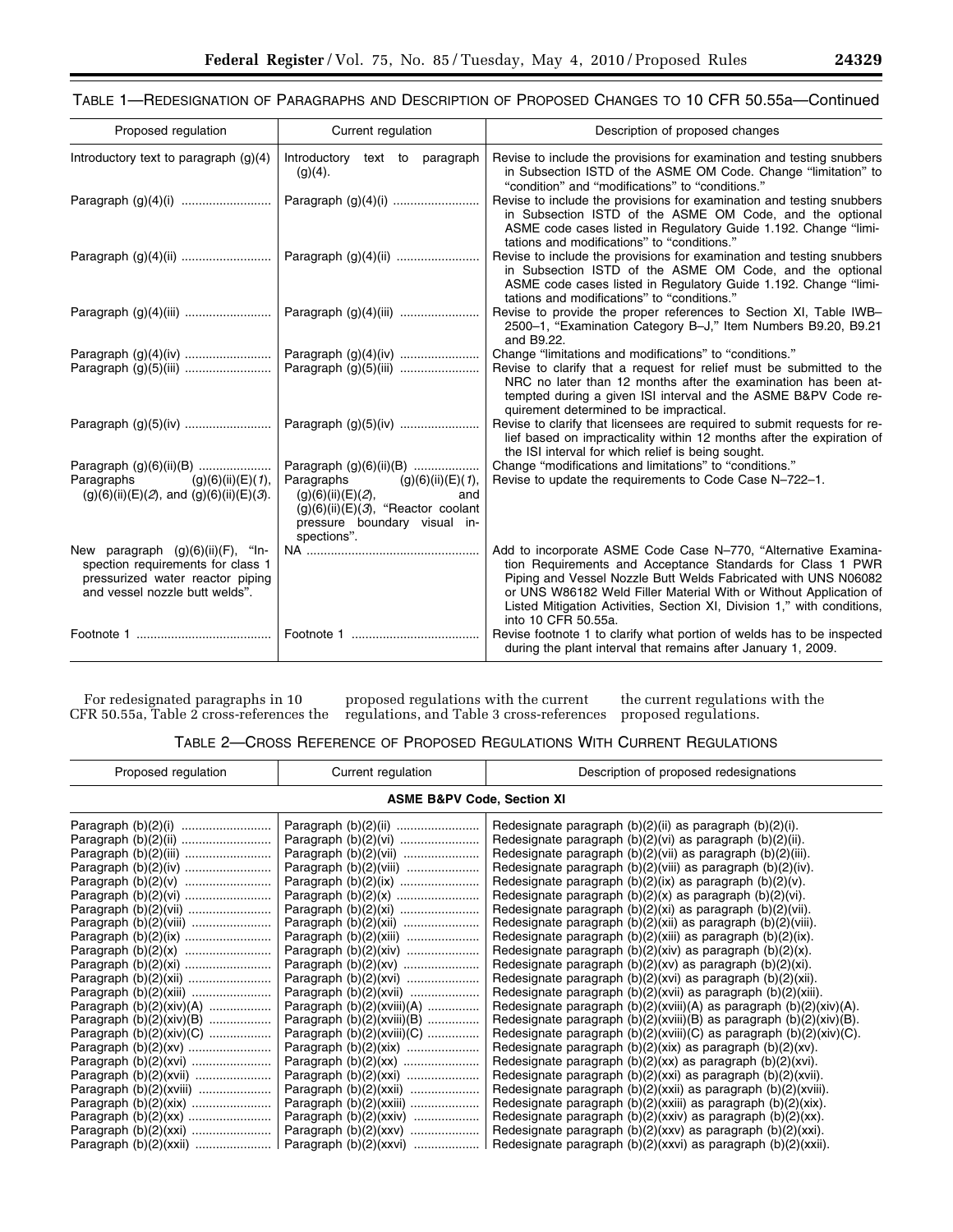# TABLE 2—CROSS REFERENCE OF PROPOSED REGULATIONS WITH CURRENT REGULATIONS—Continued

| Proposed regulation | Current regulation | Description of proposed redesignations                               |
|---------------------|--------------------|----------------------------------------------------------------------|
|                     |                    | Redesignate paragraph $(b)(2)(xxvii)$ as paragraph $(b)(2)(xxiii)$ . |

# TABLE 3—CROSS REFERENCE OF CURRENT REGULATIONS WITH PROPOSED REGULATIONS

| <b>ASME B&amp;PV Code, Section XI</b><br>Redesignate paragraph (b)(2)(ii) as paragraph (b)(2)(i).                                                                                                                                                                                                                                                                                                                                                                                                                                                                                                                                                                                                                                                                                                                                                                                                                                                                                                                                                                                                                                                                                                                                                                                                                                                                                                                                                                                                                                                                                                                                                                                                                                | Redesignate paragraph $(b)(2)(vi)$ as paragraph $(b)(2)(ii)$ .                                                                                                                                                                                                                                                                                                                                                                               |
|----------------------------------------------------------------------------------------------------------------------------------------------------------------------------------------------------------------------------------------------------------------------------------------------------------------------------------------------------------------------------------------------------------------------------------------------------------------------------------------------------------------------------------------------------------------------------------------------------------------------------------------------------------------------------------------------------------------------------------------------------------------------------------------------------------------------------------------------------------------------------------------------------------------------------------------------------------------------------------------------------------------------------------------------------------------------------------------------------------------------------------------------------------------------------------------------------------------------------------------------------------------------------------------------------------------------------------------------------------------------------------------------------------------------------------------------------------------------------------------------------------------------------------------------------------------------------------------------------------------------------------------------------------------------------------------------------------------------------------|----------------------------------------------------------------------------------------------------------------------------------------------------------------------------------------------------------------------------------------------------------------------------------------------------------------------------------------------------------------------------------------------------------------------------------------------|
|                                                                                                                                                                                                                                                                                                                                                                                                                                                                                                                                                                                                                                                                                                                                                                                                                                                                                                                                                                                                                                                                                                                                                                                                                                                                                                                                                                                                                                                                                                                                                                                                                                                                                                                                  |                                                                                                                                                                                                                                                                                                                                                                                                                                              |
| Redesignate paragraph $(b)(2)(vi)$ as paragraph $(b)(2)(iii)$ .<br>Redesignate paragraph (b)(2)(viii) as paragraph (b)(2)(iv).<br>Redesignate paragraph $(b)(2)(ix)$ as paragraph $(b)(2)(v)$ .<br>Redesignate paragraph $(b)(2)(x)$ as paragraph $(b)(2)(vi)$ .<br>Paragraph (b)(2)(vi)<br>Paragraph (b)(2)(vii)<br>Redesignate paragraph $(b)(2)(xi)$ as paragraph $(b)(2)(vii)$ .<br>Redesignate paragraph $(b)(2)(xii)$ as paragraph $(b)(2)(viii)$ .<br>Paragraph (b)(2)(viii)<br>Paragraph (b)(2)(xiii)<br>Redesignate paragraph $(b)(2)(xiii)$ as paragraph $(b)(2)(ix)$ .<br>Redesignate paragraph $(b)(2)(xiv)$ as paragraph $(b)(2)(x)$ .<br>Redesignate paragraph $(b)(2)(xv)$ as paragraph $(b)(2)(xi)$ .<br>Redesignate paragraph $(b)(2)(xvi)$ as paragraph $(b)(2)(xii)$ .<br>Paragraph (b)(2)(xvii)<br>Paragraph (b)(2)(xiii)<br>Redesignate paragraph $(b)(2)(xvi)$ as paragraph $(b)(2)(xiii)$ .<br>Paragraph $(b)(2)(xviii)(A)$<br>Paragraph $(b)(2)(xiv)(A)$<br>Paragraph $(b)(2)(xviii)(B)$<br>Paragraph $(b)(2)(xiv)(B)$<br>Paragraph $(b)(2)(xviii)(C)$<br>Paragraph $(b)(2)(xiv)(C)$<br>Redesignate paragraph $(b)(2)(xix)$ as paragraph $(b)(2)(xv)$ .<br>Redesignate paragraph $(b)(2)(xx)$ as paragraph $(b)(2)(xvi)$ .<br>Paragraph $(b)(2)(xvi)$<br>Paragraph (b)(2)(xvii)<br>Redesignate paragraph $(b)(2)(xxi)$ as paragraph $(b)(2)(xvii)$ .<br>Paragraph (b)(2)(xviii)<br>Redesignate paragraph $(b)(2)(x^2)$ as paragraph $(b)(2)(x^2)$ .<br>Paragraph $(b)(2)(xxiv)$<br>Redesignate paragraph $(b)(2)(xxiv)$ as paragraph $(b)(2)(xx)$ .<br>Paragraph (b)(2)(xxi)<br>Redesignate paragraph $(b)(2)(xx)$ as paragraph $(b)(2)(xx)$ .<br>Paragraph $(b)(2)(xxxii)$<br>Paragraph $(b)(2)(xxiii)$ | Redesignate paragraph $(b)(2)(xviii)(A)$ as paragraph $(b)(2)(xiv)(A)$ .<br>Redesignate paragraph $(b)(2)(xviii)(B)$ as paragraph $(b)(2)(xiv)(B)$ .<br>Redesignate paragraph $(b)(2)(x^2)(C)$ as paragraph $(b)(2)(x^2)(C)$ .<br>Redesignate paragraph (b)(2)(xxii) as paragraph (b)(2)(xviii).<br>Redesignate paragraph $(b)(2)(xxv)$ as paragraph $(b)(2)(xxi)$ .<br>Redesignate paragraph $(b)(2)(xxvii)$ as paragraph $(b)(2)(xxiii)$ . |

The following paragraphs contain the NRC's evaluation of the changes to the Code editions and addenda (including new Code provisions) and Code Cases N–722–1 and N–770, where the NRC proposes to add new, revise existing, or remove conditions in 10 CFR 50.55a.

#### *Quality Standards, ASME Codes and Institute of Electrical and Electronics Engineers (IEEE) Standards, and Alternatives*

#### 10 CFR 50.55a(a)

The NRC proposes to add the paragraph heading "Quality standards, ASME Codes and IEEE standards, and alternatives'' to § 50.55a(a). This will be consistent with paragraph headings throughout 10 CFR 50.55a.

#### *Applicant/Licensee-Proposed Alternatives to the Requirements of 10 CFR 50.55a*

#### 10 CFR 50.55a(a)(3)

The current regulations at § 50.55a(a)(3) do not clearly convey that alternatives to the requirements of §§ 50.55a(c), (d), (e), (f), (g), and (h) must be submitted to, and authorized by, the NRC prior to implementing the alternatives. Licensees have

misinterpreted § 50.55a(a)(3) and erroneously concluded that it is permissible to obtain NRC authorization of an alternative after its implementation. The NRC proposes to add a sentence to § 50.55a(a)(3) to clarify that an alternative must be submitted to, and authorized by, the NRC prior to implementing the alternative.

#### *Standards Approved for Incorporation by Reference*

#### 10 CFR 50.55a(b)

The NRC proposes to add the paragraph heading ''Standards approved for incorporation by reference'' to § 50.55a(b). This will be consistent with paragraph headings throughout 10 CFR 50.55a.

The question has arisen many times in the past of whether Subsection NE, ''Class MC Components;'' Subsection NF, ''Supports;'' Subsection NG, ''Core Support Structures;'' and Appendices of the ASME B&PV Code, Section III, are NRC requirements. The NRC is clarifying in this section how the regulations in 10 CFR 50.55a apply to these Section III subsections and appendices. This discussion sets forth

the NRC's views regarding the applicable NRC requirements, clarifies which portions of Section III are approved for use by applicants and licensees, identifies which portions of Section III are NRC requirements, and which portions of Section III are not covered by the regulations in 10 CFR 50.55a. The requirements of Subsection NH, "Class 1 Components in Elevated Temperature Service,'' of Section III are already addressed in § 50.55a(b)(1)(vi), and the bases for these requirements have been discussed in the final rule (69 FR 58804) issued on October 1, 2004, that amended 10 CFR 50.55a to incorporate by reference the 2001 Edition up to and including the 2003 Addenda of the ASME Code, Section III.

First, it should be noted that in 10 CFR 50.55a, the NRC mandates the use of Section III, Division 1, rules for ASME Code Class 1, 2, and 3 components in 10 CFR 50.55a(c), (d) and (e), respectively. Specifically, 10  $CFR 50.55a(c)$ , (d) and (e) state that for applicants constructing a nuclear power plant, those components which are part of the reactor coolant pressure boundary must meet the requirements for Class 1 components in Section III (*e.g.,*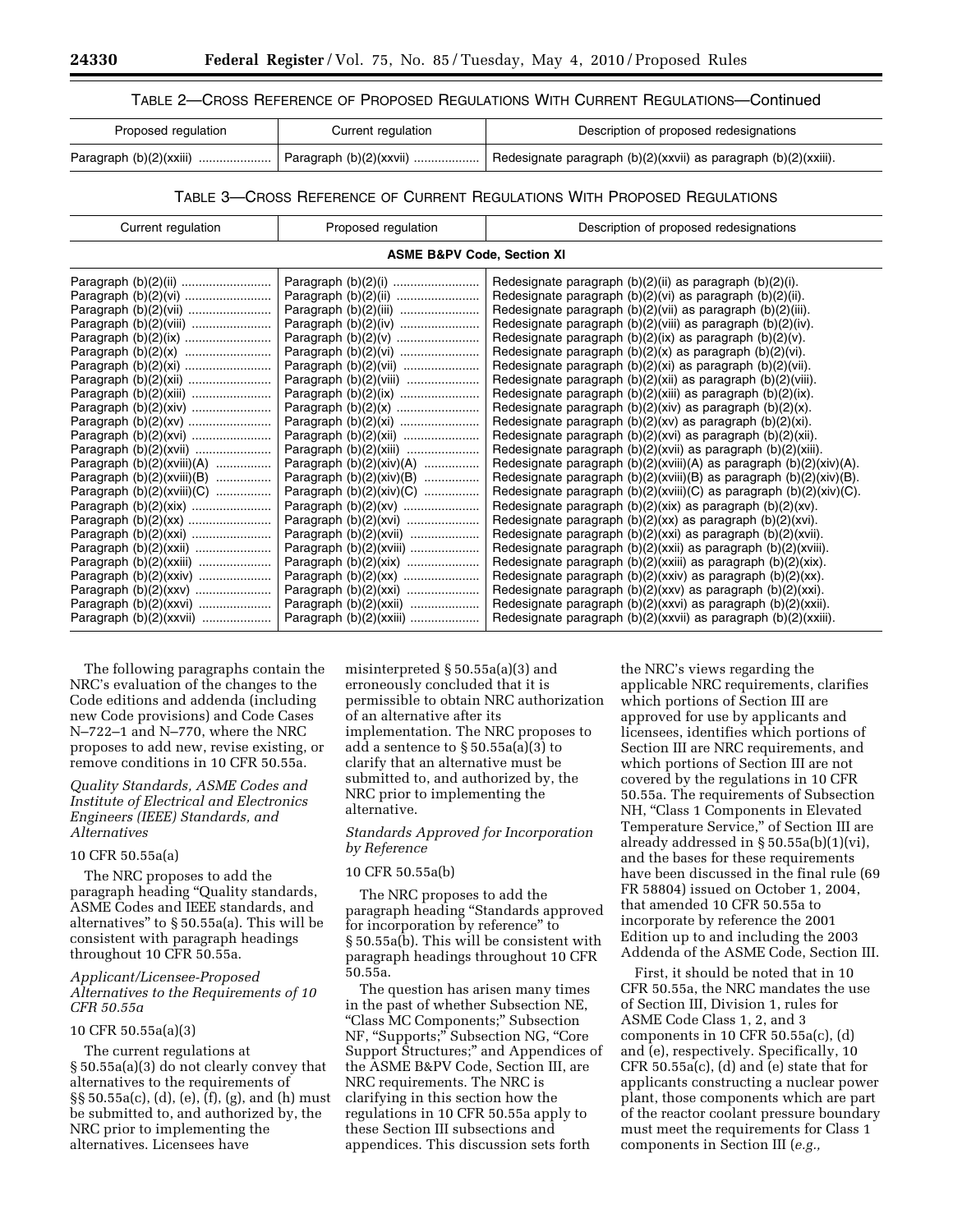Subsection NB, "Class 1 Components"); components classified as Quality Group B must meet the requirements for Class 2 components (*e.g.,* Subsection NC, ''Class 2 Components''); and components classified as Quality Group C must meet the requirements for Class 3 components (*e.g.,* Subsection ND, ''Class 3 Components''). The NRC considers the rules of Subsection NCA and Section III mandatory appendices to be mandated as well, but only as they apply to Class 1, 2, and 3 components because the language in 10 CFR 50.55a(c), (d) and (e) also covers general requirements in Subsection NCA and mandatory appendices in Section III that are applicable to Class 1, 2, and 3 components.

In addition, the introductory text of 10 CFR 50.55a(b) states, in part, that the ASME Code, Section III, is approved for incorporation by reference by the Director of the Federal Register pursuant to 5 U.S.C. 552(a) and 1 CFR part 51. However, the regulatory language does not identify specific subsections in Section III that are incorporated by reference, and one can only assume that all of Section III (including all subsections, appendices and Division 2 and 3 rules) are incorporated by reference. Although it is clear that Subsections NB, NC and ND are regulatory requirements because they are mandated by 10 CFR 50.55a(c), (d) and (e) as discussed in this document, the lack of specific rule language in 10 CFR 50.55a mandating the use of Subsections NE, NF, and NG have created confusion about the regulatory requirements applicable to Subsections NE, NF, and NG. Subsection NE provides rules for constructing metal containment components (Class MC). Subsection NF provides rules for constructing supports for Class 1, 2, 3, and MC components. Subsection NG provides rules for constructing reactor core support structures. In this sense, ''constructing'' is an all-inclusive term that comprises the design, fabrication, installation, examination, testing, inspection and selection of materials for nuclear power plant components.

The NRC is, therefore, clarifying that when Subsections NE, NF and NG are incorporated by reference, but not mandated, these subsections are not NRC requirements. Rather, the NRC considers Subsections NE, NF and NG to be approved by the NRC for use by applicants and licensees of nuclear power plants by virtue of the NRC's overall approval of Section III, Division 1 rules without condition. In this manner, approval of the rules in Subsections NE, NF and NG is similar to regulatory guidance provided in NRC

regulatory guides in that it provides an acceptable method for meeting NRC requirements and, in this particular case, in 10 CFR Part 50, Appendix A, General Design Criterion (GDC) 1, ''Quality standards and records.'' Applicants and licensees may propose means other than those specified by the provisions in Subsections NE, NF and NG for meeting the applicable regulation. It should be noted that the NRC reviews an applicant's proposed means of meeting the requirements of GDC 1 as part of its review of an application for each manufacturing license, standard design approval, standard design certification and combined license under 10 CFR part 52 and for each construction permit and operating license under 10 CFR part 50 using the guidelines of NRC NUREG– 0800, ''Standard Review Plan [SRP] for the Review of Safety Analysis Reports for Nuclear Power Plants—LWR Edition.'' During its review of new reactor designs under 10 CFR part 52, the NRC is reviewing the criteria and extent of compliance of standard plant designs and combined licenses with the rules of the specific edition and addenda to Subsections NE, NF and NG for applicability to these new reactor designs. The process being used by the NRC in the review of Subsections NE, NF, and NG for new reactors as described in this document is essentially the same process used by the NRC for the licensing of all nuclear power plants since the SRP was first issued in 1975. Therefore, this clarification does not establish new positions or requirements in the regulatory application of Subsections NE, NF and NG to the construction of nuclear power plants.

Because the NRC staff participates on the ASME Code committees in the development of and revisions to Subsections NE, NF and NG, the NRC is cognizant of the acceptability of the Code rules applicable to Subsections NE, NF and NG. NRC use of consensus technical standards meets the requirements of Public Law 104–113, ''National Technology Transfer and Advancement Act of 1995,'' which requires Federal agencies to use technical standards that are developed by voluntary consensus standards bodies, instead of government-unique standards, as a means to carry out policy objectives or activities determined by Federal agencies, unless contrary to law or the use of the standard is impractical.

Consistent with this discussion, the NRC does not propose to substantially change the language in the introductory text to 10 CFR 50.55a(b). The NRC proposes to modify the regulatory

language in the introductory text of 10 CFR 50.55a(b) to clarify that nonmandatory appendices are excluded from Section III rules that are incorporated by reference because the NRC does not review the acceptability of non-mandatory Section III appendices. Similarly, the NRC proposes to clarify in the introductory text of 10 CFR 50.55a(b) that only Division 1 rules of Section III and Section XI are incorporated by reference (*i.e.,* Divisions 2 and 3 rules are not incorporated by reference and are not approved by the NRC regulations in 10 CFR 50.55a). The NRC is also proposing to incorporate by reference ASME Code Case N-722-1, "Additional Examinations for PWR Pressure Retaining Welds in Class 1 Components Fabricated With Alloy 600/82/182 Materials Section XI, Division 1,'' and Code Case N-770, "Alternative Examination Requirements and Acceptance Standards for Class 1 PWR [Pressurized-Water Reactor] Piping and Vessel Nozzle Butt Welds Fabricated with UNS N06082 or UNS W86182 Weld Filler Material with or without Application of Listed Mitigation Activities.''

#### *ASME B&PV Code, Section III*

The NRC proposes to:

• Revise the current regulations in § 50.55a(b)(1), (b)(1)(ii), and (b)(1)(iii) to detail the specific ASME B&PV Code, Section III Subsections which are referenced in the ensuing paragraphs.

• Revise the current requirements in these paragraphs to include the latest editions and addenda incorporated into Section III of the ASME B&PV Code with respect to the regulations regarding seismic design.

• Clarify the current wording of the introductory text of § 50.55a(b)(1).

• Modify the current conditions in § 50.55a(b)(1)(ii) on the use of stress indices used for welds in piping design under Subarticles NB–3600, NC–3600, and ND–3600.

• Add three new requirements at  $\S 50.55a(b)(1)(iii)(A), (b)(1)(iii)(B), and$  $(b)(1)(iii)(C)$  to impose conditions on the use of Subarticles NB–3200, NB–3600, NC–3600 and ND–3600 identified in § 50.55a(b)(1)(iii).

#### Introductory Text to 10 CFR 50.55a(b)(1)

The proposed amendment to the introductory text of § 50.55a(b)(1) would revise the language to clarify that references to Section III refer to Section III of the ASME Boiler and Pressure Vessel Code.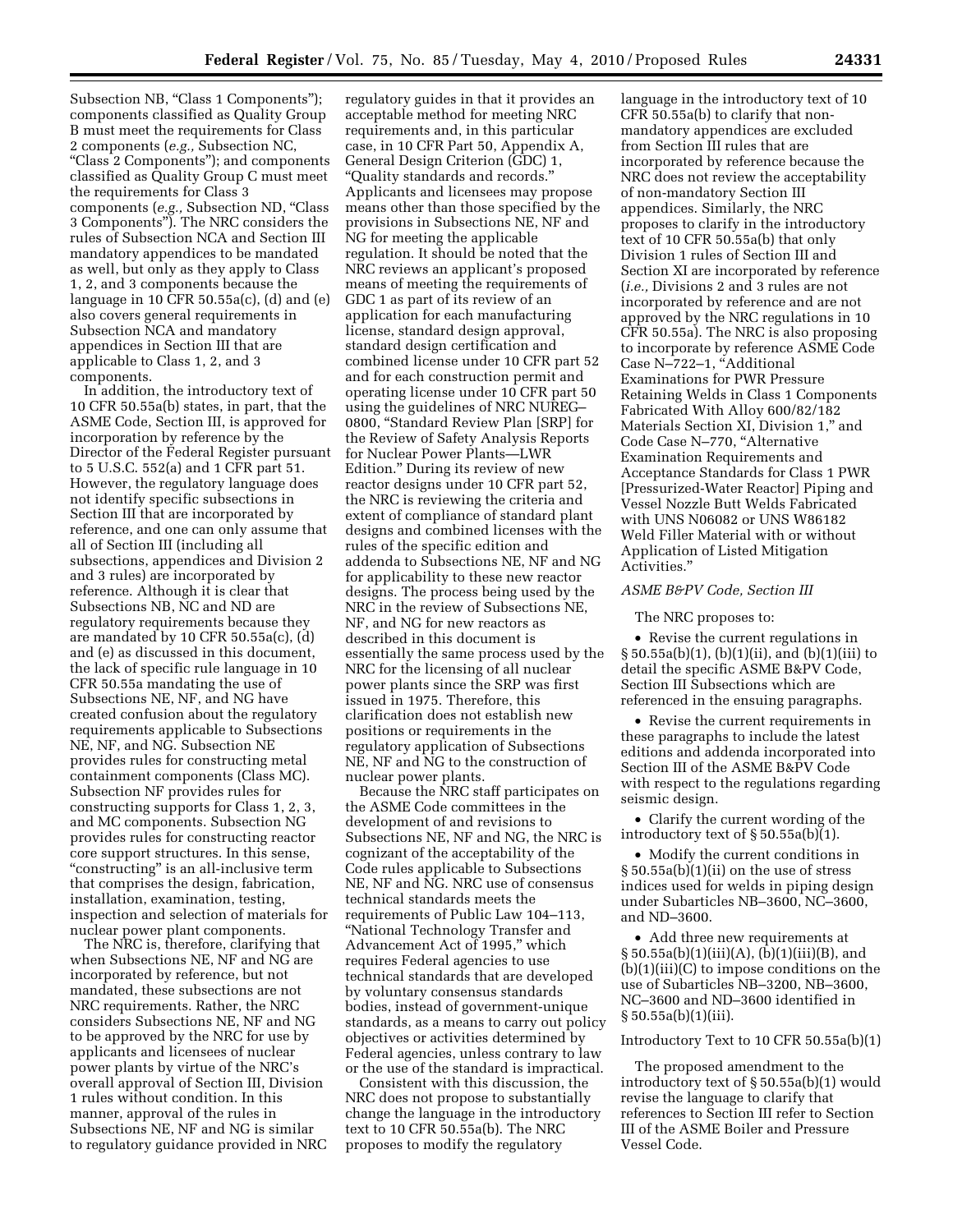10 CFR 50.55a(b)(1)(ii) and (b)(1)(iii) Weld-Leg Dimensions and Seismic Design of Piping

The current requirements regarding piping seismic rules in Section III the ASME B&PV Code were first introduced in the 1994 Addenda to the ASME B&PV Code. These rules were subsequently modified in the 2001 Edition and 2002 Addenda to the ASME B&PV Code. The current regulations in § 50.55a(b)(1)(ii) outline the conditions on the use of stress indices used for welds in piping design under Subarticles NB–3600, NC–3600, and ND–3600. The current regulations in § 50.55a(b)(1)(iii) only allow the use of ASME B&PV Code, Section III, 1993 Addenda and earlier editions with respect to Subarticles NB–3200, NB– 3600, NC–3600, and ND–3600.

The current version of the ASME B&PV Code does not adequately address the seismic design requirements specified in Subparagraphs NB– 3683.2(c), NB–3683.4(c)(1) and (c)(2), and Paragraph NB–3656, Figures NB– 3222–1, NC–3673.2(b)–1, and ND– 3673.2(b)–1 and Table 3681(a)–1 of the ASME B&PV Code. The proposed amendment would modify § 50.55a(b)(1)(ii) to address the NRC's concern about the undersized weld-leg dimension of less than 1.09t that makes the weld weaker than the pipe. Additional requirements regarding the stress indices identified in the proposed addition to the regulations (*i.e.*   $§ 50.55a(b)(1)(iii)(A))$  are warranted based on industry testing which supports the NRC's position. Additionally, the proposed requirement in § 50.55a(b)(1)(iii)(B) would resolve an issue identified by the NRC staff regarding the inclusion of reversing dynamic loads when calculating the primary bending stresses for Level B service limits. The proposed condition in  $\S 50.55a(b)(1)(iii)(C)$  is part of the ASME B&PV Code requirements for applying the seismic design rules in Subarticles NB–3600, NC–3600, and ND–3600 in the 2006 Addenda through the 2008 Addenda.

The current regulations in § 50.55a(b)(1) and (b)(1)(iii) reference the current seismic design requirements of Section III of the ASME B&PV Code. The proposed modification would allow the use of the latest edition and addenda of Section III of the ASME B&PV Code with the three proposed additional requirements at  $\S$  50.55a(b)(1)(iii)(A),  $(b)(1)(iii)(B)$ , and  $(b)(1)(iii)(C)$  which would provide three conditions on the use of the latest ASME B&PV Code edition and addenda. The current requirements in § 50.55a(b)(1)(ii) limit

the use of certain stress indices used for welds in the piping design portions of Section III of the ASME B&PV Code. The proposed modification would also revise the current conditions on the use of the stress indices outlined in § 50.55a(b)(1)(ii).

The proposed condition identified in § 50.55a(b)(1)(ii) would address the NRC concerns with the undersized welds  $(C_x)$  $= 0.75 t_n$ , which are not acceptable because the current ASME Code design rules would result in a circumferential, fillet-welded or socket-welded joint where the weld size is smaller than the adjoining pipe wall thickness. An editorial addition would also be included in the proposed condition and would reflect the addition of a condition on the use of paragraph NB– 3683.4(c)(2). The use of paragraph NB– 3683.4(c)(1) is currently not allowed and would continue to be prohibited in the proposed rulemaking. The addition of the condition on the use of paragraph NB–3683.4(c)(2) is purely editorial in nature since, by imposing a condition on the use of  $NB-3683.4(c)(1)$ , the regulations would inherently impose a condition on the use of NB–3683.4(c)(2) given their use within Section III of the ASME B&PV Code. Therefore, this condition would not be new from a technical standpoint. Also, an editorial correction would be made regarding Footnote 11, which should be the Footnote 13 for the 2004 Edition through the 2008 Addenda in Figure NC–3673.2(b)–1 and Figure ND– 3673.2(b)–1.

The proposed addition identified as § 50.55a(b)(1)(iii)(A) would address the NRC's position regarding the  $B_2$ ' indices in paragraph NB–3656 of Section III of the ASME B&PV Code. The NRC proposes this condition to capture the dynamic strain aging effects that were reflected in the testing performed by Battelle Columbus Laboratories which concluded that ferritic steels tend to have lower margins and a decrease in toughness at higher temperatures due to dynamic strain aging. (*See* NUREG/CR– 6226, ''Effect of Dynamic Strain Aging on the Strength and Toughness of Nuclear Ferritic Piping at LWR Temperatures'' for the Battelle testing results). Therefore, this additional requirement would provide the means necessary to prevent significant reductions in the margins of ferritic steel components (elbows and tees) at high temperatures, thus providing better assurance of the materials' structural integrity.

The proposed addition identified as § 50.55a(b)(1)(iii)(B) would address the NRC's position regarding Note (1) of Figure NB–3222–1 of Section III of the

ASME B&PV Code. The NRC proposes this condition based on the premise that while the inclusion of reversing dynamic loads in the calculation of primary bending stresses for Level B service limits may not be warranted when the Operating Basis Earthquake is not included in the design basis for the facility, at other times these loads must be considered. Such is the case when a licensee's Operating Basis Earthquake level is more than one-third the value of the Safe Shutdown Earthquake. However, the current wording of Note (1) in Figure NB–3222–1 of Section III of the ASME B&PV Code does not account for this situation. Therefore, the NRC proposes to include this condition on the use of the latest addenda of Section III of the ASME B&PV Code.

The proposed addition identified as § 50.55a(b)(1)(iii)(C) would address the NRC's position regarding the limitation of Do/t ratio of ASME Class 1, 2 and 3 piping when applying Subarticles NB– 3600, NC–3600 and ND–3600 in the 2006 Addenda through the 2008 Addenda of Section III of the ASME B&PV Code. In the 1994 Addenda, the Do/t ratio was identified by ASME Code Committee to be 50 or less for applying the seismic rules in Subarticles NB– 3600, NC–3600 and ND–3600. This upper limit for  $D_0/t$  was revised to be 40 in the 2002 Addenda through the 2008 Addenda based on EPRI testing associated with reversing dynamic seismic loading. However, the 2007 Edition allows  $D_0/t$  to be greater than 50 in Note 1 to Table NB 3681(a)–1 and Note 3 to Figures NC/ND–3673.2(b)–1. NUREG–1367 limits  $D_0/t$  to no more than 50 for functional capability considerations. To ensure consistency with ASME B&PV Code requirements found in paragraphs NB–3656, NC– 3655, and ND–3655,  $D_0/t$  should be limited to no more than 40. Furthermore, the use of  $D_0/t$  larger than 40 would be beyond the piping configuration included in the EPRI testing, and thus is not justified for design considerations. Therefore, the NRC concludes that the applicable  $D_0/$ t for the seismic design of piping as limited by the ASME B&PV Code in Subarticles NB–3600, NC–3600, and ND–3600 in the 2006 Addenda through the 2008 Addenda must not be greater than 40 as addressed in § 50.55a(b)(1)(iii)(C).

#### 10 CFR 50.55a(b)(1)(iv) Quality Assurance

The proposed amendment would revise § 50.55a(b)(1)(iv) to be consistent with a revised quality assurance provision in the 2006 Addenda of the ASME B&PV Code, Section III,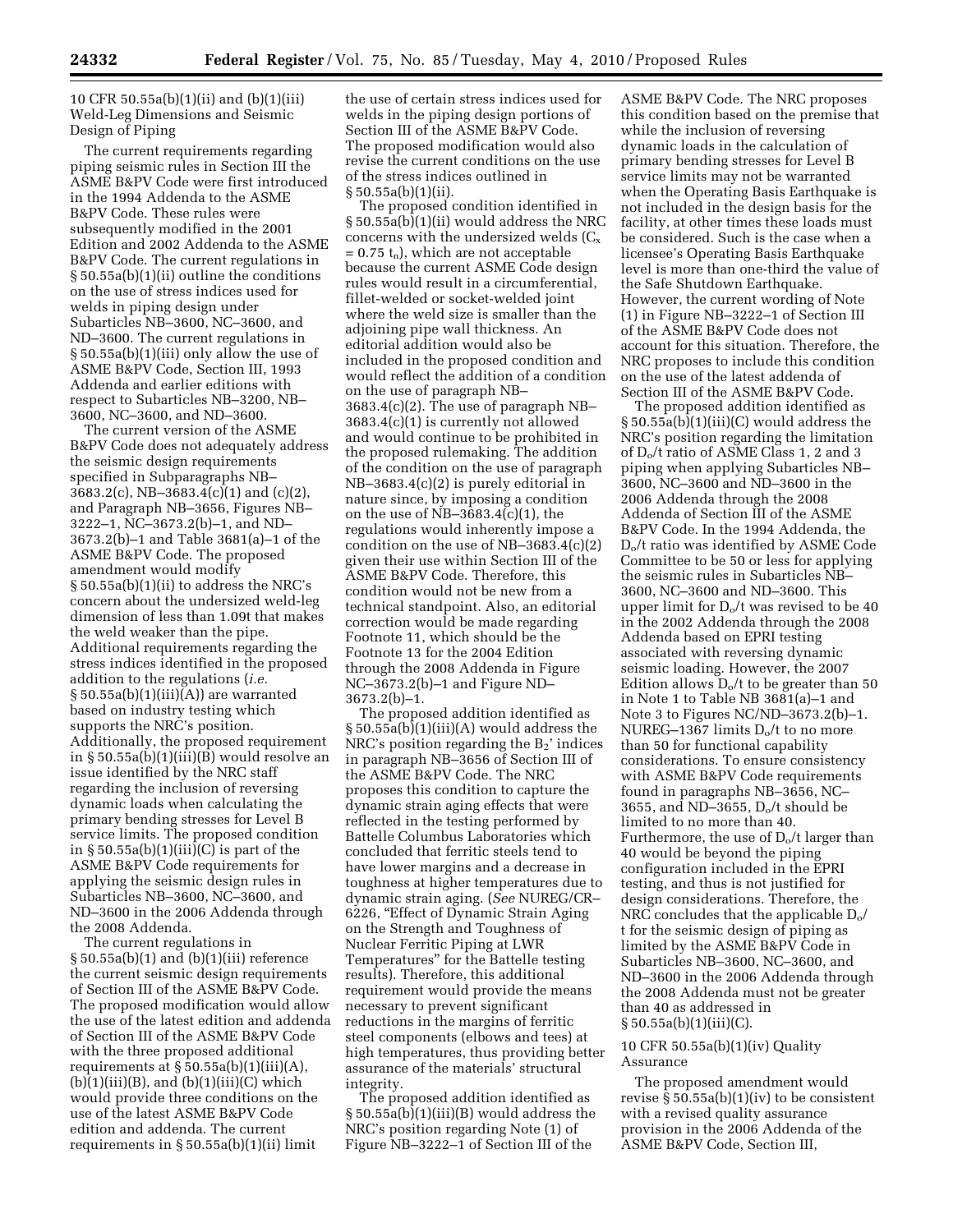Subsection NCA. The proposed amendment would allow the use of 1994 Edition of NQA–1, ''Quality Assurance Requirements for Nuclear Facility Applications,'' when using the 2006 Addenda of Section III of the ASME B&PV Code and later editions and addenda. The reference to ASME NQA–1 in Article 4000 of the ASME B&PV Code, Section III was updated to a later edition of NQA–1 in the 2006 Addenda. NCA–4110(b) was revised to require that the N–Type Certificate Holders comply with the Basic Requirements and Supplements of the ASME NQA–1–1994 Edition. Previous editions/addenda of the ASME B&PV Code, Section III referenced earlier editions and addenda of ASME NQA–1. There are no significant differences between of NQA–1–1994 Edition and the editions and addenda of NQA–1 currently referenced in the regulation. The NRC has reviewed and found the changes to Subsection NCA that reference the 1994 Edition of NQA–1 to be acceptable.

10 CFR 50.55a(b)(1)(vii) Capacity Certification and Demonstration of Function of Incompressible-Fluid Pressure-Relief Valves (New)

The proposed addition identified as § 50.55a(b)(1)(vii) would modify requirements in Subsection NB of the ASME B&PV Code, Section III, for certifying the capacity of incompressible-fluid, pressure-relief valves when the testing facility has less than the full range of pressure capability necessary for achieving valve setpressure conditions during the testing. In the 2006 Addenda, new requirements were added to the ASME B&PV Code, Section III, that have a parallel structure in paragraphs NB–7742, NC–7742, and ND–7742 for Class 1, 2, and 3 incompressible-fluid, pressure-relief valves, respectively. These new paragraphs address new valve designs having a range of possible sizes and setpressure conditions. The method described in these paragraphs for performing the tests and evaluating data involves performing tests at less than the highest value of the set-pressure range, and establishing an incompressible fluid flow coefficient of discharge that then allows extrapolation of capacities to higher pressures.

These paragraphs are new, and did not exist in prior editions or addenda of the ASME B&PV Code, Section III. These new paragraphs address circumstances in which a certified test facility lacks the fluid-pressure capability at the necessary flow rate for testing a new, incompressible-fluid, pressure-relief valve design. The NRC

has identified no issues with performing the tests at less than the highest value of the set-pressure range for incompressible-fluid, pressure-relief valves, and finds these new requirements for Class 2 and 3 components acceptable as described in paragraphs NC–7742 and ND–7742. However, the NRC has identified missing words from paragraph NB–7742 for Class 1 components. The parallel structure of the counterpart paragraphs (NC–7742 and ND–7742) reveals that the words ''for the design and the maximum set pressure'' are missing from subparagraph NB–7742(a)(2). Without these words, the paragraph is confusing, illogical, and could lead to a non-conservative interpretation of the required test pressures for new Class 1 incompressible-fluid, pressure-relief valve designs. Because the new paragraph NB–7742 does not contain the above-described words, the NRC finds that the paragraph is not acceptable for use. New Class 1 incompressible-fluid, pressure-relief valve designs must be tested at the highest values of set-pressure ranges as required by prior editions and addenda of the ASME B&PV Code, Section III.

#### *ASME B&PV Code, Section XI*

The current regulations in § 50.55a(b)(2) incorporate by reference ASME B&PV Code, Section XI, 1970 Edition through the 1976 Winter Addenda; and the 1977 Edition (Division 1) through the 2004 Addenda (Division 1), subject to the conditions identified in current § 50.55a(b)(2)(i) through (b)(2)(xxvii). The proposed amendment would revise the introductory text to § 50.55a(b)(2) to incorporate by reference the 2005 Addenda (Division 1) through the 2008 Addenda (Division 1) of the ASME B&PV Code, Section XI, clarify the wording, and remove or revise some of the conditions as explained in this document.

#### Introductory Text of 10 CFR 50.55a(b)(2)

The proposed amendment to the introductory text of § 50.55a(b)(2) would revise the language to clarify that references to Section XI refer to Section XI of the ASME Boiler and Pressure Vessel Code.

10 CFR 50.55a(b)(2)(i) Limitations on Specific Editions and Addenda (Current)

The NRC proposes to remove § 50.55a(b)(2)(i) from the current regulations. This paragraph currently specifies which addenda may be used when applying the 1974 and 1977 Editions of Section XI of the ASME

B&PV Code. Section 50.55a(g)(4)(ii) requires that licensees' successive 120 month inspection intervals comply with the requirements of the latest edition and addenda of the code incorporated by reference in § 50.55a(b)(2). Subsequently, licensees are no longer using these older editions (1974 and 1977 Editions) and addenda of the ASME B&PV Code, and therefore the NRC proposes to remove this paragraph.

This paragraph will be replaced by the current  $\S 50.55a(b)(2)(ii)$  which describes a method for determining the extent of examination of Code Class 1 piping welds for facilities where the application for a construction permit was docketed prior to July 1, 1978.

10 CFR 50.55a(b)(2)(iii) Steam Generator Tubing (Current)

The NRC proposes to remove  $\S 50.55a(b)(2)(iii)$  from the current regulations. The current regulations in § 50.55a(b)(2)(iii) state that if the technical specifications of a nuclear power plant include surveillance requirements for steam generators different than those in Section XI, Article IWB–2000, the ISI program of steam generator tubing is governed by the requirements in the technical specifications. The 1989 Edition through the 2008 Addenda of Section XI IWB–2413, ''Inspection Program for Steam Generator Tubing,'' state that ''The examinations shall be governed by the plant Technical Specification.'' Since the condition in § 50.55a(b)(2)(iii) is redundant to the 1989 Edition through the 2008 Addenda of Section XI, the NRC proposes to remove this condition.

This paragraph will be replaced by the current  $\S 50.55a(b)(2)(vii)$  which describes Section XI references to OM Part 4, OM Part 6 and OM Part 10 of the ASME OM Code.

10 CFR 50.55a(b)(2)(iv) Pressure-Retaining Welds in ASME Code Class 2 Piping (Current)

The NRC proposes to remove § 50.55a(b)(2)(iv) from the current regulations. This paragraph states how to select appropriate Code Class 2 pipe welds in residual heat removal systems, emergency core cooling systems, and containment heat removal systems when applying editions and addenda up to the 1983 Edition through the Summer 1983 Addenda of Section XI of the ASME B&PV Code. Section 50.55a(g)(4)(ii) requires that licensee's successive 120-month inspection intervals comply with the requirements of the latest edition and addenda of the code incorporated by reference in § 50.55a(b)(2). Subsequently, licensees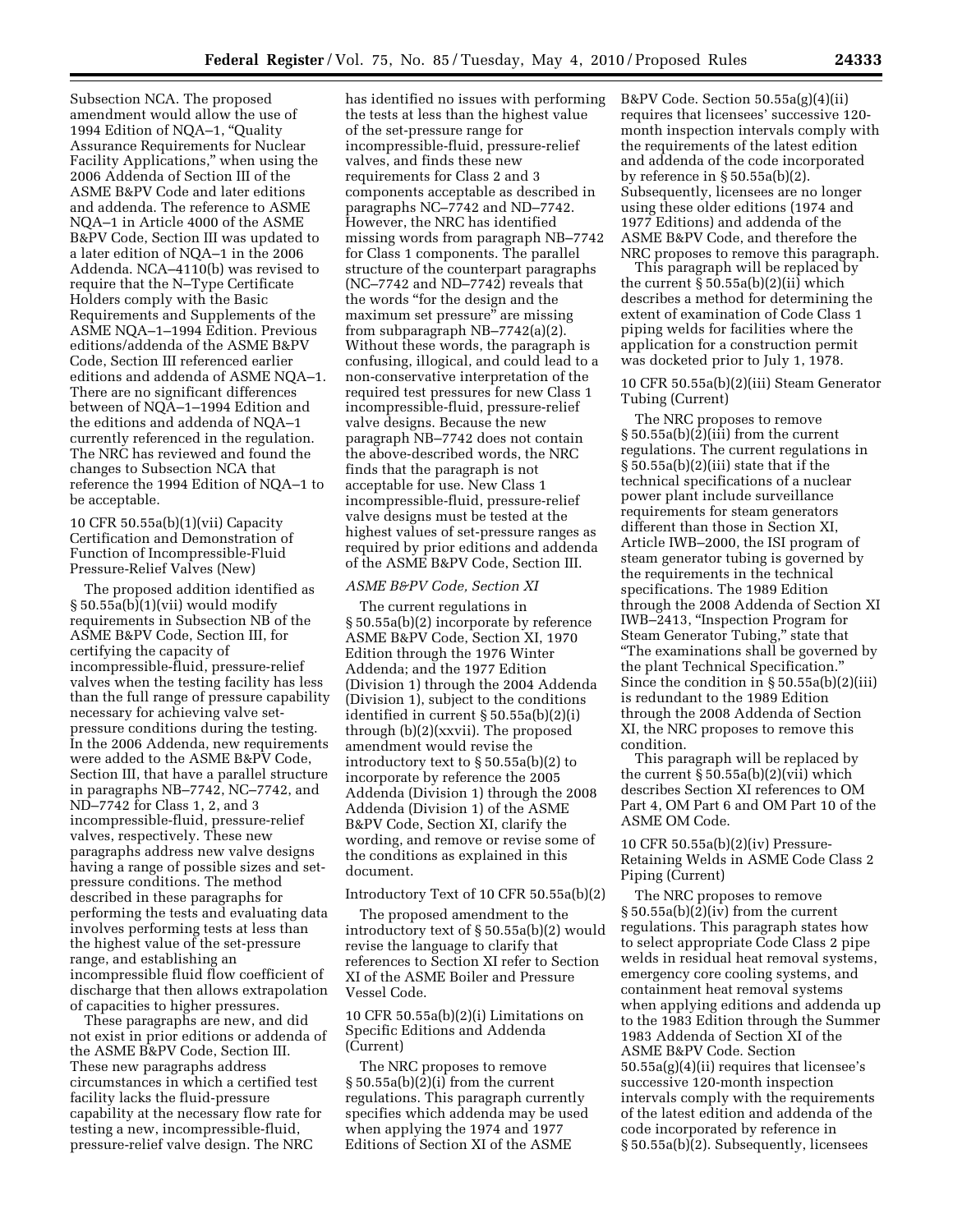are no longer using these older editions and addenda of the code (editions and addenda up to the 1983 Edition through the Summer 1983 Addenda of Section XI), and therefore, the NRC proposes to remove the requirements of current § 50.55a(b)(2)(iv).

This paragraph will be replaced by the current  $\S 50.55a(b)(2)(viii)$  which describes examinations of concrete containments.

10 CFR 50.55a(b)(2)(v) Evaluation Procedure and Acceptance Criteria for Austenitic Piping (Current)

The NRC proposes to remove  $§ 50.55a(b)(2)(v)$  from the current regulations. This paragraph deals with evaluation procedures and acceptance criteria for austenitic piping when applying the Winter 1983 Addenda and the Winter 1984 Addenda of Section XI. Section 50.55a(g)(4)(ii) requires that licensees' successive 120-month inspection intervals comply with the requirements of the latest edition and addenda of the code incorporated by reference in § 50.55a(b)(2). Subsequently, licensees are no longer using these older editions and addenda of the code (editions and addenda up to the 1983 Edition through the Summer 1983 Addenda of Section XI), and therefore, the NRC proposes to remove the requirements of current § 50.55a(b)(2)(iv). This paragraph will be replaced by the current § 50.55a(b)(2)(ix) which describes examination of metal containments and the liners of concrete containments.

10 CFR 50.55a(b)(2)(vi) Effective Edition and Addenda of Subsection IWE and Subsection IWL, Section XI (Current); 10 CFR 50.55a(b)(2)(ii) (Redesignated)

The NRC proposes to redesignate § 50.55a(b)(2)(vi) in the current rule to § 50.55a(b)(2)(ii) in the proposed rule. This paragraph stipulates the editions and addenda of Subsection IWE and Subsection IWL of Section XI of the ASME B&PV Code which are approved for use when licensees are implementing the initial 120-month inspection interval for containment inservice inspection requirements found in Section XI of the Code. The current paragraph also indicates that the use of these applicable editions and addenda is subject to the conditions found in § 50.55a(b)(2)(viii) and (b)(2)(ix) for Subsection IWL and Subsection IWE, respectively. The proposed rule would redesignate § 50.55a(b)(2)(viii) and  $(b)(2)(ix)$  as  $\S 50.55a(b)(2)(iv)$  and (b)(2)(v), respectively, and conforming changes would be made to the references contained in redesignated § 50.55a(b)(2)(ii). Additionally, the

proposed rule would change the words ''modified and supplemented'' to ''conditioned'' for clarification purposes.

10 CFR 50.55a(b)(2)(viii) Examination of Concrete Containments (Current); 10 CFR 50.55a(b)(2)(iv) (Redesignated)

The NRC proposes to redesignate § 50.55a(b)(2)(viii) in the current rule to § 50.55a(b)(2)(iv) in the proposed rule. This paragraph stipulates the conditions that apply to the inservice examination of concrete containments using Subsection IWL of various editions and addenda of the ASME B&PV Code, Section XI, incorporated by reference in § 50.55a(b)(2). The current regulations, in part, require that licensees applying Subsection IWL, 2001 Edition through the 2004 Edition shall apply the conditions in  $\S 50.55a(b)(2)(viii)(E)$ through (b)(2)(viii)(G). The NRC proposes to remove the conditions in redesignated  $\S 50.55a(b)(2)(iv)$  and  $(b)(2)(iv)(G)$  of the proposed rule when applying Subsection IWL of the 2007 Edition with 2008 addenda of the ASME B&PV Code, Section XI because the intent of these conditions has been incorporated into the 2007 Edition with the 2008 addenda of the ASME B&PV Code, as explained in this document. Accordingly, the proposed rule would require that licensees applying Subsection IWL, 2007 Edition with the 2008 Addenda shall apply only the condition in redesignated § 50.55a(b)(2)(iv)(E). Further, in the proposed rule, the conditions in redesignated  $\S 50.55a(b)(2)(iv)(E)$ through (b)(2)(iv)(G) remain applicable to licensees applying Subsection IWL, 2004 Edition through the 2006 Addenda.

The condition in the redesignated § 50.55a(b)(2)(iv)(F) relates to qualification of personnel that examine containment concrete surfaces and tendon hardware, wires, or strands. This condition in the current regulations states that personnel that examine containment concrete surfaces and tendon hardware, wires, or strands must meet the qualification provisions in IWA–2300, and that the ''ownerdefined'' personnel qualification provisions in IWL–2310(d) are not approved for use. IWA–2300 stipulates qualification provisions for personnel performing nondestructive examination, including VT–1, VT–2, and VT–3 visual examinations. Paragraph IWA–2312(c) requires training, qualification, and certification of visual examination personnel to comply with the requirements of Appendix VI of the Code, which makes reference to ANSI/ ASNT CP–189, and allows for limited certification (for personnel who are

restricted to performing examinations of limited or specific scope, *i.e.,* limited operations or limited techniques) per IWA–2350.

In Subsection IWL of the 2007 Edition, the ASME revised paragraph IWL–2100 to state, in part, that except as noted in IWL–2320, the requirements of IWA–2300 do not apply. Also, the 2007 Edition deleted subparagraphs IWL–2310(d) and IWL–2310(e), which allowed certain requirements (*i.e.,*  requirements for personnel qualification and requirements for visual examination of concrete and tendon anchorage hardware, wires, or strands) to be owner-defined. Further, the 2007 Edition with 2008 Addenda added a new paragraph IWL–2320 "Personnel Qualifications'' and re-designated the former IWL-2320 "Responsible Engineer'' as IWL–2330 ''Responsible Engineer.''

The new paragraph IWL–2320 stipulates specific plant experience, training, written and practical examination and frequency of administration to demonstrate training proficiency, and vision test requirements for qualification of personnel approved by the Responsible Engineer for performing general or detailed visual examinations of structural concrete, reinforcing steel and post-tensioning system components (*i.e.,* wires, strands, anchorage hardware, corrosion protection medium and free water) of Class CC containments. The provision requires documentation of qualification requirements in the Employer's written practice. The Responsible Engineer is responsible for approval, instruction and training of personnel performing general and detailed visual examinations. The new provision also provided the requisite detailed requirements for the instruction material to be used to qualify personnel performing IWL inspections. Specifically, the addition included requirements for preservice and inservice inspections for concrete (references American Concrete Institute 201.1R), reinforcing steel, and posttensioning items such as wires, strands, anchorage hardware, corrosion protection medium, and free water. Thus, the qualification requirements adequately include the areas and extent of required plant experience, instructional topics for classroom training in IWL requirements and plantspecific IWL visual examination procedures, and require the vision test requirements of IWA–2321. The new paragraph IWL-2320, "Personnel Qualifications,'' details specific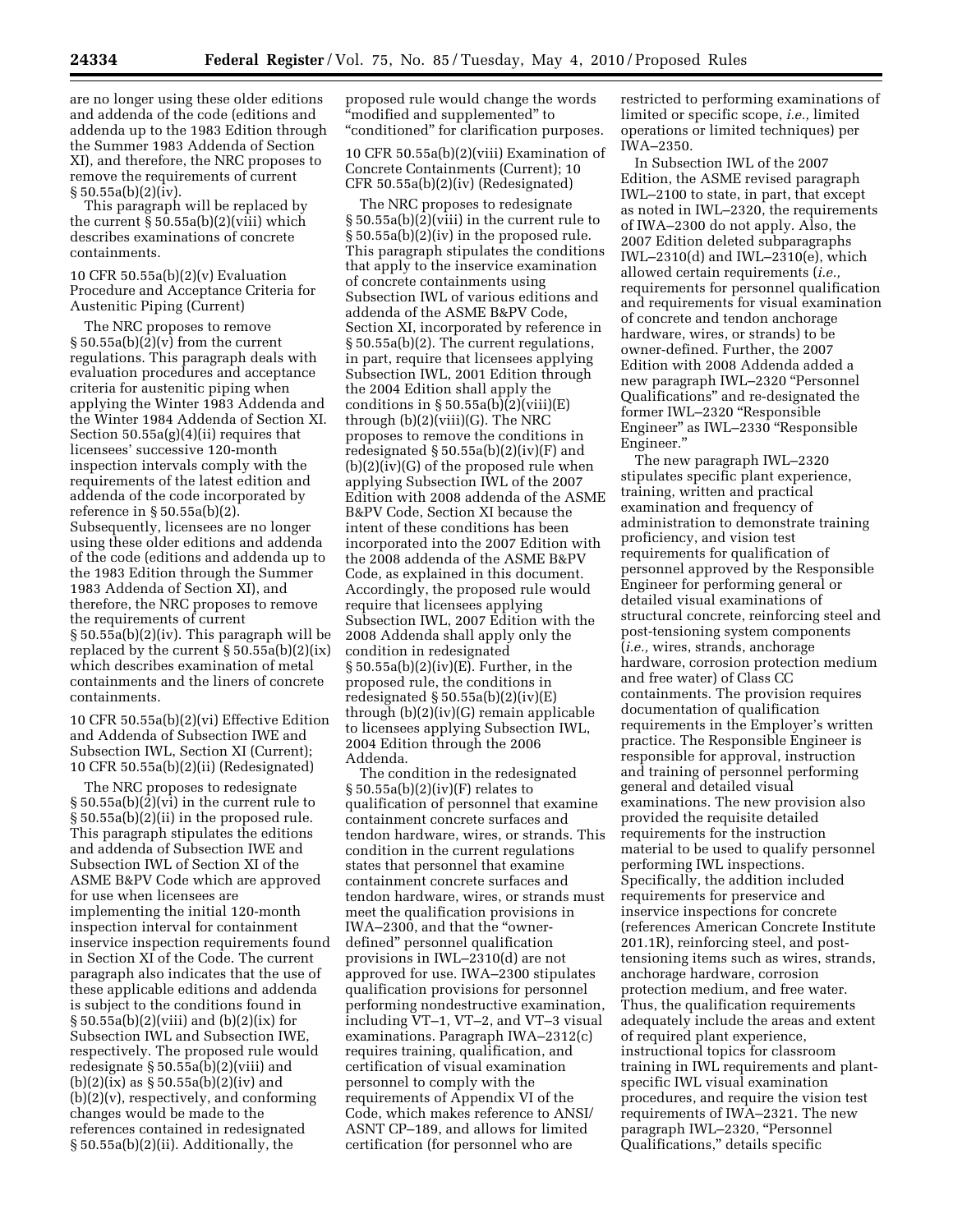guidance for personnel qualification for containment concrete and reinforcing steel and post-tensioning system visual inspections that provide an acceptable level of quality and safety similar to the requirements in IWA–2300 and therefore, addressed the intent of the conditions in  $\S 50.55a(b)(2)(viii)(F)$  of the current regulations. Therefore, the condition in redesignated  $\S 50.55a(b)(2)(iv)(F)$  is not required to be applied for licensees using Subsection IWL, 2007 Edition with the 2008 Addenda. It is noted that the NRC's acceptance of the new code provision IWL–2320, ''Personnel Qualifications,'' is based on paragraph IWL–2320 of the 2007 Edition as supplemented by the addition by errata in the 2008 addenda.

The condition in redesignated § 50.55a(b)(2)(iv)(G) of the proposed rule requires that corrosion protection material be restored following concrete containment post-tensioning system repair and replacement activities in accordance with the quality assurance program requirements specified in IWA–1400.'' In the 2007 Edition of Subsection IWL, the following revisions were made related to corrosion protection medium for post-tensioning systems:

1. The revised paragraph IWL 4110 added footnote 1 which states that the corrosion protection medium is exempt from the requirements of IWL–4000. However, corrosion protection medium must be restored in accordance with IWL–2526 following concrete containment post-tensioning system repair/replacement activities.

2. The revised Line Item L2.40 ''Corrosion Protection Medium'' of Table IWL–2500–1 added reference to paragraph IWL–2526 in the columns for Test or Examination Requirement, Test or Examination Method, and Extent of Examination.

3. In the revised paragraph IWL–2526, subparagraph (b) requires that following the completion of tests and examinations required by Examination Category L–B, Items L2.10, L.2.20, and L2.30, the corrosion protection medium must be replaced to ensure sufficient coverage of anchorage hardware, wires, and strands. The total amount replaced in each tendon sheath must be recorded and differences between amount removed and amount replaced must be documented.

4. In the revised paragraph IWL–2526, subparagraph (d) requires that the Responsible Engineer specify the method for corrosion protection medium.

With the understanding that the Responsible Engineer (who per IWL–

2320 is a Registered Professional Engineer) will ensure that the corrosion protection medium is restored in accordance with the applicable Quality Assurance Program, the revised paragraphs IWL–4110(b)(3) [with footnote 1] and IWL–2526, and revised line item L2.40 in Table IWL–2500–1 of Subsection IWL, 2007 Edition through the 2008 Addenda adequately incorporated the intent of the condition in § 50.55a(b)(2)(viii)(G) of the current regulations and is acceptable to the NRC. Therefore, the condition in redesignated  $\S 50.55a(b)(2)(iv)(G)$  is not required to be applied for licensees using Subsection IWL, 2007 Edition through the 2008 Addenda.

10 CFR 50.55a(b)(2)(ix) Examination of Metal Containments and the Liners of Concrete Containments (Current); 10 CFR 50.55a(b)(2)(v) (Redesignated)

The NRC proposes to redesignate  $\S 50.55a(b)(2)(ix)$  as  $\S 50.55a(b)(2)(v)$ . This paragraph stipulates the conditions that apply to the inservice examination of metal containments and liners of concrete containments using Subsection IWE of various editions and addenda of the ASME B&PV Code, Section XI, incorporated by reference in § 50.55a(b)(2). The NRC proposes to remove the conditions in newly redesignated  $\S 50.55a(b)(2)(v)(F)$ ,  $(b)(2)(v)(G), (b)(2)(v)(H)$  and  $(b)(2)(v)(I)$ when applying the 2004 Edition with 2006 Addenda through the 2007 Edition with 2008 Addenda of the ASME Code, Section XI because these conditions have now been incorporated into the Code. The NRC further proposes to remove the condition in redesignated  $\S 50.55a(b)(2)(v)(I)$  when applying the 2004 Edition, up to and including, the 2005 Addenda. The NRC also proposes to add a new condition as  $\S 50.55a(b)(2)(v)(J)$  on the use of Article IWE–5000 of Subsection IWE when applying the 2007 Edition, up to and including the 2008 Addenda of the ASME Code, Section XI. These proposed changes are further explained in this document.

The current regulations, in part, require that licensees applying Subsection IWE, 1998 Edition through the 2004 Edition apply the conditions in  $\S 50.55a(b)(2)(ix)(A), (b)(2)(ix)(B), and$  $(b)(2)(ix)(F)$  through  $(b)(2)(ix)(I)$ . In the proposed rule, the conditions in newly redesignated  $\S 50.55a(b)(2)(v)$ (F) through  $(b)(2)(v)(I)$  would remain applicable to licensees applying Subsection IWL, 1998 Edition through the 2001 Edition with the 2003 Addenda. As a minor correction to the current regulations, the proposed rule would require that licensees applying Subsection IWE of

the 2004 Edition through the 2005 Addenda of the ASME B&PV Code, satisfy the requirements of newly redesignated  $\S 50.55a(b)(2)(v)(A)$ ,  $(b)(2)(v)(B)$ , and  $(b)(2)(v)(F)$  through  $(b)(2)(v)(H)$ . This correction is being made since paragraph IWE–3511.3 of the 2004 Edition of the ASME B&PV Code incorporated the condition in newly redesignated § 50.55a(b)(2)(v)(I), which requires that the ultrasonic examination acceptance standard specified in IWE–3511.3 for Class MC pressure-retaining components must also be applied to metallic liners of Class CC pressure-retaining components. Further, the proposed rule would require that licensees applying Subsection IWE, 2004 Edition with the 2006 Addenda through the latest edition and addenda incorporated by reference in § 50.55a(b)(2) satisfy the requirements of newly redesignated  $\S 50.55a(b)(2)(v)(A)$  and  $(b)(2)(v)(B)$ . This is because the intent of the conditions in newly redesignated  $\S 50.55a(b)(2)(v)(F)$  through  $(b)(2)(v)(H)$ were incorporated into Subsection IWE, 2004 Edition with the 2006 addenda, and the condition in newly redesignated  $§ 50.55a(b)(2)(v)(I)$  was incorporated into Subsection IWE, 2004 Edition, as explained in this document.

The condition in redesignated § 50.55a(b)(2)(ix)(F) of the proposed rule requires that VT–1 and VT–3 examinations be conducted in accordance with IWA–2200. Personnel conducting examinations in accordance with the VT–1 or VT–3 examination method must be qualified in accordance with IWA–2300, and the "ownerdefined'' personnel qualification provisions in IWE–2330(a) for personnel that conduct VT–1 and VT–3 examinations are not approved for use. This condition defines the code provision (IWA–2200) and personnel qualification (IWA–2300) requirements for personnel performing visual examinations by the VT–1 or VT–3 method, as specified in the conditions in redesignated § 50.55a(b)(2)(v)(G) and  $(b)(2)(v)(H)$  of the proposed rule. The condition does not allow use of the ''owner-defined'' personnel qualification provisions in IWA–2330(a) for personnel that conduct VT–1 and VT– 3 examinations. The revised code provision in IWE–2330(a) of the 2006 Addenda requires that personnel performing VT–1 and VT–3 visual examinations shall meet the qualification requirements of IWA– 2300. The revised code provision in IWL–2100 of the 2006 Addenda states that IWA–2000 applies with the exception that IWA–2210 and IWA–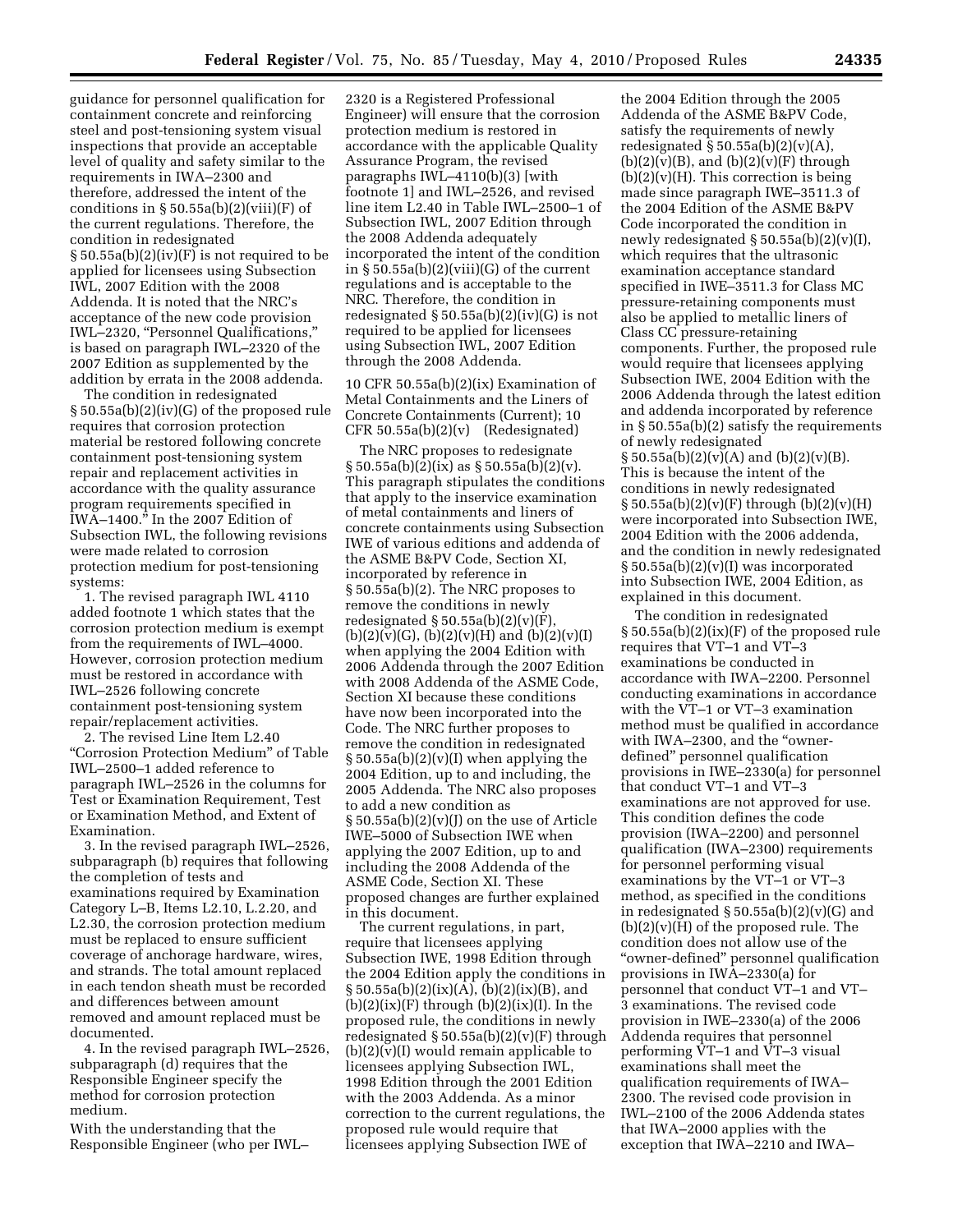2300 do not apply to general visual examination only (except as required by 2330(b) for vision test requirements). Therefore, the code provisions in IWA– 2200 and IWA–2300 will apply to VT– 1 and VT–3 examinations. Thus, the revised code provisions in IWE–2330(a) and IWE–2100 of the 2006 through 2008 Addenda fully incorporates the condition in newly redesignated  $§ 50.55a(b)(2)(v)(F)$ . Therefore, the condition in newly redesignated  $\S 50.55a(b)(2)(v)(F)$  is not required to be applied for licensees using Subsection IWE, 2004 Edition with the 2006 Addenda and the 2007 Edition through the 2008 Addenda.

The condition in redesignated § 50.55a(b)(2)(v)(G) of the proposed rule requires that the VT–3 examination method be used to conduct the examinations in Items E1.12 and E1.20 of Table IWE 2500–1, and the VT–1 examination method be used to conduct the examination in Item E4.11 of Table IWE–2500–1. An examination of the pressure-retaining bolted connections in Item E1.11 of Table IWE–2500–1 using the VT–3 examination method must be conducted once each interval. The ''owner-defined'' visual examination provisions in IWE–2310(a) are not approved for use for VT–1 and VT–3 examinations. This condition, applicable in the current regulations to the 1998 Edition through the 2004 Edition, requires that the VT–3 and VT– 1 examination methods be used in lieu of the "General Visual" and "Detailed Visual'' methods, respectively, as specified in Table IWE–2500–1 for the Item Numbers listed in the condition, and that the owner-defined visual examination provisions in IWE–2310(a) cannot be used for VT–1 and VT–3 examinations. In the 2006 Addenda through the 2008 Addenda, Table IWE– 2500–1 was revised to change the examination method for Item Numbers E1.12 and E1.20 to the VT–3 method and for Item E4.11 to the VT–1 method. Also, a new Examination Category E–G was added for pressure-retaining bolting with Item No. E8.10 which requires 100 percent of each bolted connection to be examined, using the VT–1 method and the acceptance standard in the newly added paragraph IWE–3530, once during each Inspection Interval with the connection assembled and bolting inplace, provided the connection is not disassembled during the interval, or in the disassembled configuration if the connection is disassembled for any reason during the interval. This VT–1 examination, which is more stringent than the VT–3 method specified in the condition, is in addition to the general

visual examination of 100 percent of the pressure-retaining bolted connections during each inspection period required to be performed under Item No. E1.11 of Table IWE–2500–1. Further, the revised IWL–2310 does not have any ownerdefined provisions for performing visual examinations including VT–1 and VT– 3 examinations. Thus, the provisions in the revised Table IWE–2500–1 and the revised paragraph IWE–2310 addressed the intent of the condition in newly redesignated  $\S 50.55a(b)(2)(v)(G)$ . Therefore, the condition in newly redesignated  $\S 50.55a(b)(2)(v)(G)$  is not required to be applied for licensees using Subsection IWE, 2004 Edition with the 2006 Addenda and the 2007 Edition through the 2008 Addenda.

The condition in redesignated  $\S 50.55a(b)(2)(v)(H)$  of the proposed rule requires that containment bolted connections that are disassembled during the scheduled performance of the examinations in Item E1.11 of Table IWE–2500–1 be examined using the VT– 3 examination method. Flaws or degradation identified during the performance of a VT–3 examination must be examined in accordance with the VT–1 examination method, and the criteria in the material specification or IWB 3517.1 must be used to evaluate containment bolting flaws or degradation. As an alternative to performing VT–3 examinations of containment bolted connections that are disassembled during the scheduled performance of Item E1.11, VT–3 examinations of containment bolted connections may be conducted whenever containment bolted connections are disassembled for any reason. The condition in newly redesignated  $\S 50.55a(b)(2)(v)(H)$  is similar to the condition for bolted connections in newly redesignated  $\S 50.55a(b)(2)(v)(G)$ , but applies only to examination of pressure-retaining bolted connections that are disassembled. The condition requires flaws or degradation identified during the VT–3 examination to be examined using the VT–1 method. The NRC notes that the VT–1 (and not VT–3) examination method is the method specified in the new Item E8.10 for pressure-retaining bolted connections in the revised Table IWE– 2500–1 in the 2006 Addenda through 2008 Addenda of the ASME B&PV Code. Further, the acceptance standard for the VT–1 examination of pressure-retaining bolting in the new paragraph IWE–3530 requires that the relevant conditions, as defined in IWA–9000, and listed in IWB–3517.1, shall be corrected or evaluated to meet the requirements of IWE–3122, prior to continued service.

Therefore, the new provision for pressure-retaining bolting in Table IWE 2500–1, as discussed in this document, and the new acceptance standard specified in IWE–3530, as discussed in this document, fully addressed the intent of the condition in newly redesignated  $\S 50.55a(b)(2)(v)(H)$ . Therefore, the condition in newly redesignated  $\S 50.55a(b)(2)(v)(H)$  is not required to be applied for licensees using Subsection IWE, 2004 Edition with the 2006 Addenda and the 2007 Edition through the 2008 Addenda.

The condition in redesignated § 50.55a(b)(2)(ix)(I) of the proposed rule requires that the ultrasonic examination acceptance standard specified in IWE– 3511.3 for Class MC pressure-retaining components also be applied to metallic liners of Class CC pressure-retaining components. This condition requires that the acceptance standard in IWE– 3511.3 also apply to the metallic shell and penetration liners of Class CC pressure-retaining components in the redesignated paragraph IWE–3522, ''Ultrasonic Examination,'' in the 2004 Edition through the 2007 Edition and 2008 Addenda. Therefore, the condition in newly redesignated  $\S 50.55a(b)(2)(v)(I)$  is not required to be applied for licensees using Subsection IWE, 2004 Edition through the 2007 Edition and the 2008 Addenda.

Although the revised paragraph IWE– 2310 (IWE–2313 to be specific) and new subparagraphs IWE–2420(c) and IWE– 2500(d), in the 2006 Addenda through the 2008 Addenda, address the condition in newly redesignated  $\S 50.55a(b)(2)(v)(A)$  of the proposed rule with regard to requiring evaluation of acceptability of inaccessible areas when conditions exists in accessible areas that could indicate the presence or result in degradation to such inaccessible areas, the NRC has retained the condition in the proposed rule, since the information specified in the condition to be provided in the ISI Summary Report are not explicitly addressed in the ASME B&PV Code.

#### 10 CFR 50.55a(b)(2)(v)(J) (New)

The NRC proposes to add a new  $§ 50.55a(b)(2)(v)(J)$  to place a condition on the use of Article IWE–5000, ''System Pressure Tests,'' of Subsection IWE when applying the 2007 Edition up to and including the 2008 Addenda of the ASME Code, Section XI. The revised Article IWE–5000 does not make a distinction between "major" and "minor" modification (or repair/replacement) with regard to the type of pneumatic leakage tests specified following repair/ replacement activities. It requires a pneumatic leakage test to be performed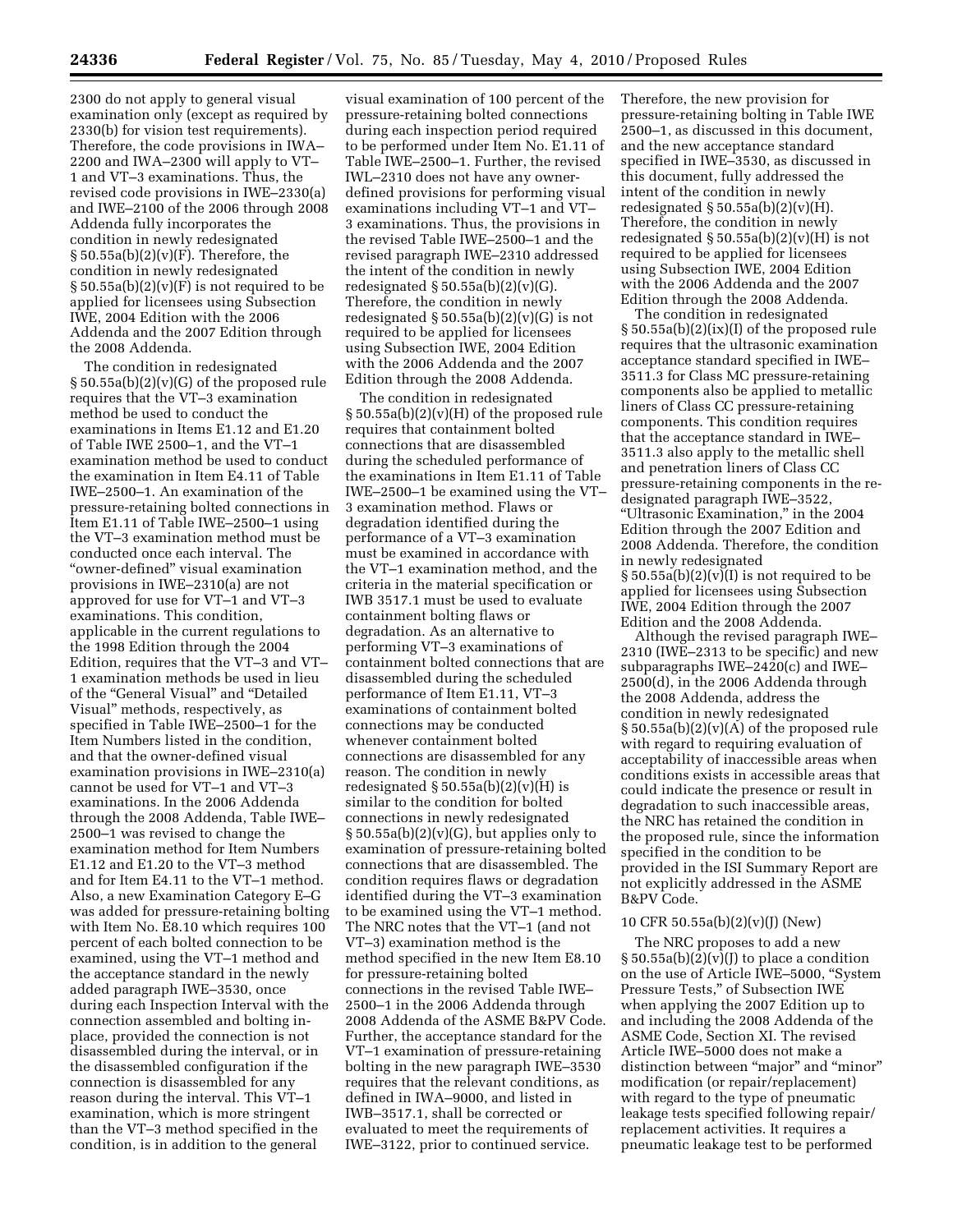following welding or brazing associated with repair or replacement activities, prior to returning the component to service. However, it allows a licensee the option of only performing a local bubble test even for a "major" containment modification or repair/ replacement. Following "major" containment repair/replacement activities, it makes the performance of the appropriate pneumatic leakage test (which is a Type A test) in accordance with 10 CFR part 50, appendix J, optional, and hence the NRC proposes to add a new condition in this rule. It is the NRC's position that a 10 CFR part 50, appendix J, Type A test or alternatively, a short duration structural test, must be performed following a ''major'' containment modification or repair/replacement, prior to returning the containment to operation. This is because a ''major'' containment modification such as the replacement of a large penetration or the creation of large construction opening(s) for equipment replacement results in the breach of the containment pressure boundary that invalidates the periodic verification of structural and leak tight integrity provided by the previous Type A test as required by the Containment Leakage Rate Testing Program in 10 CFR part 50, appendix J. Further, the breach of pressure boundary of the magnitude resulting from a "major" containment modification has a global effect on containment structural integrity and not a localized effect. Therefore, performing a Type A test or an alternate short duration structural test, prior to returning to operation, is necessary to provide a reasonable assurance and verification of containment structural and leakage integrity following restoration of a breach in the containment pressure boundary due to a "major" repair/replacement activity. Thus, the new condition in § 50.55a(b)(2)(v)(J) of the proposed rule will require the performance of Type A test, or short duration structural test, following a "major" containment modification.

The proposed new condition would provide a general, qualitative definition of what constitutes a ''major'' modification or repair/replacement activity for containments. The proposed condition would also define the combination of actions that would constitute an acceptable, alternate shortduration structural test that may be performed in lieu of a Type A test following a major containment modification. These proposed requirements to perform a Type A test, or alternate short-duration structural

test, following a ''major'' containment modification are consistent with the NRC's position and condition in Section 4.1.4 and Section 3.1.4 of the Final Safety Evaluation by the Office Of Nuclear Reactor Regulation dated June 25, 2008 (ADAMS No. ML081140105), on Topical Report NEI 94–01, Revision 2, ''Industry Guideline for Implementing Performance-Based Option of 10 CFR Part 50, Appendix J." The new condition would also require that, when applying IWE–5000, if a Type A, B or C test is performed in accordance with 10 CFR part 50, appendix J, the acceptance standard for the test shall also be in accordance with 10 CFR part 50, appendix J. This is because the acceptance standard for leakage in IWE– 5223.5 is based only on Section V, Article 10, for any pneumatic leakage test performed when applying IWE– 5000 of the 2007 Edition up to and including the 2008 Addenda of Section XI of the ASME Code. The requirement in the new condition for performing a Type A test or an alternate short duration structural test, prior to returning to operation following a major containment modification, is necessary to provide a reasonable assurance and verification of containment structural and leakage integrity following restoration of a breach in the containment pressure boundary due to the ''major'' repair/replacement activity.

10 CFR 50.55a(b)(2)(xv) Appendix VIII Specimen Set and Qualification Requirements (Current); 10 CFR 50.55a(b)(2)(xi) (Redesignated)

The NRC proposes to redesignate  $\S 50.55a(b)(2)(xv)$  as  $\S 50.55a(b)(2)(xi)$ and revise the current regulations so the current conditions in that paragraph would not apply to the 2007 Edition through the 2008 Addenda of Section XI of the ASME B&PV Code. The current regulation has conditions that may be used to modify Appendix VIII of Section XI, 1995 Edition through the 2001 Edition. The ASME Boiler and Pressure Vessel Code Committees took action to address these conditions in the 2007 Edition of the Code and revised Appendix VIII to address the NRC's concerns with specimen sets and qualification requirements. Therefore, the conditions are not required when using the 2007 Edition through the 2008 Addenda of the ASME B&PV Code, and the NRC is proposing that the current § 50.55a(b)(2)(xv) should be revised not to apply these conditions when using the 2007 Edition through the 2008 Addenda of the ASME B&PV Code.

10 CFR 50.55a(b)(2)(xviii) Certification of NDE Personnel (Current); 10 CFR 50.55a(b)(2)(xiv) (Redesignated)

The NRC proposes to redesignate  $\S 50.55a(b)(2)(xviii)(B)$  as  $\S 50.55a(b)(2)(xiv)(B)$  and revise the current regulations so the current condition in that paragraph would not apply to the 2007 Edition through the 2008 Addenda of Section XI of the ASME B&PV Code. Section  $50.55a(b)(2)(xviii)(B)$  in the current regulations limits the activities that can be performed by NDE personnel certified in accordance with IWA–2316 of the 1998 Edition through the 2004 Addenda of the ASME B&PV Code. These personnel are limited to observing for leakage during system leakage and hydrostatic tests conducted in accordance with IWA–5211(a) and (b). The ASME Boiler and Pressure Vessel Code Committees took action to address this, and modified IWA 2316 in the 2005 Addenda and the 2007 Edition to limit the activities performed by personnel qualified in accordance with IWA–2316. Therefore, the condition is not required when using the 2007 Edition through the 2008 Addenda. Accordingly, the NRC is proposing that the current  $\S 50.55a(b)(2)(xviii)(B)$  be revised for this condition not to apply when using the 2007 Edition through the 2008 Addenda of the ASME B&PV Code.

The NRC proposes to redesignate  $\S 50.55a(b)(2)(xviii)(C)$  as  $\S 50.55a(b)(2)(xiv)(C)$  and revise the current requirement so the current condition in that paragraph would not apply to the 2005 Addenda through the 2008 Addenda of Section XI of the ASME B&PV Code. This paragraph in the current regulations places conditions on the qualification of VT–3 examination personnel certified under paragraph IWA–2317 of the 1998 Edition through the 2004 Addenda. The regulation requires the administering of an initial qualification examination to demonstrate proficiency of this training, and administering subsequent examinations on a 3-year interval. The ASME Boiler and Pressure Vessel Code Committees took action to address this condition and modified IWA–2317 in the 2005 Addenda of the ASME B&PV Code to require a written examination for initial qualification and at least every 3 years thereafter for VT–3 qualification. Therefore, the condition is not required when using the 2005 Addenda through the 2008 Addenda.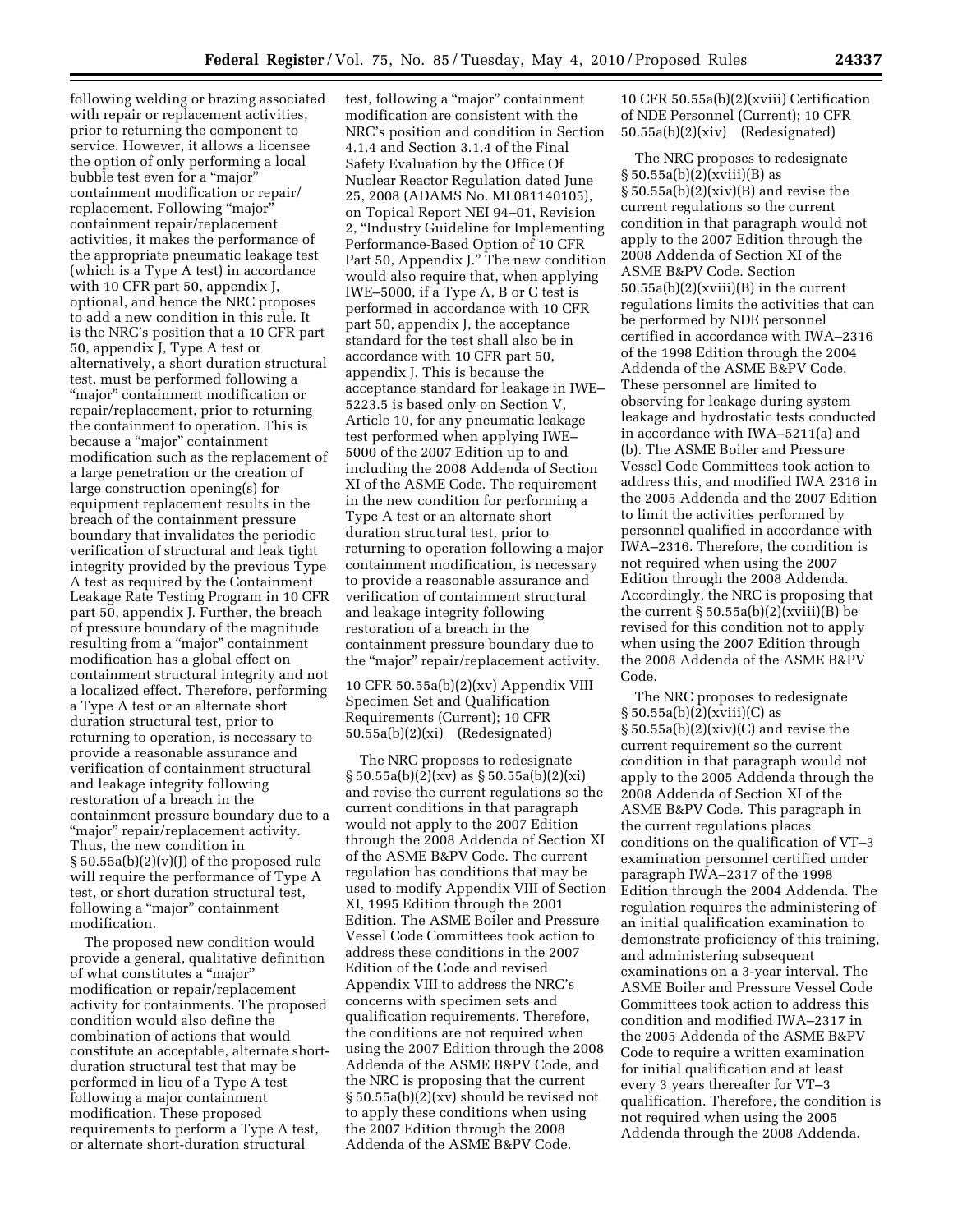10 CFR 50.55a(b)(2)(xix) Substitution of Alternative Methods (Current); 10 CFR 50.55a(b)(2)(xv) (Redesignated)

The NRC proposes to redesignate  $\S 50.55a(b)(2)(xix)$  as  $\S 50.55a(b)(2)(xv)$ and revise the current regulations so the current conditions for the substitution of alternative examination methods in that paragraph would not apply when using the 2005 Addenda through the 2008 Addenda. The conditions in current  $\S 50.55a(b)(2)(xix)$  do not allow the use of Section XI, IWA 2240 of the 1998 Edition through the 2004 Edition of the ASME B&PV Code. These conditions also do not allow the use of IWA–4520(c) of the 1997 Addenda through the 2004 Edition of Section XI of the ASME B&PV Code. In 2005, the ASME Boiler and Pressure Vessel Code Committees took action to address these conditions and modified IWA–2240 and deleted IWA–4520(c) in the 2005 Addenda, such that, alternative examination methods or newly developed techniques are not allowed to be substituted for the methods specified in the construction code. Therefore, these conditions are not required when using the 2005 Addenda through the 2008 Addenda.

In newly redesignated § 50.55a(b)(2)(xv), the NRC is also proposing to impose the condition that paragraphs IWA–4520(b)(2) and IWA– 4521 of the 2007 Edition of Section XI, Division 1, of the ASME B&PV Code, with the 2008 Addenda are not approved for use. In the 2008 Addenda of Section XI of the ASME B&PV Code, the ASME added new provisions in IWA 4520(b)(2) and IWA–4521 that allow the substitution of ultrasonic examination (UT) for radiographic examination (RT) specified in the Construction Code. Substitution of UT for RT as addressed in paragraph IWA– 4520(b)(2) of the ASME B&PV Code, Section XI, for the repair/replacement welds in 2008 Addenda is of a concern to the NRC because, depending on flaw type (*i.e.,* volumetric or planar) and orientation, UT and RT are not equally effective for flaw detection and characterization. The NRC had originally identified concerns relative to the calibration blocks to be used, and developed two conditions that appear in Regulatory Guide 1.84, ''Design, Fabrication, and Materials Code Case Acceptability, ASME Section III, Proposed Revision 34.''

RT is effective in detecting volumetric-type flaws (*e.g.,* slag, porosity, root concavity, and misalignment), planar type flaws with large openings (*e.g.,* lack of fusion and large cracks in high stressed areas), and

those flaws that are oriented in a plane parallel to the X-ray beam. RT is effective in all materials common to the nuclear industry for detecting the type of flaws generated during construction, due to workmanship issues and, therefore, ensures an acceptable level of weld quality and safety at the time of construction. In contrast, UT is most effective in detecting and sizing planartype flaws associated with inservice degradation due to, for example, fatigue or stress corrosion cracking. Significant advances have recently been made regarding the use of UT to detect flaws in cast stainless steel. However, the ASME Code provisions addressing the inspection of cast stainless steels are still under development and are, therefore, not yet published for use. Finally, UT requires more surface scanning area than RT to perform examinations.

To ensure that a UT technique would be capable of detecting typical construction flaws, the NRC would require a licensee to demonstrate, through performance-based ASME B&PV Code, Section XI, Appendix VIIIlike requirements, its capability of identifying the construction flaws which are easily detected by RT. Performance-based qualifications require demonstrations on mockups having flaws with realistic UT responses and with a statistically sufficient number of representative flaws and nonflawed volumes to establish procedure effectiveness and personnel skill. The statistical approach to qualification has been shown to improve the reliability of inspections, to improve the probability of flaw detection, and to reduce the number of false calls. The addition of only two or three construction flaws to a demonstration is not sufficient to capture the variety of flaws common to construction or to statistically evaluate procedure effectiveness and personnel skills.

The NRC is concerned that using the second leg of the ultrasound metal path (V-path) to achieve two direction scanning from only one side of the weld may not be adequate in detecting construction flaws. Single side examinations have not been demonstrated for construction flaws for any material. Single side examinations of welds have been successfully qualified for planar flaws in ferritic carbon and low alloy steels but have not been reliably demonstrated for austenitic stainless steel and nickel alloys.

Based on this information, the NRC concludes that the substitution of UT for RT may not be adequate for detecting some construction flaws, specifically in

single-V full penetration groove welds. Therefore, substitution of UT for RT is not generically acceptable. This position is consistent with the NRC's previous position with respect to the review of ASME Code Case N–659–1, which is published in Regulatory Guide 1.193, Revision 2, ''ASME Code Cases not Approved for Use.'' Accordingly, the NRC proposes to impose the condition that paragraphs IWA–4520(b)(2), and IWA–4521 of the 2007 Edition of Section XI, Division 1, with 2008 Addenda are not approved for use.

10 CFR 50.55a(b)(2)(xxiv) Incorporation of the Performance Demonstration Initiative and Addition of Ultrasonic Examination Criteria (Current); 10 CFR 50.55a(b)(2)(xx) (Redesignated)

The NRC proposes to redesignate  $\S 50.55a(b)(2)(xxiv)$  as  $\S 50.55a(b)(2)(xx)$ and revise the current regulations not to apply the current condition when using the 2007 Edition through the 2008 Addenda. Current § 50.55a(b)(2)(xxiv) prohibits the use of Appendix VIII, the supplements of Appendix VIII and Article I–3000 of ASME B&PV Code, 2002 Addenda through the 2004 Edition. In 2007, the ASME Boiler and Pressure Vessel Code Committees took action to address this condition and modified Appendix VIII and its Supplements in the 2007 Edition. Therefore, the condition is not required when using the 2007 Edition through the 2008 Addenda, and the NRC proposes to eliminate this condition when using the 2007 Edition through the 2008 Addenda.

10 CFR 50.55a(b)(2)(xxvii) Removal of Insulation (Current); 10 CFR 50.55a(b)(2)(xxii) (Redesignated)

The NRC proposes to redesignate § 50.55a(b)(2)(xxvii) as § 50.55a(b)(2)(xxiii) and revise the paragraph to refer to IWA–5242 of the 2003 Addenda through the 2006 Addenda or IWA–5241 of the 2007 Edition through the 2008 Addenda of Section XI of the ASME B&PV Code for performing VT–2 visual examination of insulated components in systems borated for the purpose of controlling reactivity. The current regulations at § 50.55a(b)(2)(xxvii) place specific requirements on when insulation must be removed to visually examine insulated components in accordance with IWA–5242. In the 2007 Edition of the ASME B&PV Code, Section XI, paragraph IWA–5242 was deleted and these requirements were included in paragraph IWA–5241.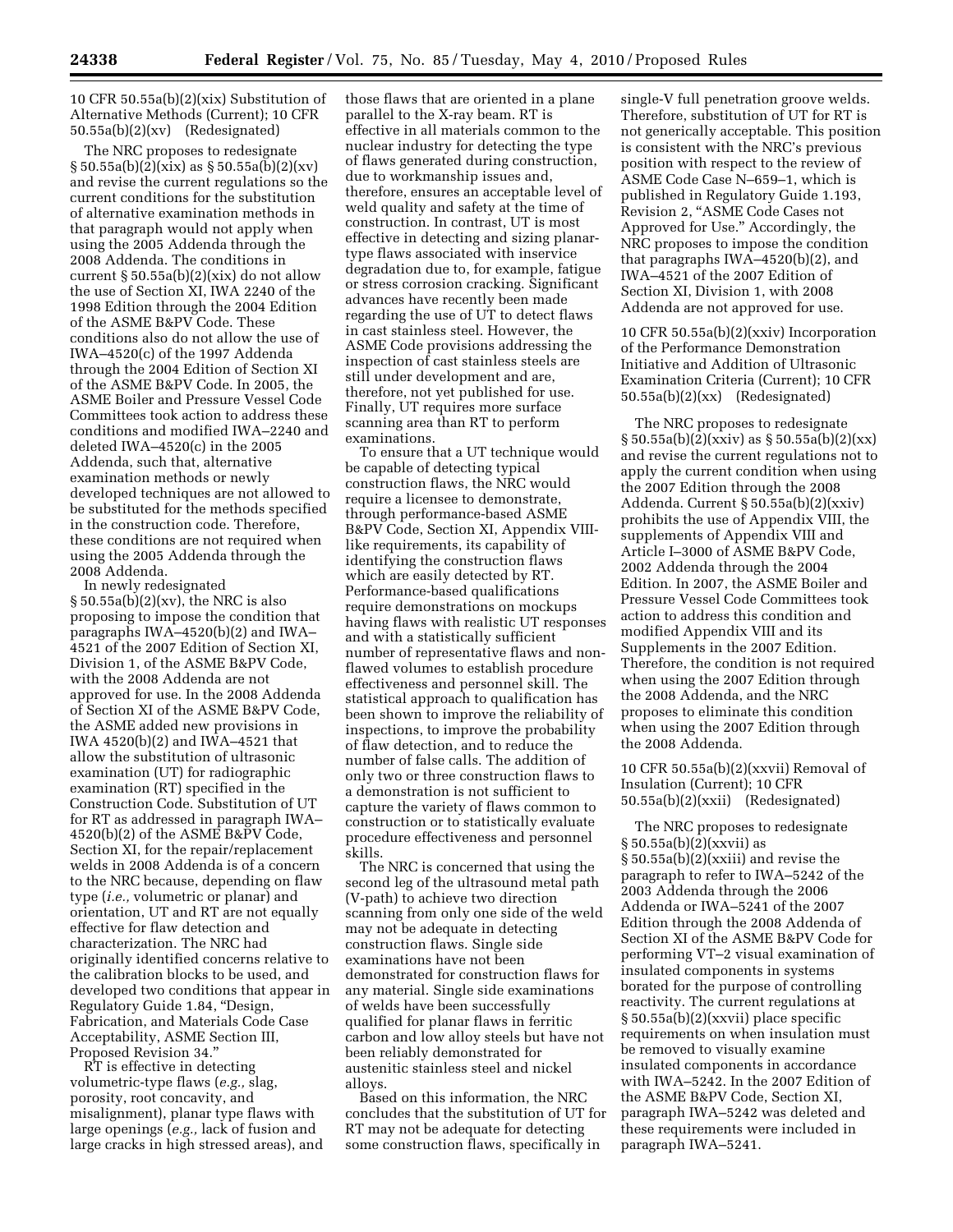10 CFR 50.55a(b) $(2)$ (xxiv) Analysis of Flaws (New)

The NRC proposes to add a new § 50.55a(b)(2)(xxiv) to place conditions on the use of Section XI, Nonmandatory Appendix A, "Analysis of Flaws." The proposed regulation would place a condition on the use of Appendix A related to the fatigue crack growth rate calculation for subsurface flaws defined in paragraph A–4300(b)(1) when the ratio of the minimum cyclic stress to the maximum cyclic stress (R) is less than zero. The fatigue crack growth rate, da/ dN, is defined as follows when using Equation (1) in paragraph A–4300(a) and Equation (2) in paragraph A– 4300(b)(1):

- da/dN =  $1.99 \times 10^{-10}$  S ( $\Delta K_I$ )<sup>3.07</sup>, where S is a scaling parameter and  $\Delta K_I$  is the range of applied stress intensity factor
- S and  $\Delta \bar{K}_I$  are defined in A–4300(b)(1) of the ASME B&PV Code, Section XI, Appendix A as follows:
- For  $-2 \le R \le 0$  and  $K_{\text{max}} K_{\text{min}} \le 1.12 \sigma_f$  $\sqrt{\pi}$ a), S = 1 and ΔK<sub>I</sub> = K<sub>max</sub>
- For R < 2 and K<sub>max</sub> K<sub>min</sub> ≤ 1.12  $\sigma_f$   $\sqrt{(\pi a)}$ ,  $\mathrm{S}=1$  and  $\Delta\mathrm{K_I}=(1\text{--R})\;\mathrm{K_{max}/3}$
- For R < 0 and K<sub>max</sub> K<sub>min</sub> > 1.12  $\sigma_f \sqrt{\pi a}$ ),  $S=1$  and  $\Delta K_{\rm I} = K_{\rm max}$  —K $_{\rm min}$

The above guidelines permit reduction of  $\Delta K_I$  from the value of  $(K_{\text{max}}-K_{\text{min}})$  when  $K_{\text{max}}-K_{\text{min}} \leq 1.12 \sigma_f$  $\sqrt{\pi}$ a). This is adequate if the material property  $\sigma_f$  is from test-based data of the component material and if the geometry of the cracked component can be modeled as an edge crack in a half plane, so that the formula  $K = 1.12 \sigma$ √(πa) applies. In most ASME B&PV Code, Section XI, Appendix A applications, test-based  $\sigma_f$  is not available, and the generic value from the ASME B&PV Code tabulations is used. Further, the geometry of a subsurface flaw in a plate differs significantly from the model of an edge crack in a half plane. Consequently, for the case where full  $\Delta K_I$  should be used, the calculation in accordance with ASME B&PV Code, Section XI, Appendix A may show that  $K_{\text{max}} - K_{\text{min}} \leq 1.12 \sigma_f \sqrt{\pi a}$  and prompt a wrongful reduction of  $\Delta K_I$ .

To address the use of the generic  $\sigma_f$ value instead of the test-based value for the cracked component and the significant difference between the cracked component geometry and the cracked test-specimen geometry on which the criterion of 1.12  $\sigma_f \sqrt{\pi}$  is derived, the NRC proposes to revise the criterion of 1.12  $\sigma_f \sqrt{\pi}$  to 0.8 times 1.12  $\sigma_f \sqrt{\pi}$ a). By doing so, reduction of  $\Delta K_I$  will not take place during the range of K<sub>max</sub> – K<sub>min</sub> from 0.8 ×1.12  $\sigma_f$  √( $\pi$ a) to 1.12  $\sigma_f \sqrt{\pi}$ a), erasing the nonconservatism from the two sources mentioned above. Selection of a

multiplying factor of 0.8 is based on the following:

• The 10 percent error that could be introduced for the subsurface flaw configurations having membrane stress correction factors less than 1.12 as indicated in Appendix A, Figure A– 3310–1, and

• Another 10-percent error that accounts for the uncertainty in the  $\sigma_f$ value.

Applying the revised criterion of 0.8  $\times$  1.12  $\sigma_f \sqrt{\pi}$ a), results in the proposed following condition on the use of the fatigue crack growth rate calculation for subsurface flaws defined in paragraph A–4300(b)(1) of Section XI, Nonmandatory Appendix A when R is less than zero:

 $da/dN = 1.99 \times 10^{-10} S (\Delta K_I)^{3.07}$ 

- For  $R < 0$ ,  $\Delta K_I$  depends on the crack depth, a, and the flow stress,  $\sigma_f$ . The flow stress is defined by  $\sigma_f = \frac{1}{2}(\sigma_{ys} + \sigma_{ult})$ , where  $\sigma_{ys}$ is the yield strength and  $\sigma_{ult}$  is the ultimate tensile strength in units ksi (MPa) and a is in units in. (mm).
- For  $-2 \le R \le 0$  and  $K_{\text{max}} K_{\text{min}} \le 0.8 \times 1.12$  $\sigma_f \sqrt{\pi a}$ , S = 1 and  $\Delta K_I = K_{\text{max}}$ .
- For  $R < -2$  and  $K_{\text{max}} K_{\text{min}} \leq 0.8 \times 1.12 \sigma_f$
- $\sqrt{\pi a}$ , S = 1 and  $\Delta K_I = (1-R) K_{max}/3$ .
- For R < 0 and K<sub>max</sub> K<sub>min</sub> > 0.8  $\times$  1.12  $\sigma_f$  $\sqrt{\pi a}$ , S = 1 and  $\Delta K_I = K_{max} - K_{min}$ .

#### 10 CFR 50.55a(b)(2)(xxv) Evaluation of Unanticipated Operating Events (New)

The NRC proposes to add a new § 50.55a(b)( $2$ )(xxv) to condition the use of ASME B&PV Code, Section XI, Nonmandatory Appendix E, "Evaluation of Unanticipated Operating Events.'' Appendix E provides acceptance criteria and guidance evaluating the effects of out-of-limit conditions on structural integrity of the reactor vessel beltline region. The NRC proposes to specify that Section E–1200 is not acceptable, and to set forth two conditions on the use of Section E–1300. One proposed condition would require that a 1/4T flaw be used in the linear elastic fracture mechanics (LEFM) evaluation with a margin of 1.4 applying to  $K_{Im}$  in the two LEFM criteria. The other proposed condition would also use  $K_{Ic}$ instead of  $K_{IR}$  in the Appendix E analysis.

Appendix E of the ASME B&PV Code, Section XI, addresses the evaluation of the structural integrity of the reactor pressure vessel (RPV) after an out-oflimit condition occurs using LEFM based on a postulated surface flaw. The underlying Appendix E methodology is based on the following two LEFM criteria:

- $1.6(K_{Im}) + K_{Ir} = K_{Ic}$  for the low temperature overpressure (LTOP) condition
- $1.6(K_{Im} + K_{It}) + K_{Ir} = K_{Ic}$ , for the pressurized thermal transient (PTT) condition

Where  $K_{Im}$ ,  $K_{Ir}$ , and  $K_{It}$  are the applied primary, residual, and thermal stresses, respectively, and  $K_{Ic}$  is plane-strain fracture toughness. Both are based on a postulated flaw of 1-inch in depth. The details regarding these criteria are documented in the Electric Power Research Institute's (EPRI) report NP– 5151, "Evaluation of Reactor Vessel Beltline Integrity Following Unanticipated Operating Events,'' dated April 1987. The justification for selecting the 1-inch deep flaw is given in the EPRI report as follows:

The crack size range has an upper limit of one inch. Experience shows that the fabrication practice and inspection requirements for nuclear pressure vessels generally preclude the undetected presence of larger flaws.

The above qualitative justification for selecting the 1-inch depth for the postulated flaw is not sufficient. The ASME B&PV Code, Section XI, Appendix G, ''Fracture Toughness Criteria for Protection Against Failure,'' analysis, which can be considered as the first ''screening'' criterion for safe operation of an RPV, is based on a postulated flaw of one-quarter of the RPV wall thickness (1/4T). The Section XI, Appendix E analysis is employed when the ASME B&PV Code, Appendix G requirements are exceeded due to an out-of-limit condition. Hence, it is considered as the second ''screening'' criterion, *i.e.,* once satisfied, a refined analysis or a special RPV inspection is not needed. As the second screening tool, the Section XI, Appendix E analysis has to be conservative. In addition, the following three concerns prompt the NRC to propose the use of a 1/4T flaw in the Appendix E, Section E–1300 analysis:

• In the probabilistic fracture mechanics (PFM) analyses supporting the proposed PTS rule, the truncated flaw depth for a repair weld flaw is 2 inches. For a deterministic analysis, the possibility of having a repair weld flaw line up with a clad flaw to become a surface flaw cannot be ruled out.

• The Pressure Vessel Research User's Facility (PVRUF) and Shoreham RPV flaw data, used to develop generic flaw distributions for the proposed PTS rule, identified flaws that were consistently smaller than the proposed bounding flaw. However, the PVRUF and Shoreham data represent only a limited sampling of all RPV welds and may not directly provide an adequate bounding flaw size for a deterministic analysis like that of ASME B&PV Code, Section XI, Appendix E.

• The use of a 1/4T flaw assumption also provides additional assurance that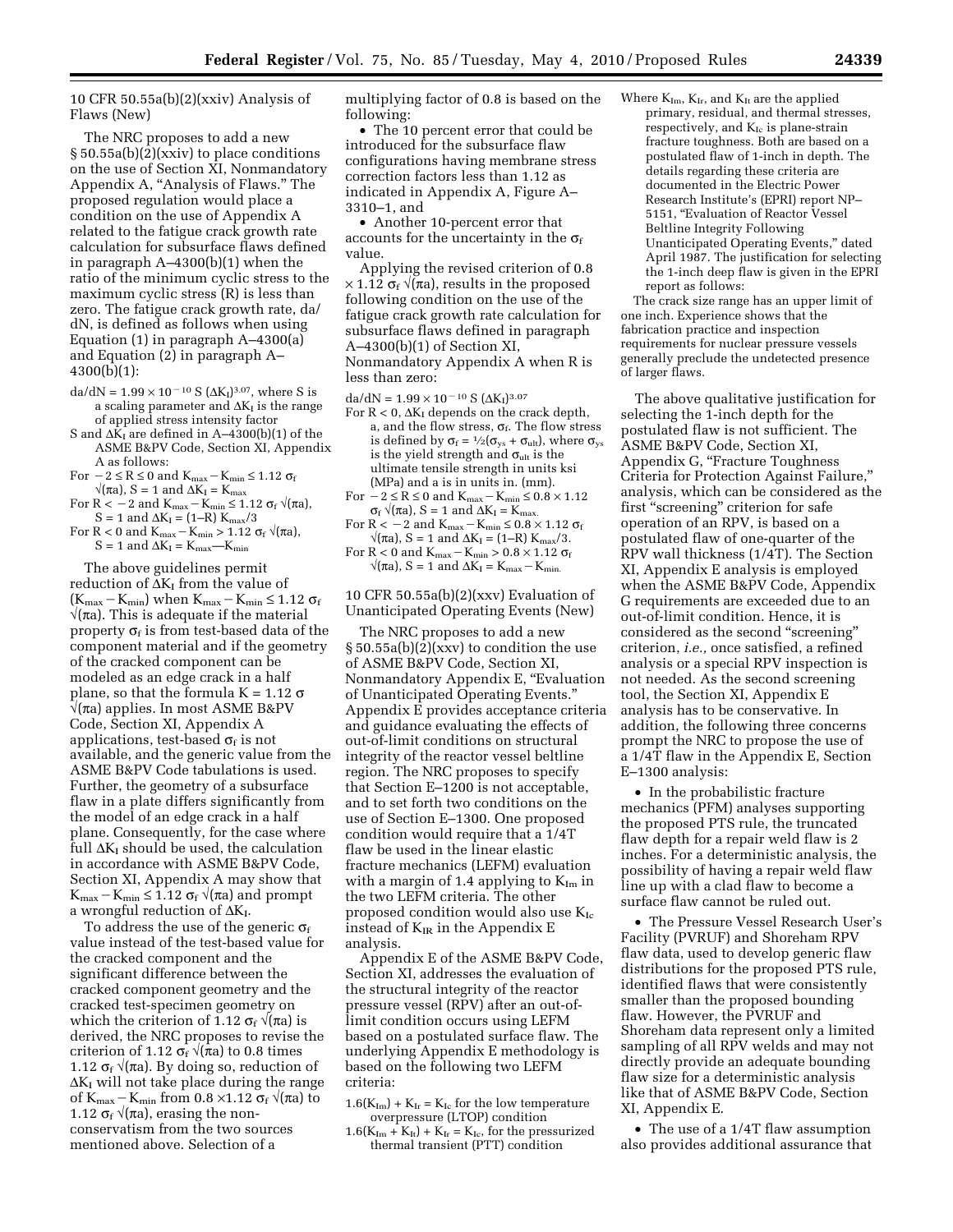any service-induced growth of current fabrication flaws will be bounded for any RPVs having experienced severe transients over the course of their operating lifetimes.

Requiring that a 1/4T flaw be used in the LEFM evaluation with a margin of 1.4 applying to  $K_{Im}$  in the two LEFM criteria establishes a consistent approach regarding the postulated flaw size in the two deterministic LEFM analyses in ASME B&PV Code, Section XI, Appendices E and G. Applying the margin of 1.4 only to  $K_{Im}$  is consistent with the ASME B&PV Code, Section XI, Appendix G approach, making the decreased margin between the two appendices traceable. The proposed use of a smaller margin of 1.4 in the ASME B&PV Code, Section XI, Appendix E analysis is justified because all significant stress intensity factors resulting from an actual transient are considered. Further, using a 1/4T flaw is also consistent with prior NRC approaches for evaluation of RPV structural integrity after out-of-limit events. The EPRI NP–5151 report mentioned that reference toughness  $K_{IR}$ has been used in the LEFM evaluation in the prior NRC evaluation of RPV structural integrity after out-of-limit events. Consistent with the evolution of the ASME B&PV Code, Section XI, Appendix G analysis, the NRC now proposes to use  $K_{Ic}$  instead of  $K_{IR}$  in the ASME B&PV Code, Section XI, Appendix E analysis.

#### 10 CFR 50.55a(b)(2)(xxvi) Risk-Informed Inservice Inspection (New)

The NRC proposes to add a new condition in  $\S 50.55a(b)(2)(xxvi)$  to condition the use of ASME B&PV Code, Section XI, Non-Mandatory Appendix R, ''Risk-Informed Inspection Requirements of Piping.'' The proposed condition would require licensees to submit an alternative in accordance with § 50.55a(a)(3) and obtain NRC authorization of the proposed alternative prior to implementing Appendix R, RI–ISI programs. The 2004 Edition of the ASME B&PV Code, Section XI currently incorporated by reference in the regulations did not contain provisions for Risk-Informed Inservice Inspection (RI–ISI). The 2005 Addenda introduced Non-Mandatory Appendix R into Section XI to provide risk-informed requirements for the ISI of ASME B&PV Code Class 1, 2 and 3 piping. The addition of Appendix R to Section XI was essentially the incorporation of ASME Code Cases N– 577 and N–578 into the ASME B&PV Code. The NRC determined that ASME Code Cases N–577 and N–578 were unacceptable for use and are currently

listed in Regulatory Guide 1.193,''ASME Code Cases Not Approved for Use,'' Revision 2. Licensees have been implementing RI–ISI requirements for piping as an alternative to the ASME B&PV Code, Section XI requirements of Tables IWB–2500–1, IWC–2500–1 and IWD–2500–1 submitted in accordance with § 50.55a(a)(3). Adding a condition as  $\S 50.55a(b)(2)(xxvi)$  that would require licensees to submit an alternative in accordance with § 50.55a(a)(3) and obtain NRC authorization of the proposed alternative prior to implementing Appendix R, RI–ISI programs would ensure that future RI–ISI programs continue to comply with RG 1.178, ''An Approach for Plant-Specific Risk-Informed Decisionmaking for Inservice Inspection of Piping,'' RG1.200, ''An Approach for Determining the Technical Adequacy of Probabilistic Risk Assessment Results for Risk-Informed Activities,'' and NRC Standard Review Plan 3.9.8, ''Risk-Informed Inservice Inspection of Piping.''

#### *ASME OM Code*

The proposed amendment would revise the introductory text in § 50.55a(b)(3) to incorporate by reference the 2005 and 2006 Addenda of the ASME OM Code into 10 CFR 50.55a. The proposed amendment to § 50.55a(b)(3) would also clarify that Subsections ISTA, ISTB, ISTC, and ISTD, Mandatory Appendices I and II, and Nonmandatory Appendices A through H and J of the ASME OM Code would be incorporated by reference.

The conditions in  $\S 50.55a(b)(3)(i)$ ,  $(b)(3)(ii)$ , and  $(b)(3)(iv)$  would continue to apply to the 2005 and 2006 Addenda because the earlier ASME B&PV Code provisions that these regulations are based on were not revised in the 2005 and 2006 Addenda of the ASME B&PV Code to address the underlying issues which led the NRC to impose the conditions on the ASME B&PV Code.

The NRC proposes to revise the current requirements in  $\S 50.55a(b)(3)(v)$ to be consistent with the revised snubber ISI provisions in the 2006 Addenda of the ASME B&PV Code, Section XI. To accomplish this  $§ 50.55a(b)(3)(v)$  will be divided into  $§ 50.55a(b)(3)(v)(A)$  and  $§ 50.55a(b)(3)(v)(B)$ . Where  $\S 50.55a(b)(3)(v)(A)$  allows licensees using editions and addenda up to the 2005 Addenda of ASME Section XI to optionally use Subsection ISTD, ASME OM Code in place of the requirements for snubbers in Section XI. Section  $50.55a(b)(3)(v)(B)$  would require licensees using the 2006 Addenda and later editions and addenda of Section XI

to follow the requirements of Subsection ISTD of the ASME OM Code for snubbers. Provisions for the ISI of snubbers have been in Subsection ISTD since the ASME OM Code was first issued in 1990.

#### 10 CFR 50.55a(b)(3)(v) Subsection ISTD

The current requirement in § 50.55a(b)(3)(v) allows licensees using editions and addenda up to the 2004 Edition of the ASME B&PV Code, Section XI to optionally use Subsection ISTD, ASME OM Code in place of the requirements for snubbers in Section XI, and states that snubber preservice and inservice examinations must be performed using the VT–3 visual examination method when using Subsection ISTD of the ASME OM Code. The NRC previously imposed this requirement to ensure that an appropriate visual examination method was used for the inspection of integral and non-integral snubber attachments, such as lugs, bolting, and clamps when using Subsection ISTD of the ASME OM Code. The proposed  $\S 50.55a(b)(3)(v)(A)$ allows licensees using editions and addenda up to the 2005 Addenda of ASME B&PV Code, Section XI to optionally use Subsection ISTD, ASME OM Code in place of the requirements for snubbers in Section XI and continues to invoke the VT–3 requirement. This option does not apply when using the 2006 Addenda and later editions and addenda of Section XI of the ASME B&PV Code. Figure IWF– 1300–1 was revised in the 2006 Addenda of Section XI to clarify that integral and non-integral snubber attachments are in the scope of Section XI. Therefore, the visual examination method specified in the 2006 Addenda and later editions and addenda of Section XI applies to the examination of integral and non-integral snubber attachments. The proposed  $§ 50.55a(b)(3)(v)(B)$  would require licensees using the 2006 Addenda and later editions and addenda of Section XI to follow the requirements of Subsection ISTD of the ASME OM Code for snubbers.

10 CFR 50.55a(b)(3)(vi) Exercise Interval for Manual Valves

The NRC proposes to revise the current requirement for exercising manual valves in § 50.55a(b)(3)(vi) to limit its application to the 1999 through 2005 Addenda of the ASME OM Code. The current requirement would not apply to the 2006 Addenda of the ASME OM Code because the earlier ASME OM Code provision that this regulation was based on was revised in the 2006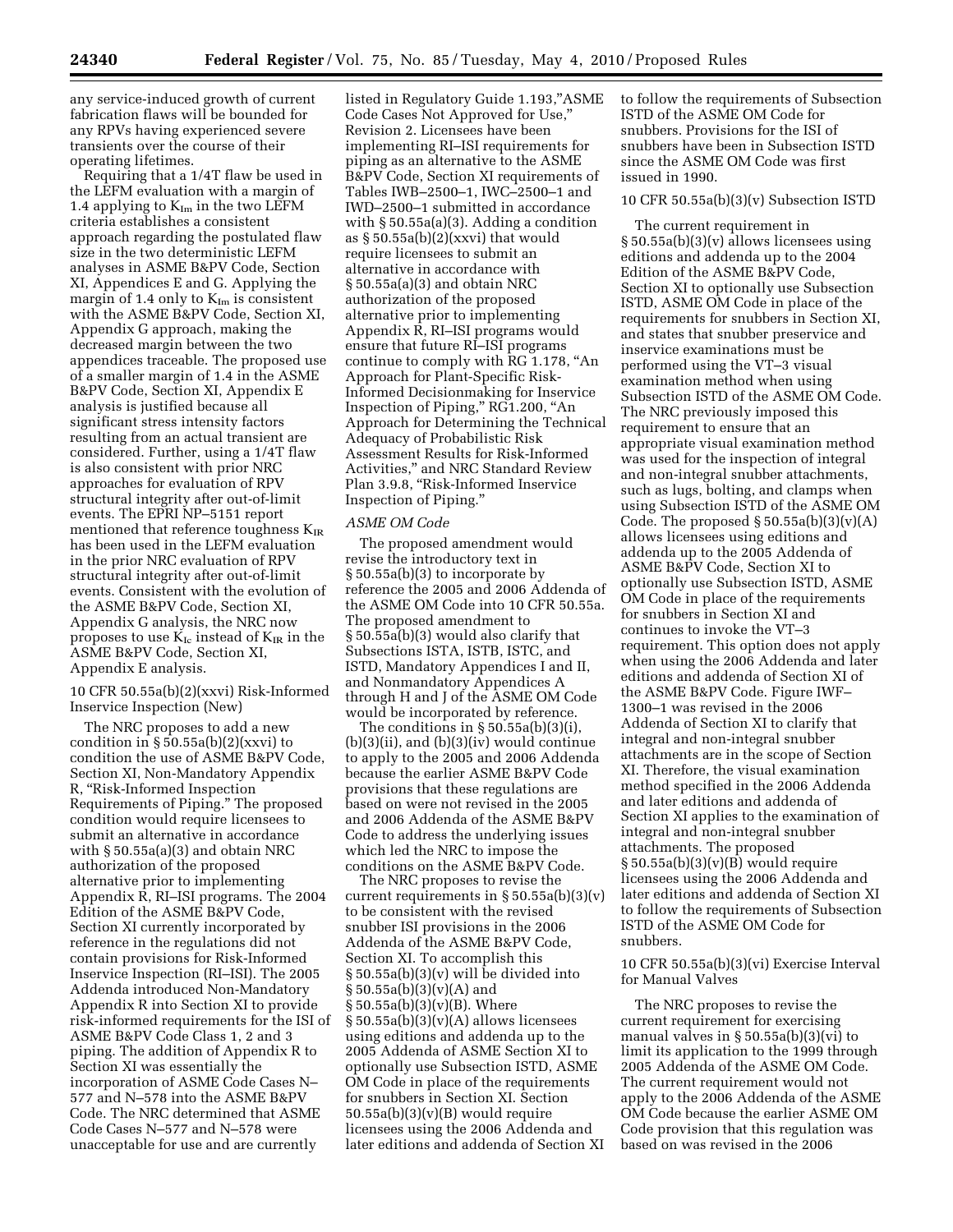Addenda of the ASME OM Code to address the underlying issue which led to the NRC to impose the condition. The exercise interval in Subarticle ISTC– 3540 for manually operated valves was revised in the 2006 Addenda of the ASME OM Code to be the same as the current requirement in § 50.55a(b)(3)(vi).

#### *Reactor Coolant Pressure Boundary, Quality Group B Components, and Quality Group C Components*

The NRC proposes to revise § 50.55a(c)(3), (d)(2), and (e)(2) to replace "but—" with "subject to the following conditions'' at the end of the introductory text to each paragraph for clarity.

#### *Inservice Testing Requirements*

10 CFR 50.55a(f)(5)(iv) Requests for Relief

The NRC proposes to modify the wording of  $\S 50.55a(f)(5)(iv)$  to clarify that licensees are required to submit requests for relief based on impracticality within 12 months after the expiration of the IST interval for which relief is being sought. Section  $50.55a(f)(5)(iv)$  in the current regulations describes the licensee's responsibility to demonstrate to the satisfaction of the NRC those items determined to be impractical and discusses the timeframe for this determination. The NRC proposes to clarify § 50.55a(f)(5)(iv) to more clearly articulate the requirements for licensee action when compliance with certain code requirements is determined to be impractical. Licensees have interpreted the current language in  $\S 50.55a(f)(5)(iv)$ in a number of ways, especially regarding NRC approval of their submittal within the specified timeframe. Since the licensee has little or no control over the timeliness of NRC action on their submittal, this interpretation is problematic.

#### *Inservice Inspection Requirements*

#### Snubber Examination and Testing

The current requirements at § 50.55a(g)(2), (g)(3)(i), (g)(3)(ii), the introductory text of  $(g)(4)$ , and  $(g)(4)(i)$ and (g)(4)(ii) reference Section XI of the ASME B&PV Code for component support ISI (including snubber examination and testing) provisions. The current requirement at § 50.55a(b)(3)(v) allows licensees the option of using Subsection ISTD of the ASME OM Code in lieu of the ISI provisions for snubbers in Article IWF– 5000 of Section XI. When using the 2005 Addenda to Section XI, Article IWF–5000 is required to be used with

the option to use OM Code Subsection ISTD noted. In the 2006 Addenda and later editions and addenda of Section XI, the snubber requirements in Article IWF–5000 no longer exist because Article IWF–5000 was deleted in the 2006 Addenda of Section XI. Therefore, the proposed amendment would revise § 50.55a(b)(3)(v) to require that licensees use the provisions for examination and testing snubbers in Subsection ISTD of the ASME OM Code when using the 2006 Addenda and later editions and addenda of Section XI.

The NRC proposes to revise the current regulations in § 50.55a(g)(2),  $(g)(3)(i)$ ,  $(g)(3)(ii)$ ,  $(g)(4)(i)$  and  $(g)(4)(ii)$ to require that licensees use the provisions for preservice and inservice examination and testing of snubbers in Subsection ISTD of the ASME OM Code when using the 2006 Addenda and later edition of Section XI. Licensees may also use optional code cases in RG 1.192 as approved by the NRC. The NRC proposes to clarify that preservice examination may meet preservice examination requirements in Section III as an alternative to preservice examination of Section XI. The NRC also proposes to revise the current regulation in the introductory text of § 50.55a(g)(4) to require that licensees using the ASME OM Code follow the provision in Subsection ISTD for examination and testing of snubbers. Provisions for examinations and tests of snubbers have been in Article IWF–5000 since Subsection IWF was first issued in the Winter 1978 Addenda of Section XI. Article IWF–5000 was deleted in the 2006 Addenda of Section XI. Subarticle IWF–1220 in the 2006 Addenda of Section XI states that the examination and testing requirements for snubbers are now outside the scope of Section XI, and that the examination and test requirements for snubbers can be found in Subsection ISTD of the ASME OM Code. Provisions for the examination and testing of snubbers have been in Subsection ISTD since the ASME OM Code was first issued in 1990.

10 CFR 50.55a(g)(4)(iii) Surface Examinations of High-Pressure Safety Injection Systems

The current regulations at § 50.55a(g)(4)(iii) give licensees the option of not performing surface examinations of high-pressure safety injection systems as specified in Section XI, Table IWB–2500–1, ''Examination Category B–J,'' Item Numbers B9.20, B9.21 and B9.22. Later editions and addenda of Section XI have been modified and the surface examination requirement no longer exists in Table IWB–2500–1, and some of the Item

Numbers have either changed or been deleted. The surface examination requirement was remove from Table IWB–2500–1 in the 2003 Addenda. Therefore, the paragraph needs to be revised for this condition to apply to those licensees using Code editions and addenda prior to the 2003 Addenda.

#### 10 CFR 50.55a(g)(5)(iii) and (g)(5)(iv) Inservice Inspection Requests for Relief

Section 50.55a(g)(5)(iii) currently requires the licensee to notify the NRC if compliance with certain code requirements are found to be impractical. The NRC proposes to add a sentence to  $\S 50.55a(g)(5)(iii)$  to clarify that a request for relief must be submitted to the NRC no later than 12 months after the examination has been attempted during a given ISI interval and the ASME B&PV Code requirement determined to be impractical. In the past, licensees have submitted requests under § 50.55a(g)(5)(iii) prior to performing the ASME B&PV Code examination in a given interval based on limited examination coverage from previous ISI 10-year intervals. The NRC has concluded that this is an inappropriate basis for a determination of impracticality as new examination techniques are often developed from one interval to the next, which could result in a reasonable expectation of improved results. As a result, the NRC has concluded that a licensee usually cannot make the determination that an examination is indeed impractical without first attempting the examination in the current ISI interval.

In addition, if the NRC were to grant relief prior to the component having been examined and the results of the examination are less than stated in the request for relief, the licensee would be required to resubmit the request for relief to address the actual examination. This places an unnecessary burden on the licensee and the NRC to review the same issue twice. The proposed amendment to the regulations attempts to clarify that the determination of impracticality should be based on actual attempts to perform a requirement and only submitted after the attempt to perform a requirement has been unsuccessful.

The NRC proposes to modify the wording of  $\S 50.55a(g)(5)(iv)$  to clarify that licensees are required to submit requests for relief based on impracticality within 12 months after the expiration of the ISI interval for which relief is being sought. Section  $50.55a(g)(5)(iv)$  in the current regulations describe the licensee's responsibility to demonstrate to the satisfaction of the NRC those items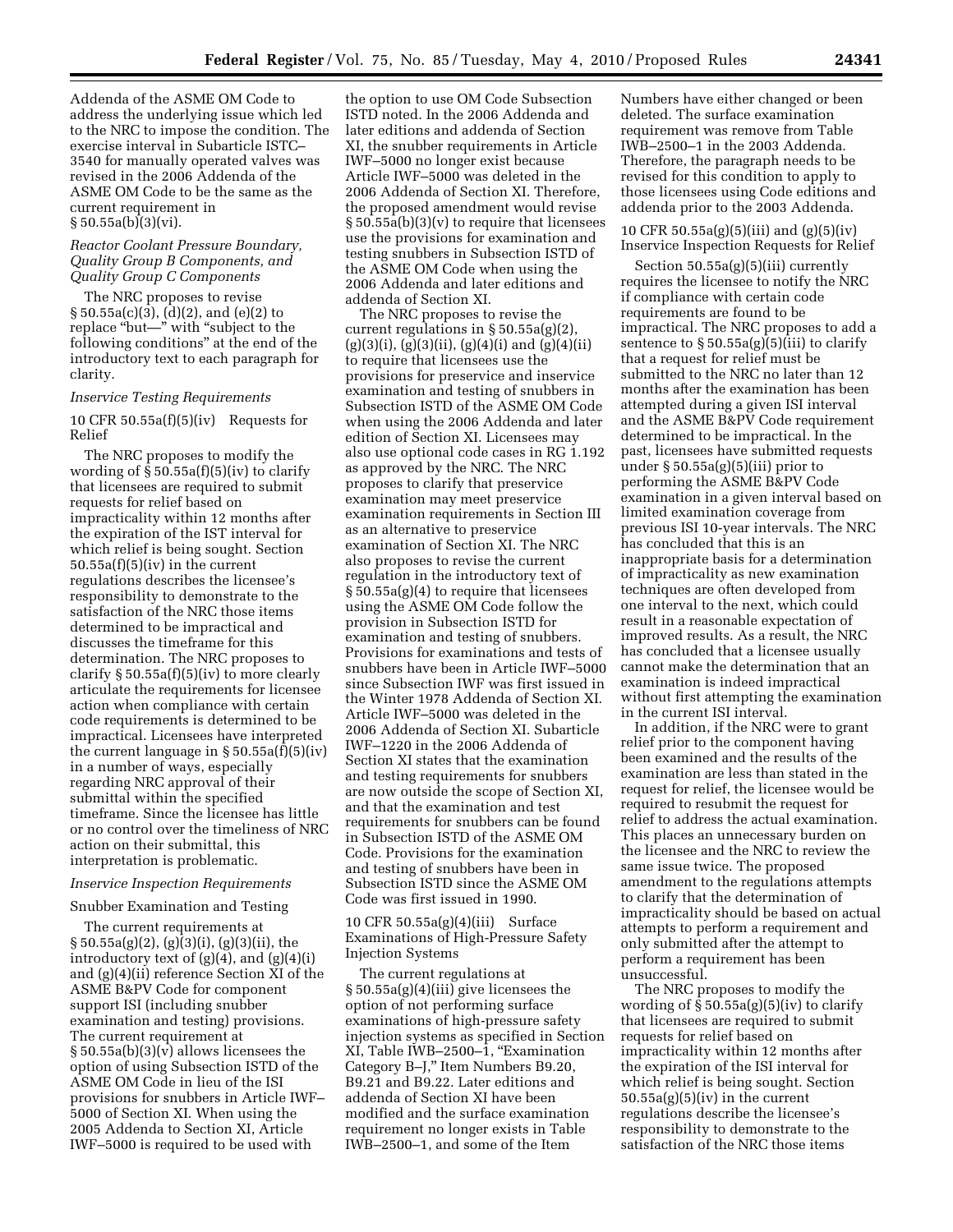determined to be impractical and discusses the timeframe for this determination. The NRC proposes to clarify § 50.55a(g)(5)(iv) to more clearly articulate the requirements for licensee action when compliance with certain code requirements is determined to be impractical. It is the NRC's experience that licensees have interpreted the current language in § 50.55a(g)(5)(iv) in a number of ways, especially regarding NRC approval of their submittal within the specified timeframe. Since the licensee has little or no control over the timeliness of NRC action on their submittal, this interpretation is problematic.

#### 10 CFR 50.55a(g)(6)(ii)(E) Reactor Coolant Pressure Boundary Visual Inspections

The NRC proposes to update § 50.55a(g)(6)(ii)(E)(*1*) through  $(g)(6)(ii)(E)(3)$  to the requirements of Code Case N–722–1, and to revise footnote 1 to clarify requirements in that paragraph that pertain to reactor coolant pressure boundary visual inspections. In the most recent update to 10 CFR 50.55a, the NRC added new requirements in  $\S 50.55a(g)(6)(ii)(E)$ . The new requirements were for all licensees of PWRs to augment their ISI program by implementing ASME Code Case N– 722, subject to the conditions specified in § 50.55a(g)(6)(ii)(E)(*2*) through (g)(6)(ii)(E)(*4*). ASME Code Case N–722– 1, ''Additional Examinations for PWR Pressure Retaining Welds in Class 1 Components Fabricated With Alloy 600/ 82/182 Materials Section XI, Division 1,'' was published in Supplement 8 of the 2007 Edition of the ASME Boiler and Pressure Vessel Code Nuclear Code Case book. This revision of the code case contains one additional note which indicates that visual examination of Alloy 600/82/182 materials in flange seal leak-off lines is not required. This change will eliminate the need for licensees to submit relief requests for flange seal leak-off lines which are not normally exposed to a corrosive environment and are inaccessible for visual examination.

The wording in the second sentence of footnote 1 to  $\S 50.55a(g)(6)(ii)(E)$  has generated some confusion, and has the unintended consequence of some licensees believing that they need to submit additional relief requests related to the percentage of inspections to be completed during the current interval. The second sentence in the footnote is intended to specify what portion of welds has to be inspected during a plant interval that remains after January 1, 2009. The intent was to require licensees to distribute the population

such that the portion of welds to be inspected in the remaining portion of the interval be based on the portion of the interval remaining as of January 1, 2009. Instead, the wording is being incorrectly interpreted by some licensees as requiring all the welds to be distributed over, and inspected during, the remaining periods and outages in the interval. The NRC proposes to revise footnote 1 to  $\S 50.55a(g)(6)(ii)(E)$  to clarify this issue.

10 CFR 50.55a(g)(6)(ii)(F) Examination Requirements for Class 1 Piping and Nozzle Dissimilar-Metal Butt Welds (New)

The NRC proposes to add a new § 50.55a(g)(6)(ii)(F) to require licensees to implement ASME Code Case N–770, ''Alternative Examination Requirements and Acceptance Standards for Class 1 PWR Piping and Vessel Nozzle Butt Welds Fabricated with UNS N06082 or UNS W86182 Weld Filler Material With or Without the Application of Listed Mitigation Activities, Section XI, Division 1,'' with 15 conditions. Code Case N–770 contains baseline and ISI requirements for unmitigated butt welds fabricated with Alloy 82/182 material and preservice and ISI requirements for mitigated butt welds.

The application of ASME Code Case N–770 is necessary because the inspections currently required by the ASME Code, Section XI, were not written to address degradation of Alloy 82/182 butt welds by primary water stress corrosion cracking (PWSCC), and the safety consequences of inadequate inspections can be significant. NRC's determination that current inspections of certain Class 1 butt welds are inadequate is based upon operating experience and analysis. The absence of an effective inspection regime could, over time, result in unacceptable circumferential cracking or the degradation of reactor coolant system components by corrosion from leaks in these welds. These degradation mechanisms increase the probability of a loss of coolant accident. The current ASME Code requirements for inspection of Alloy 82/182 butt welds are not frequent enough to ensure that ASME Code-allowable limits will continue to be met in the event that PWSCC initiates. The growth rate of PWSCC in these welds is rapid enough that PWSCC could lead to leakage or rupture before the degradation would be detected by the inspections in the ASME Code, Section XI, currently required by 10 CFR 50.55a or by the 2005 Addenda through the 2008 Addenda of Section XI.

In late 2005, the NRC sent a letter to ASME requesting it to address the inspection requirements for Class 1 PWR piping butt welds fabricated with Alloy 82/182 weld materials. ASME approved the development of an ASME code case on appropriate inspection frequency requirements for Class 1 butt welds containing Alloy 82/182 to address primary water stress-corrosion cracking (PWSCC). The code case format was chosen by ASME to address this safety-significant issue because a code case is a stand-alone set of provisions that can be approved more quickly than revisions to the ASME B&PV Code. Code cases are voluntary, however, so these provisions were developed with the expectation that the NRC would incorporate the code case by reference into the regulations. ASME Code Case N–770, was approved by ASME on January 30, 2009, and was published in Supplement 8 of the 2007 Edition of the ASME Boiler and Pressure Vessel Code Nuclear Code Cases book. ASME Code Case N–770 provides inspection frequencies and methods for Alloy 82/ 182 butt welds that are unmitigated as well as butt welds that have been mitigated for PWSCC by any of several mitigation methods. ASME Code Case N–770, with proposed conditions, resolves the deficiencies in the ASME B&PV Code, Section XI, inspection requirements for Alloy 82/182 butt welds by providing inspection requirements that ensure that ASME Code-allowable limits will not be exceeded and PWSCC will not lead to leaks or ruptures of piping welds. Therefore, the NRC proposes to require the implementation of Code Case N– 770, with conditions.

The NRC proposes to add a condition (§ 50.55a(g)(6)(ii)(F)(*2*)) to require that welds mitigated by inlays, cladding, or stress improvement by welding, be categorized as unmitigated welds pending plant-specific NRC review of the mitigation techniques and NRC authorization of an alternative ASME Code Case N–770 Inspection Item for the mitigated weld. ASME Code Case N–770 provides inspection methods and frequencies for welds mitigated by certain specified techniques. Inspections of mitigated welds are performed much less frequently than unmitigated welds. Requirements for most of the mitigation methods are contained in other ASME code cases under development. The NRC has typically approved the application of pressure boundary weld mitigation techniques on a case-by-case basis. This condition is necessary to ensure that appropriate mitigation techniques are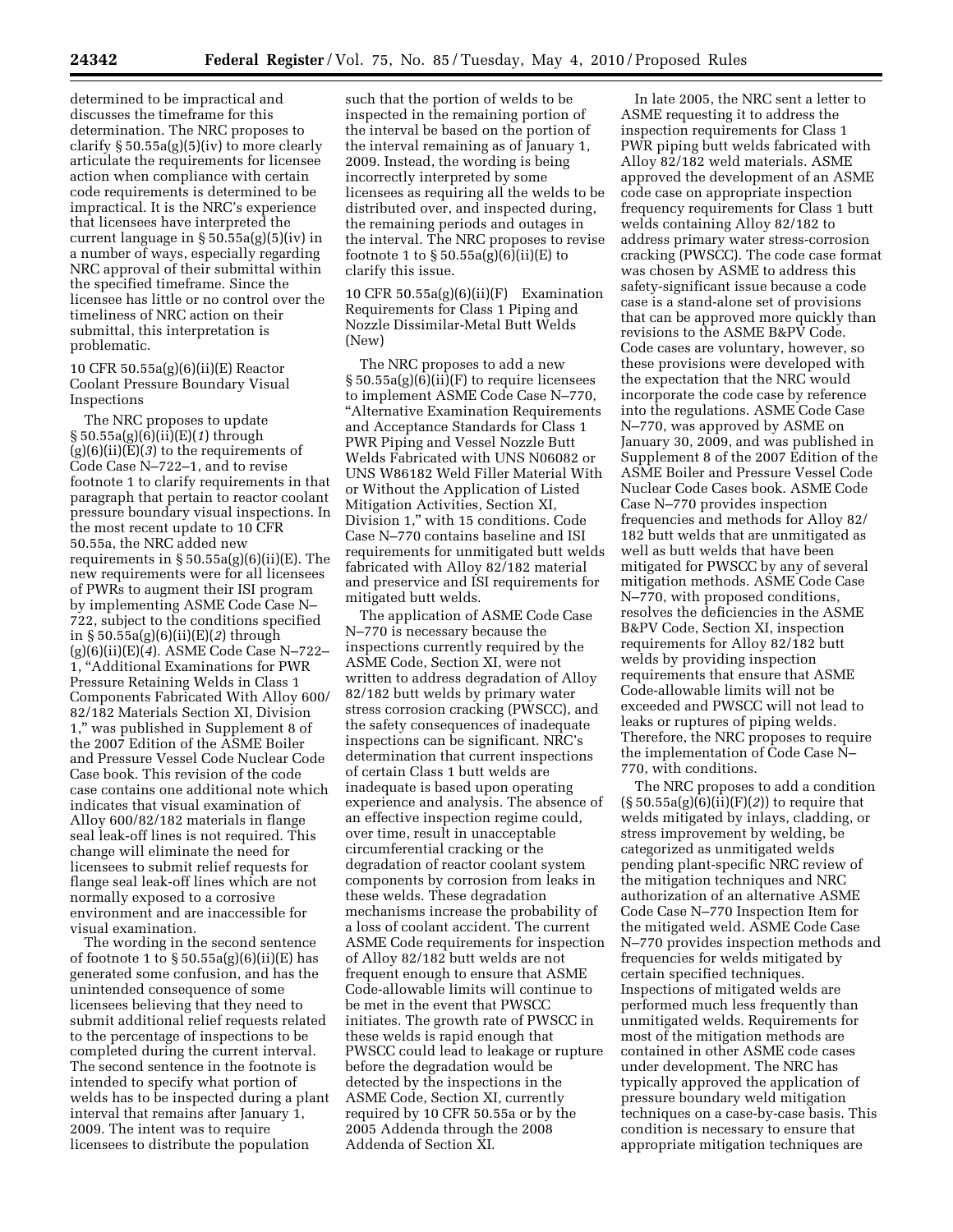applied to welds before they are categorized as mitigated under Code Case N–770.

The NRC proposes to add a condition  $(\S 50.55a(g)(6)(i\hat{i})$  (F)(3)) to require that the baseline examination of welds in Inspection Items A–1, A–2, and B (unmitigated welds) be completed at the next refueling outage after the effective date of the final rule. Paragraph –2200 of Code Case N–770 permits welds in Inspection Items A–1, A–2, and B (unmitigated welds) that have not received a baseline examination to be examined within the next two refueling outages from adoption of the Code Case. Welds in Inspection Items A–1, A–2, and B are the welds most likely to experience PWSCC and some of these welds may not have received a baseline examination, even under the industry initiative, MRP–139. This condition is necessary to ensure the integrity of these welds by requiring that all welds in Inspection Items A–1, A–2 and B be inspected at the first opportunity to perform the inspections.

The NRC proposes to add a condition (§ 50.55a(g)(6)(ii)(F)(*4*)) to require essentially 100 percent coverage for axial flaws. Paragraph –2500(c) of Code Case N–770 permits examination of axial flaws with inspection coverage limitations provided essentially 100 percent coverage for circumferential flaws is achieved and the maximum coverage practical is achieved for axial flaws. This requirement on inspection limitations is inconsistent with comparable inspection requirements of the ASME B&PV Code, Section XI. Axial flaws can lead to through wall cracks and leakage of reactor coolant, which is a safety concern. This condition is necessary for the NRC to ensure that, through NRC review of an authorization of alternative inspection coverage, appropriate actions are being taken to address potential inspection limitations for axial flaws.

The NRC proposes to add a condition (§ 50.55a(g)(6)(ii)(F)(*5*)) to reword Paragraph –3132.3(b) on determining flaw growth using wording consistent with that used in the ASME B&PV Code, Section XI. Paragraph –3132.3(b) contains the statement that a ''flaw is not considered to have grown if the size difference (from a previous examination) is within the measurement accuracy of the nondestructive examination (NDE) technique employed." The "measurement accuracy of the NDE technique employed'' is not defined in the code case or in the ASME B&PV Code. Use of this terminology may result in a departure from the past practice when applying ASME B&PV Code, Section XI. Under the

requirements of Section XI, one concludes that flaw growth has not occurred when a ''previously evaluated flaw has remained essentially unchanged.'' The proposed condition uses this wording. This condition is necessary to clarify the requirements for determining whether flaw growth has occurred and make the requirements consistent with ASME B&PV Code requirements endorsed by the NRC in 10 CFR 50.55a.

The NRC proposes to add a condition (§ 50.55a(g)(6)(ii)(F)(*6*)) on welds that are determined through a volumetric examination to have cracking that penetrates beyond the thickness of the inlay or cladding. The condition would require such welds to be reclassified as Inspection Item A–1, A–2, or B, as appropriate, until corrected by repair/ replacement activity in accordance with IWA–4000 or by corrective measures beyond the scope of Code Case N–770. Code Case N–770 would permit welds mitigated by inlay or cladding (i.e., onlay) in Inspection Items G, H, J, and K, to remain in those Inspection Items if cracking that penetrates through the thickness of the inlay or cladding occurs. The purpose of an inlay or cladding is to provide a corrosion resistant barrier between reactor coolant and the underlying Alloy 82/182 weld material that is susceptible to PWSCC. If cracking penetrates through the thickness of an inlay or cladding, the inspection frequencies of Inspection Items G, H, J, and K would no longer be appropriate even after satisfying the successive examination requirements of paragraph –2420. This condition is necessary because welds with cracking that penetrates beyond the thickness of the protective barrier of the inlay or cladding would no longer be mitigated and would need to be inspected under one of the Inspection Items for unmitigated welds.

The NRC proposes to add a condition (§ 50.55a(g)(6)(ii)(F)(*7*)) on welds in Inspection Items G, H, J, and K, (welds mitigated by inlay or cladding) that the ISI surface examination requirements of Table 1 should apply whether the inservice volumetric examinations are performed from the weld outside diameter or the weld inside diameter. Code Case N–770 only requires a surface examination for welds in Inspection Items G, H, J, and K if a volumetric examination is performed from the weld inside diameter surface. A volumetric examination performed from the weld outside diameter surface would not be capable of detecting flaws in an inlay or cladding. This condition is necessary to ensure that weld inlays or cladding are still performing their intended function

of providing a protective barrier between the reactor coolant and the underlying Alloy 82/182 weld that is susceptible to PWSCC.

The NRC also proposes, as part of a new condition as § 50.55a(g)(6)(ii)(F)(*7*), to require that all hot-leg operating temperature welds in Inspection Items G, H, J, and K (welds mitigated by inlay or cladding) be inspected each interval and that a 25 percent sample of cold leg operating temperature welds in Inspection Items G, H, J, and K be inspected whenever the core barrel is removed (unless it has already been inspected within the past 10 years) or 20 years, whichever is less. Code Case N– 770 permits welds in Inspection Items G, H, J, and K to be placed in a 25 percent sample inspection program under certain conditions after the required initial inspection. The NRC has performed analyses of crack growth in welds mitigated by Alloy 52/152 inlay or cladding using experimentally derived crack growth data for this weld material. The results of those analyses show that welds in Inspection Items G, H, J, and K at hot leg temperature have to be examined once per interval and welds at cold leg temperature have to be inspected under a sample inspection program to detect potentially significant crack growth. This condition is being proposed to ensure that ASME Codeallowable limits would not be exceeded and PWSCC would not lead to leaks or ruptures.

The NRC proposes to add a condition (§ 50.55a(g)(6)(ii)(F)(*8*)) to prohibit the first examination following weld inlay, cladding, or stress improvement for Inspection Items D, G, and H from being deferred to the end of the interval. Code Case N–770 provides requirements on the timing of the first examination following weld inlay, cladding, or stress improvement. Inspection Items D, G, and H pertain to mitigation of cracked welds and the timing of the initial examinations in the code case has been specified in the code case so that the welds are not in service for an extended time period prior to the initial examination. However, the code case does not explicitly preclude deferral of these examinations to the end of the interval. Therefore, this NRC condition is needed to ensure that the initial examinations of welds in Inspection Items D, G, and H take place on an appropriate schedule to verify the effectiveness of the mitigation process.

The NRC proposes to add a condition (§ 50.55a(g)(6)(ii)(F)(*9*)) on Measurement or Quantification Criterion I–1.1 of Appendix I to require the assumption in the weld residual stress (WRS) analysis of a construction weld repair from the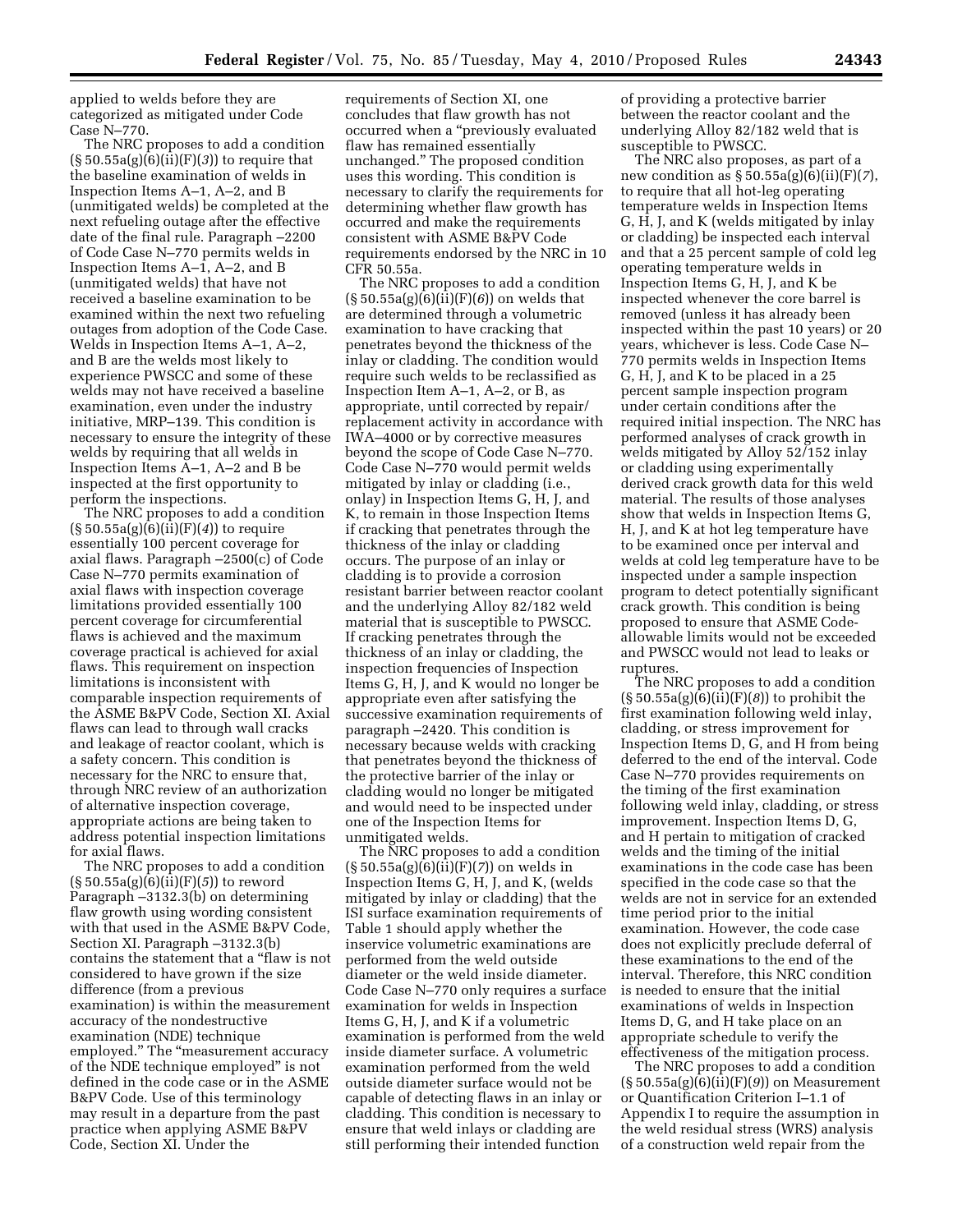inside diameter to a depth of 50 percent of the weld thickness extending 360° around the weld. Measurement or Quantification Criterion I–1.1 does not specify the circumferential extent of the repair that must be assumed. This condition is necessary to clarify the size of the repair to be assumed in the weld residual stress analysis which would ensure that appropriate criteria for the WRS analysis are used for mitigation by stress improvement.

The NRC proposes to add a condition (§ 50.55a(g)(6)(ii)(F)(*10*)) on Measurement or Quantification Criterion I–2.1 of Appendix I to require that the last sentence be replaced. This criterion was inappropriately worded since this criterion pertains to the permanence of a mitigation process by stress improvement and plastic ''shakedown'' rather than ''ratcheting'' is the phenomenon that could lead to stress relaxation. This condition is necessary to clarify the type of analysis necessary to ensure that the mitigation process is permanent and that the inspection frequencies associated with the process continue to be correct.

The NRC proposes to add a condition (§ 50.55a(g)(6)(ii)(F)(*11*)) to require that in applying Measurement or Quantification Criterion I–7.1 of Appendix I, an analysis be performed using IWB–3600 evaluation methods and acceptance criteria to verify that the mitigation process will not cause any existing flaws to grow. Measurement or Quantification Criterion I–7.1 permits the growth of existing flaws in welds mitigated by stress improvement. This is an inappropriate provision since the process of mitigating by stress improvement is intended to prevent growth of existing flaws which could lead to leakage or rupture of the weld. This condition is necessary to ensure that stress improvement of welds with existing flaws is an effective mitigation technique consistent with the inspection frequency in the code case.

The NRC proposes to add a condition (§ 50.55a(g)(6)(ii)(F)(*12*)) to require that the NRC be provided with a report if the volumetric examination of any mitigated weld detects new flaws or growth of existing flaws that exceed the acceptance standards of IWB–3514 and are found to be acceptable for continued service through an analytical evaluation or a repair or the alternative requirements of an ASME code case. The report would summarize the evaluation, along with inputs, methodologies, assumptions, and cause of the new flaw or flaw growth and would be provided to the NRC prior to the weld being placed in service. Welds that are mitigated have been modified

by a technique, such as weld inlays, cladding, or stress improvement. Mitigation techniques are designed to prevent new flaws from occurring and prevent the growth of any existing flaws. If volumetric examination detects new flaws or growth of existing flaws in the required examination volume, the mitigation will not be performing as designed and the NRC will need to evaluate the licensee's actions to address the problem. Therefore, this condition is needed to verify the acceptability of the weld prior to being placed back in service.

The NRC proposes to add a condition (§ 50.55a(g)(6)(ii)(F)(*13)*) to require that the last sentence of the Extent and Frequency of Examination for Inspection Items C and F be revised. Inspection Items C and F apply to butt welds mitigated by full structural weld overlays of Alloy 52/152 material. Note 10 of the Code Case requires that welds in Inspection Items C and F that are not included in the 25 percent sample be examined prior to the end of the mitigation evaluation period if the plant is to be operated beyond that time. This condition would ensure that welds in the 25 percent sample are also examined prior to the end of the mitigation evaluation period; that is, prior to the end of life of the overlay predicted by the mitigation evaluation. Inspection prior to the end of the mitigation evaluation period is necessary to ensure that appropriate information has been obtained to verify the condition of the weld overlay and update the analysis for the predicted life of the weld overlay.

The NRC proposes to add a condition (§ 50.55a(g)(6)(ii)(F)(*14*)) on the 1⁄2-inch (13 mm) dimension shown in Figures 2(b) and 5(b) of Code Case N–770. The condition would require that a dimension "b" be used instead of  $\frac{1}{2}$  inch, where "b" is equivalent to the nominal thickness of the nozzle or pipe being overlaid, as appropriate. The code case contains information on component thicknesses to be used in application of the acceptance standards of ASME B&PV Code, Section XI, IWB–3514, to evaluate flaws detected during preservice inspection of weld overlays. The  $\frac{1}{2}$ -inch (13 mm) dimension shown in Figures 2(b) and 5(b) is nonconservative. The appropriate dimension is a function of the nominal thickness of the nozzle or pipe being overlaid and not a single specified value for all pipes and nozzles. This condition is necessary to ensure that acceptance standards used for evaluation of any flaws detected during preservice inspection of weld overlays assure an appropriate level of safety.

The NRC proposes to add a condition (§ 50.55a(g)(6)(ii)(F)(*15*)) on the use of the acceptance standards of ASME B&PV Code, Section XI, IWB–3514, for evaluating indications in inlays or onlays. The proposed condition specifies that the thickness "t" in IWB-3514 is the thickness of the inlay or onlay. The code case requires that the preservice examination for inlays or onlays consist of a surface examination, which does not allow planar flaws, and a volumetric examination. The volumetric examination allows the use of the acceptance standards of IWB– 3514 provided the surface examination acceptance standards are satisfied. That is, it would allow the acceptance of some subsurface indications, but IWB– 3514 acceptance standards would only allow very small flaws. However, the code case does not specify the value "t" to be used in the application of IWB– 3514. The appropriate value "t" when applying IWB–3514 to inlays or onlays is the thickness of the inlay or onlay, since the acceptance standards in this case only apply to accepting flaws within the inlay or onlay. This condition is necessary to preclude the misapplication of the acceptance standards of IWB–3514 and potential acceptance of flaws that could compromise the integrity and function of the inlay or onlay as a protective barrier.

The NRC proposes to add a condition (§ 50.55a(g)(6)(ii)(F)(*16*)) on welds mitigated by stress improvement by welding in Inspection Items D and E to not permit them to be placed into a population to be examined on a sample basis after the initial examination. Stress improvement by welding is also called an optimized weld overlay. Code Case N–770 permits welds mitigated by this technique to be placed in a 25 percent inspection sample after the initial examination. Sample inspections could result in three-quarters of the welds never being examined after the initial examination. Although full structural weld overlays have been used extensively in the nuclear industry for many years, the industry does not have experience with optimized weld overlays. Optimized weld overlays are designed to rely on the outer 25 percent of the original Alloy 82/182 material to satisfy the design margins and would not satisfy design margins if significant cracking were to occur. If significant cracking were to occur in the Alloy 82/ 182 material, the optimized weld overlay material would prevent the weld from leaking and could potentially rupture without prior evidence of leakage under design basis conditions.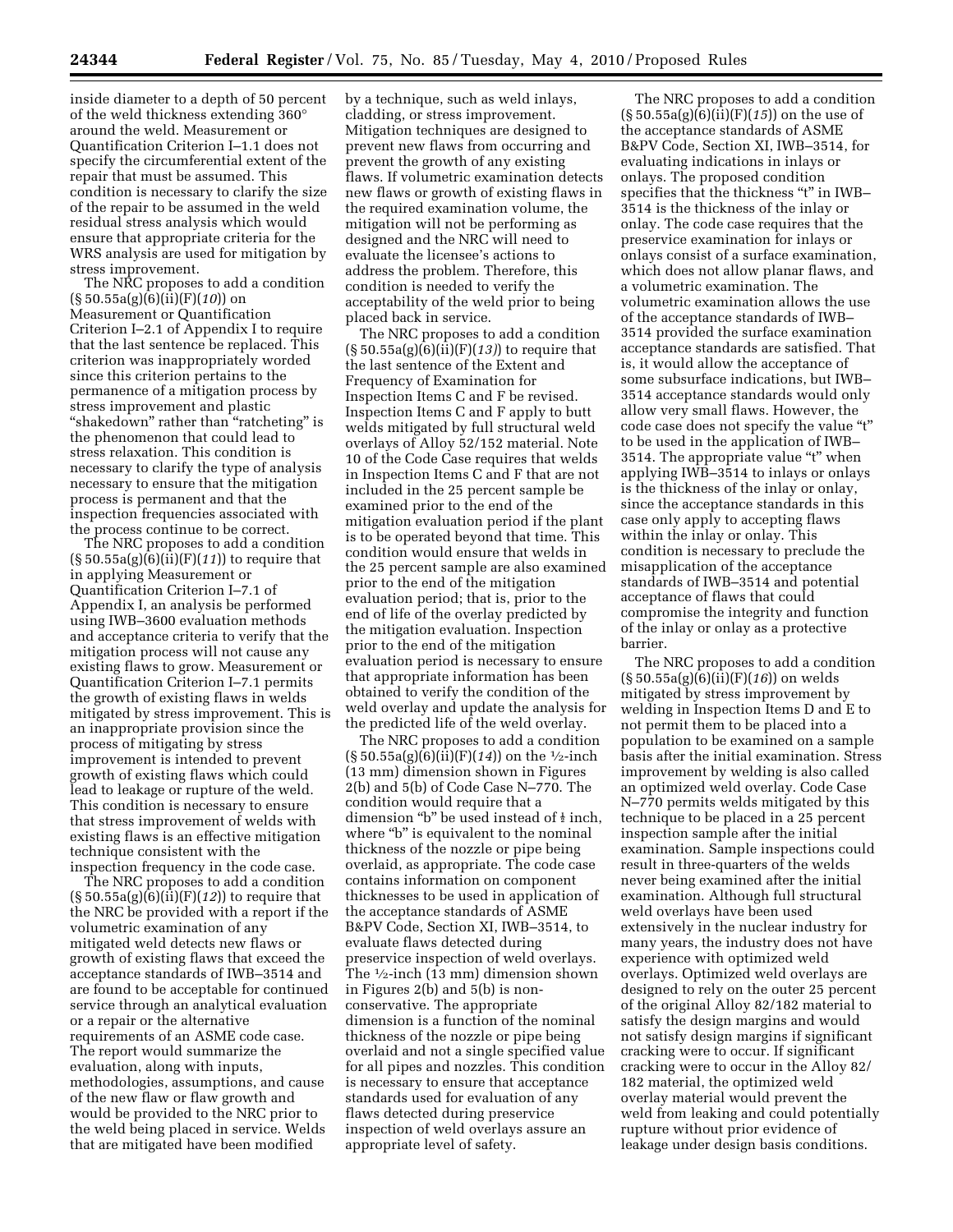The proposed condition is necessary to ensure that all optimized weld overlays are periodically inspected for potential degradation.

After ASME Code Case N–770 was approved by ASME in early 2009, the NRC brought concerns on the code case to the attention of members of the ASME B&PV Code, Section XI, task group that developed it. These concerns are the subject of these proposed conditions. The ASME B&PV Code, Section XI, has been working on a revision to Code Case N–770 to address many of these concerns. The NRC will consider endorsing an ASME-approved revision to Code Case N–770 in the final rule to update 10 CFR 50.55a, depending upon when such a revision is issued and the contents of the revision, and may remove some or all conditions depending upon whether the revised Code Case addresses the concerns previously discussed.

# *Substitution of the Term* "*Condition*" *in 10 CFR 50.55a*

The NRC proposes to substitute the word "condition(s)" for the words "limitation(s)" "modification(s)" and "provision(s)," throughout 10 CFR 50.55a as shown in Table 1 of this document for consistency. The NRC does not believe it necessary to distinguish among different types of "caveats" that it imposes on the use of the ASME Codes, and therefore proposes to use a single term for clarity and consistency.

#### **IV. Paragraph-by-Paragraph Discussion**

*Quality Standards, ASME Codes and IEEE Standards, and Alternatives* 

#### 10 CFR 50.55a(a)

The NRC proposes to add the title ''Quality standards, ASME Codes and IEEE standards, and alternatives'' to paragraph (a).

#### *Applicant/Licensee Proposed Alternatives to the Requirements of 10 CFR 50.55a*

#### 10 CFR 50.55a(a)(3)

The NRC proposes to add a sentence to paragraph (a)(3) to clarify that an alternative is to be submitted to, and approved by, the NRC prior to an applicant or licensee implementing the alternative. For applicants, approval of an alternative must be obtained before construction begins (rather than during the design process).

#### *Standards Approved for Incorporation by Reference*

#### 10 CFR 50.55a(b)

The NRC proposes to add the title ''Standards approved for incorporation by reference'' to paragraph (b).

The NRC proposes to modify the language in paragraph (b) to clarify that non-mandatory appendices are excluded from the ASME B&PV Code, Section III requirements that are incorporated by reference into 10 CFR 50.55a, and to clarify that only Division 1 requirements of Section III and Section XI are incorporated by reference (not Division 2 and Division 3 requirements).

# *ASME B&PV Code, Section III*

#### 10 CFR 50.55a(b)(1)

The NRC proposes to amend paragraph (b)(1) to incorporate by reference the 2005 Addenda (Division 1) through 2008 Addenda (Division 1) of Section III of the ASME B&PV Code into 10 CFR 50.55a, subject to the conditions outlined in modified paragraphs (b)(1)(i) through 50.55a(b)(1)(vi) and proposed paragraph (b)(vii). The paragraph modification would also include an editorial change to the references to Section III ASME B&PV Code for clarification purposes. As a result, applicants and licensees may use the 1974 Edition (Division 1) through the 2008 Addenda (Division 1) of Section III of the ASME B&PV Code subject to the conditions contained within modified paragraphs  $(b)(1)(i)$  through  $(b)(1)(vi)$ and new paragraph (b)(1)(vii).

#### 10 CFR 50.55a(b)(1)(ii)

The NRC proposes to apply the existing condition in paragraph (b)(1)(ii) regarding stress indices used for weld stresses in piping design to the comparable provisions in the ASME Code editions and addenda incorporated by reference in this proposed rule. The paragraph modification also includes the addition of a condition on the use of paragraph NB–3683.4(c)(2) for applicants and licensees applying the 1989 Addenda through the latest edition and addenda of Section III of the ASME B&PV Code. As a result, this modification prohibits the use of Footnote 13 from the 2004 Edition through the 2008 Addenda of Section III of the ASME B&PV Code to Figures NC–3673.2(b)–1 and ND– 3673.2(b)–1 for welds with leg size less than 1.09 times the nominal pipe wall thickness  $(t_n)$  for applicants and licensees applying the 1989 Addenda through the latest edition and addenda of Section III of the ASME B&PV Code.

Also as a result, the use of paragraph NB–3683.4(c)(2), is not allowed for applicants and licensees applying the 1989 Addenda through the latest edition and addenda of Section III of the ASME B&PV Code.

#### 10 CFR 50.55a(b)(1)(iii)

The NRC proposes to modify paragraph (b)(1)(iii) to impose conditions on the seismic design of piping when licensees use the latest editions and addenda of the ASME B&PV Code, Section III, incorporated by reference in modified paragraph (b). The paragraph would also be modified with an editorial change to replace "limitations and modifications" with "conditions" and "limitation" with "condition." The modified paragraph would allow the use of Subarticles NB– 3200, NB–3600, NC–3600, and ND–3600 for the seismic design of piping when applying editions and addenda, up to and including the 1993 Addenda of the ASME B&PV Code, Section III, subject to the condition in modified paragraph (b)(1)(ii). The modified paragraph would not allow the use of Subarticles NB– 3200, NB–3600, NC–3600, and ND–3600 for the seismic design of piping when applying the 1994 Addenda through the 2006 Addenda of Section III of the ASME B&PV Code except that Subarticle NB–3200 in the 2004 Edition through the 2008 Addenda of Section III of the ASME B&PV Code may be used by applicants and licensees subject to the condition in new paragraph (b)(1)(iii)(B). The modified paragraph would allow the use of Subarticles NB– 3200, NB–3600, NC–3600, and ND–3600 for the seismic design of piping when applying the 2006 Addenda through the 2008 Addenda of Section III of the ASME B&PV Code, subject to the three new conditions in new paragraphs  $(b)(1)(iii)(A), (b)(1)(iii)(B), and$  $(b)(1)(iii)(C).$ 

#### 10 CFR 50.55a(b)(1)(iii)(A)

NRC proposes to add a new paragraph  $(b)(1)(iii)(A)$  to impose a condition on the minimum value of the  $B_2$  indices when applicants and licensees use Subarticle NB–3600 of the 2006 Addenda up to and including the 2008 Addenda of the ASME Code, Section III, for the seismic design of piping. As a result, licensees and applicants using Subarticle NB–3600 of the 2006 Addenda up to and including the 2008 Addenda of the ASME B&PV Code, Section III, for the seismic design of piping must use a value for the  $B_2$ index, defined in Subparagraph NB– 3656(b)(3), equal to or greater than  $0.75B<sub>2</sub>$ , from Table NB-3681(A)-1, for Class 1 elbows and tees of ferritic steel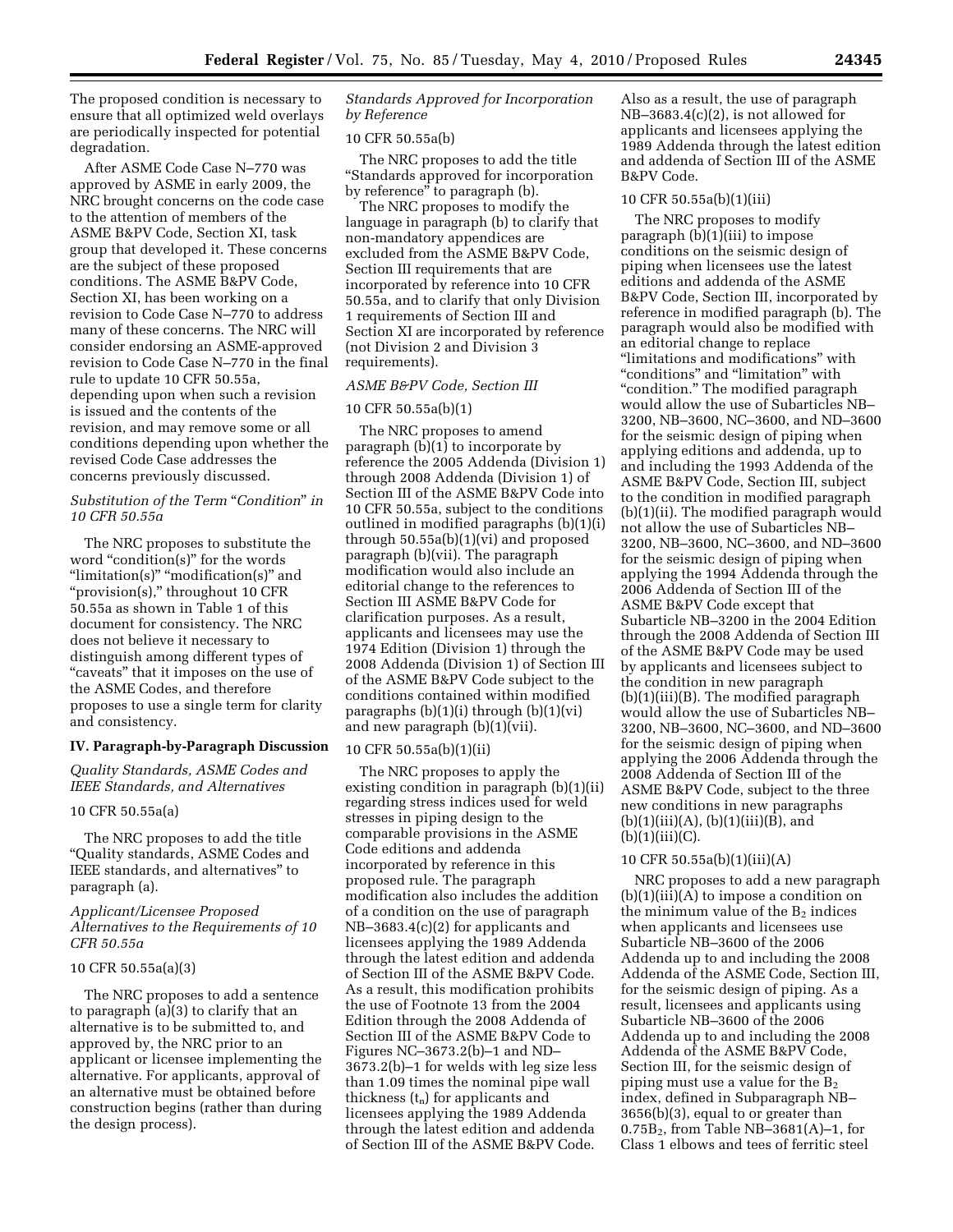materials operating at temperatures above 300°F.

#### 10 CFR 50.55a(b)(1)(iii)(B)

The NRC proposes to add a new paragraph  $(b)(1)(iii)(B)$  requiring licensees and applicants using Note (1) of Figure NB–3222–1 in Section III of the 2004 Edition up to and including the 2008 Addenda of the ASME B&PV Code to include reversing dynamic loads in calculating primary bending stresses, if consideration of these loads is warranted.

#### 10 CFR 50.55a(b)(1)(iii)(C)

The NRC proposes to add a new paragraph $(b)(1)(iii)(C)$  to impose a condition on the use of Subarticles NB– 3600, NC–3600, and ND–3600 of the ASME B&PV Code, Section III when applying the 2006 Addenda through the 2008 Addenda of Section III of the ASME B&PV Code by requiring the outer diameter-over-thickness ratio  $(D<sub>o</sub>/t)$  to be less than or equal to 40. As a result, licensees and applicants may not apply Subparagraph NB–3683.2(C), Note (1) to Table NB–3681(a)–1, and Note (3) to Figures NC–3673.2(b)–1 and ND–3673.2(b)–1.

#### 10 CFR 50.55a(b)(1)(iv)

The NRC proposes to modify paragraph (b)(1)(iv) to allow the use the 1994 Edition of NQA–1 when applying the 2006 Addenda and later Editions and Addenda of the ASME B&PV Code, Section III.

# 10 CFR 50.55a(b)(1)(vii)

The NRC proposes to add a new paragraph (b)(1)(vii) to prohibit the use of paragraph NB–7742 when applying the 2006 Addenda up to and including the 2007 Edition and 2008 Addenda of the ASME B&PV Code, Section III. As a result, new Class 1 incompressiblefluid, pressure-relief valve designs must be tested at the highest values of setpressure ranges as required by prior editions and addenda of the ASME B&PV Code, Section III.

#### *ASME B&PV Code, Section XI*

#### 10 CFR 50.55a(b)(2)

The NRC proposes to revise the introductory text to paragraph (b)(2) to incorporate by reference only Subsections IWA, IWB, IWC, IWD, IWE, IWF, IWL, Mandatory and Non-Mandatory Appendices, of the 2005 Addenda through 2008 Addenda of Section XI of the ASME B&PV Code, with conditions, into 10 CFR 50.55a. It would also be revised to make an editorial change to the reference to Section XI of the ASME B&PV Code.

#### 10 CFR 50.55a(b)(2)(i)

The NRC proposes to delete the requirements of current paragraph (b)(2)(i) which address limitations on specific editions and addenda. Licensees are no longer using these older editions (1974 and 1977 Editions) and addenda of the ASME B&PV Code. The requirements of current paragraph (b)(2)(ii) which address pressureretaining welds in ASME Code Class 1 piping would be redesignated as paragraph (b)(2)(i), with no change to redesignated language.

#### 10 CFR 50.55a(b)(2)(ii)

The NRC proposes to redesignate the requirements of current paragraph (b)(2)(vi), which address containment inservice inspection requirements, as paragraph  $(b)(2)(ii)$ . This paragraph is also modified to clarify the conditions applicable to this paragraph.

#### 10 CFR 50.55a(b)(2)(iii)

The NRC proposes to delete the requirements of current paragraph (b)(2)(iii) which address steam generator tubing. The NRC proposes removal of this condition because the condition is redundant to the 1989 Edition through the 2008 Addenda of Section XI. The requirements of current paragraph (b)(2)(vii) which address Section XI references to OM Part 4, OM Part 6, and OM Part 10 would be redesignated as paragraph (b)(2)(iii), with no change to redesignated language.

#### 10 CFR 50.55a(b)(2)(iv)

The NRC proposes to redesignate the requirements of current paragraph (b)(2)(viii), which address the inservice examination of concrete containments in accordance with Subsection IWL of the ASME B&PV Code, Section XI, as paragraph (b)(2)(iv). This paragraph is also modified so that the conditions in redesignated paragraphs  $(b)(2)(iv)(F)$ and (b)(2)(iv)(G) do not apply when using the 2007 Edition with 2008 Addenda of the ASME B&PV Code, Section XI.

#### 10 CFR 50.55a(b)(2)(v)

The NRC proposes to redesignate the requirements of current paragraph  $(b)(2)(ix)$ , which address the examination of metal containments and the liners of concrete containments in accordance with Subsection IWE of the ASME B&PV Code, Section XI, as paragraph  $(b)(2)(v)$ . This paragraph is also modified so that the conditions in redesignated paragraphs  $(b)(2)(v)(F)$  $(b)(2)(v)(G), (b)(2)(v)(H)$  and  $(b)(2)(v)(I)$ do not apply when using the 2004 Edition with 2006 Addenda through the 2007 Edition with 2008 Addenda of

Subsection IWE of the ASME B&PV Code, Section XI. Also, this paragraph is modified so that the condition in redesignated paragraph  $(b)(2)(v)(I)$ would not apply when using the 2004 Edition, up to and including, the 2005 Addenda of Subsection IWE of the ASME B&PV Code, Section XI.

#### 10 CFR 50.55a(b)(2)(v)(J)

The NRC proposes to add a new paragraph  $(b)(2)(v)(J)$  to address major containment modifications as they apply to Class MC and Class CC containment structures and the use of Article IWE–5000, of Subsection IWE when applying the 2007 Edition up to and including the 2008 Addenda of the ASME B&PV Code, Section XI.

#### 10 CFR 50.55a(b)(2)(vi)

The NRC proposes to redesignate the requirements in current paragraph (b)(2)(x), which address Quality Assurance, as paragraph  $(b)(2)(vi)$ , with no change to the redesignated language.

#### 10 CFR 50.55a(b)(2)(vii)

The NRC proposes to redesignate the current paragraph (b)(2)(xi), which is "Reserved," as paragraph (b)(2)(vii), and that it remain reserved for possible future use.

#### 10 CFR 50.55a(b)(2)(viii)

The NRC proposes to redesignate the requirements in current paragraph (b)(2)(xii), which address underwater welding, as paragraph (b)(2)(viii), with no change to the redesignated language.

#### 10 CFR 50.55a(b)(2)(ix)

The NRC proposes to redesignate the current paragraph (b)(2)(xiii), which is ''Reserved,'' as paragraph (b)(2)(ix), and that it remain reserved for possible future use.

#### 10 CFR 50.55a(b)(2)(x)

The NRC proposes to redesignate the requirements in current paragraph (b)(2)(xiv), which address Appendix VIII personnel qualifications, as paragraph  $(b)(2)(x)$ , with no change to the redesignated language.

#### 10 CFR 50.55a(b)(2)(xi)

The NRC proposes to redesignate the requirements in current paragraph (b)(2)(xv), which address Appendix VIII specimen set and qualification requirements, as paragraph (b)(2)(xi). The paragraph would be modified by limiting the use of the provisions described in redesignated paragraphs  $(b)(2)(xi)(A)$  through  $(b)(2)(xi)(M)$  to licensees using editions and addenda of the B&PV Code after the 2001 Edition through the 2006 Addenda.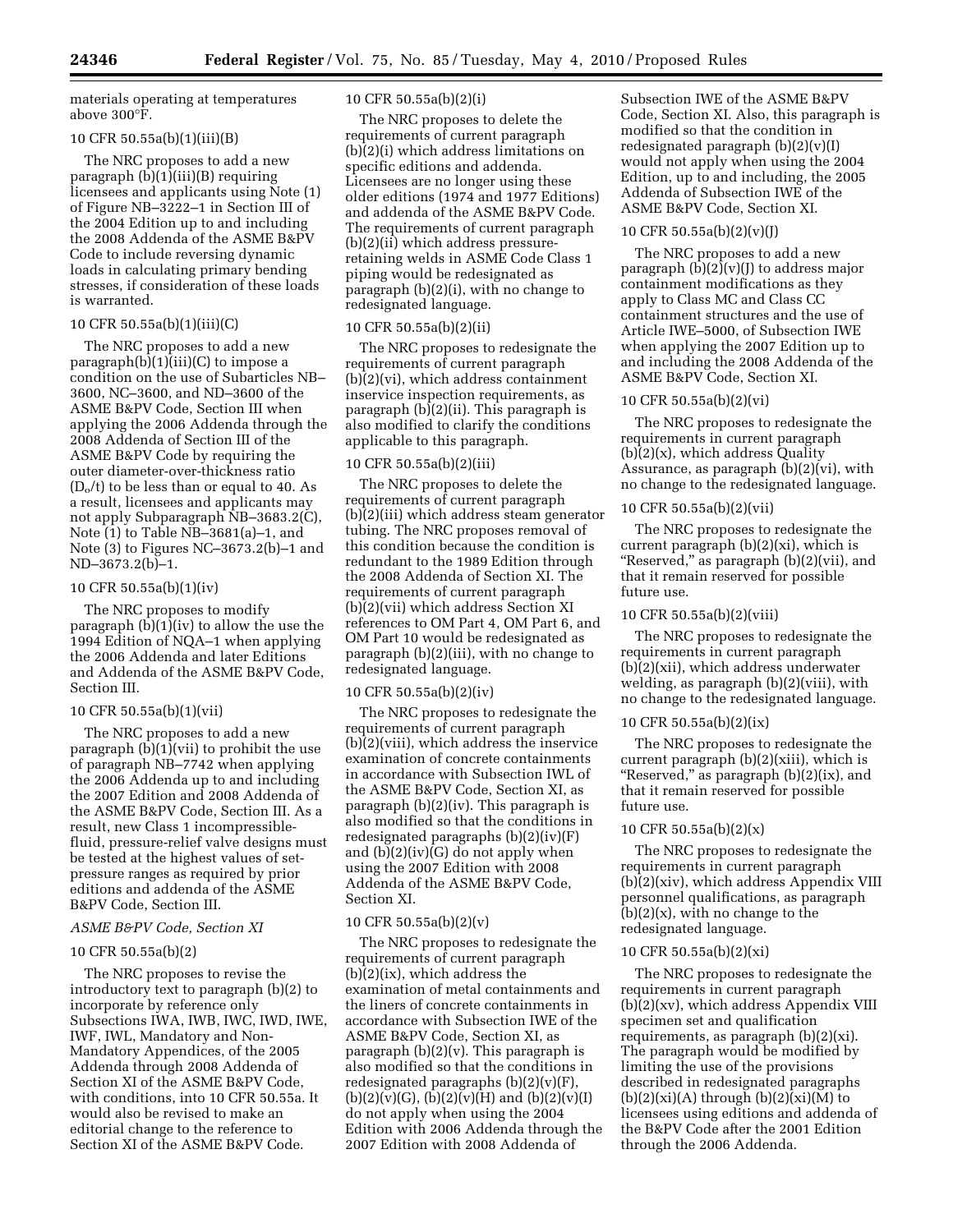#### 10 CFR 50.55a(b)(2)(xii)

The NRC proposes to redesignate the requirements in current paragraph (b)(2)(xvi), which address Appendix VIII single-sided ferritic-vessel and piping and stainless steel piping examination, as paragraph (b)(2)(xii), with no change to the redesignated language.

#### 10 CFR 50.55a(b)(2)(xiii)

The NRC proposes to redesignate the requirements in current paragraph (b)(2)(xvii), which address reconciliation of quality requirements, as paragraph (b)(2)(xiii), with no change to the redesignated language.

#### 10 CFR 50.55a(b)(2)(xiv)(A)

The NRC proposes to redesignate the requirements in current paragraph (b)(2)(xviii)(A), which address certification of NDE personnel, as paragraph (b)(2)(xiv)(A), with no change to the redesignated language.

#### 10 CFR 50.55a(b)(2)(xiv)(B)

The NRC proposes to redesignate the requirements in current paragraph (b)(2)(xviii)(B), which address Certification of NDE personnel, as paragraph  $(b)(2)(xiv)(B)$ . In addition, the requirements would be revised such that the condition would not apply to the 2007 Edition through the 2008 Addenda of Section XI.

#### 10 CFR 50.55a(b)(2)(xiv)(C)

The NRC proposes to redesignate the requirements in current paragraph  $(b)(2)(xviii)(C)$ , which address certification of NDE personnel, as paragraph  $(b)(2)(xiv)(C)$ . In addition, the requirements would be revised such that the current conditions on the qualification of VT–3 examination personnel would not apply to the 2005 Addenda through the 2008 Addenda of Section XI.

#### 10 CFR 50.55a(b)(2)(xv)

The NRC proposes to redesignate the requirements in current paragraph (b)(2)(xix), which address substitution of alternative methods, as paragraph  $(b)(2)(xy)$ . In addition, the requirements would be revised so the current conditions for the substitution of alternative examination methods in that paragraph would not apply when using the 2005 Addenda through the 2008 Addenda. The paragraph would also be revised to impose the condition that paragraphs IWA–4520(b)(2) and IWA– 4521 of the 2007 Edition of Section XI, Division 1, with 2008 Addenda, are not approved for use.

#### 10 CFR 50.55a(b)(2)(xvi)

The NRC proposes to redesignate the requirements in current paragraph  $(b)(2)(xx)$ , which address system leakage tests, as paragraph (b)(2)(xvi), with no change to the redesignated language.

#### 10 CFR 50.55a(b)(2)(xvii)

The NRC proposes to redesignate the requirements in current paragraph (b)(2)(xxi), which address Table IWB– 2500–1 examination requirements, as paragraph (b)(2)(xvii), with no change to the redesignated language.

#### 10 CFR 50.55a(b)(2)(xviii)

The NRC proposes to redesignate the requirements in current paragraph (b)(2)(xxii), which address surface examination, as paragraph (b)(2)(xviii), with no change to the redesignated language.

#### 10 CFR 50.55a(b)(2)(xix)

The NRC proposes to redesignate the requirements in current paragraph (b)(2)(xxiii), which address evaluation of thermally cut surfaces, as paragraph  $(b)(2)(\text{six})$ , with no change to the redesignated language.

# 10 CFR 50.55a(b)(2)(xx)

The NRC proposes to redesignate the requirements in current paragraph (b)(2)(xxiv), which address incorporation of the performance demonstration initiative and addition of ultrasonic examination criteria, as paragraph (b)(2)(xx). In addition, the requirements would be revised so that the current condition would not apply when using the 2007 Edition through the 2008 Addenda of Section XI of the ASME B&PV Code.

#### 10 CFR 50.55a(b)(2)(xxi)

The NRC proposes to redesignate the requirements in current paragraph (b)(2)(xxv), which address mitigation of defects by modification, as paragraph  $(b)(2)(xxi)$ , with no change to the redesignated language.

#### 10 CFR 50.55a(b)(2)(xxii)

The NRC proposes to redesignate the requirements in current paragraph (b)(2)(xxvi), which address pressure testing of Class 1, 2, and 3 mechanical joints, as paragraph (b)(2)(xxii), with no change to the redesignated language.

#### 10 CFR 50.55a(b)(2)(xxiii)

The NRC proposes to redesignate the requirements in current paragraph (b)(2)(xxvii), which address removal of insulation, as paragraph (b)(2)(xxiii). In addition, the requirements would be revised to add a condition to refer to paragraph IWA–5241 instead of IWA–

5242 for the 2007 Edition and later addenda of Section XI of the ASME B&PV Code.

# 10 CFR 50.55a(b)(2)(xxiv)

The NRC proposes to add a new paragraph  $(b)(2)(xxiv)$  which would condition the use of the fatigue crack growth rate calculation for subsurface flaws defined in paragraph A–4300(b)(1) of Section XI, Nonmandatory Appendix A when the ratio of the minimum cyclic stress to the maximum cyclic stress (R) is less than zero.

#### 10 CFR 50.55a(b)(2)(xxv)

The NRC proposes to add a new paragraph  $(b)(2)(xxx)$  which would condition the use of ASME B&PV Code, Section XI, Non-Mandatory Appendix E, by establishing that Section E–1200 is not acceptable for use.

#### 10 CFR 50.55a(b)(2)(xxvi)

The NRC proposes to add a new paragraph  $(b)(2)(xxx)$  which would condition the use of ASME B&PV Code, Section XI, Non-Mandatory Appendix R to require licensees to submit an alternative in accordance with paragraph (a)(3) and obtain NRC authorization of the proposed alternative prior to implementing Appendix R, RI–ISI programs.

#### *ASME OM Code*

## 10 CFR 50.55a(b)(3)

The NRC proposes to revise the introductory text of paragraph (b)(3) to require that the 2004 Edition with the 2005 and 2006 Addenda of the ASME OM Code be used during the initial 120 month IST interval under paragraph (f)(4)(i) and during mandatory 120 month IST program updates under paragraph  $(\bar{f})(4)(i)$ . The proposed revision would also allow users to voluntarily update their IST programs to the 2004 Edition with the 2005 and 2006 Addenda of the ASME OM Code under paragraph (f)(4)(iv).

#### 10 CFR 50.55a(b)(3)(v)

The NRC proposes to revise paragraph (b)(3)(v) to require that the provisions in Subsection ISTD of the ASME OM Code be used for the inservice examination and testing of snubbers when using the 2006 Addenda and later editions and addenda of Section XI.

#### 10 CFR 50.55a(b)(3)(vi)

The NRC proposes to revise paragraph (b)(3)(vi) to require that the current condition for exercising manual valves continue to apply when using the 1999 through 2005 Addenda of the ASME OM Code. This condition would not apply to the 2006 Addenda and later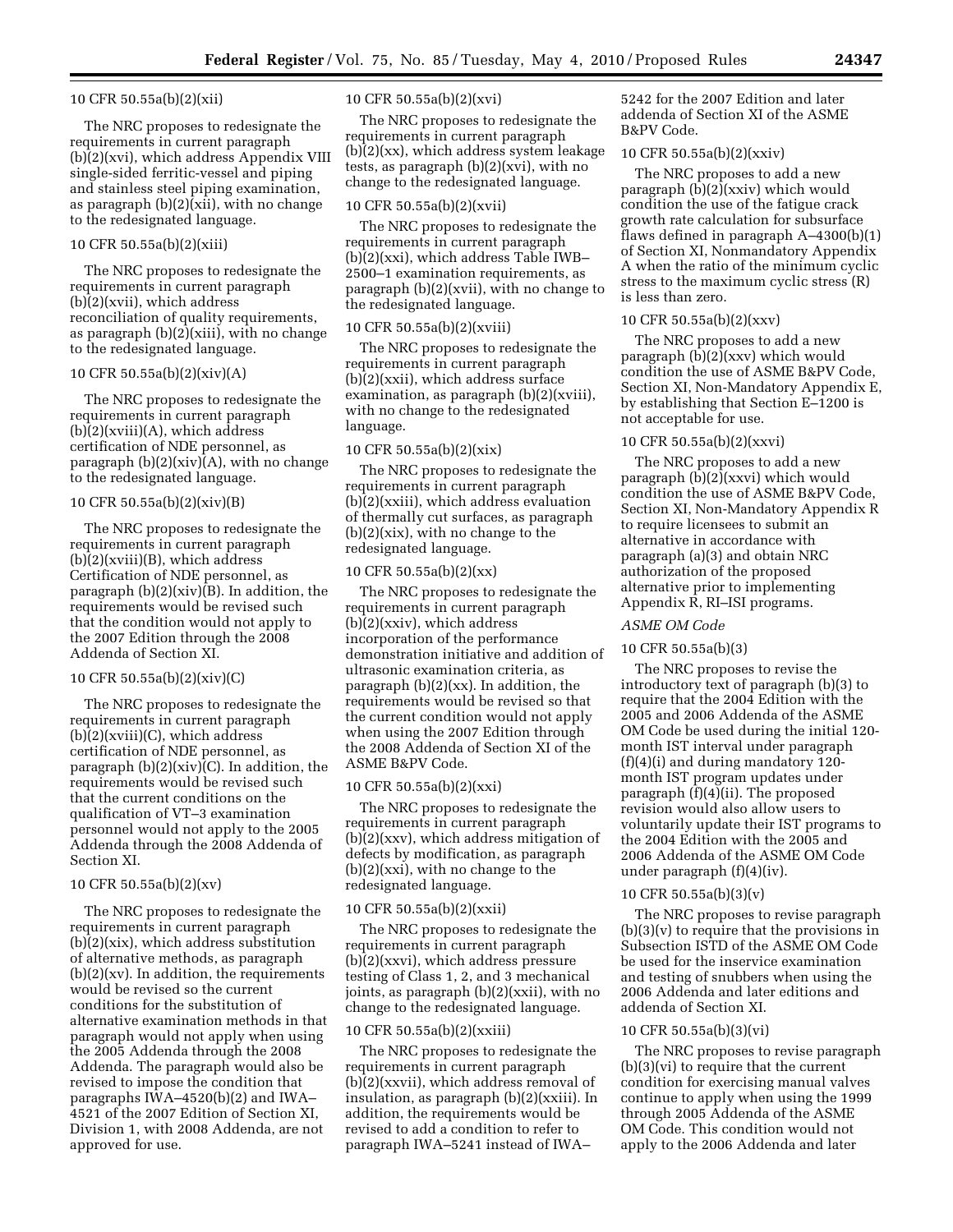editions and addenda of the ASME OM Code.

#### *Reactor Coolant Pressure Boundary, Quality Group B Components and Quality Group C Components*

The NRC proposes to revise paragraphs (c)(3), (d)(2), and (e)(2) to replace ''but—'' with ''subject to the following conditions'' at the end of the introductory text to the paragraphs for clarity.

#### *Inservice Testing Requirements*

#### 10 CFR 50.55a(f)(5)(iv)

The NRC proposes to revise paragraph (f)(5)(iv) to clarify that licensees are required to submit requests for relief based on impracticality within 12 months after the expiration of the IST interval for which relief is being sought.

#### *Inservice Inspection Requirements*

10 CFR 50.55a(g)(2), (g)(3)(i), (g)(3)(ii), the Introductory Text of (g)(4), (g)(4)(i), and  $(g)(4)(ii)$ 

The NRC proposes to revise paragraphs (g)(2), (g)(3)(i), (g)(3)(ii),  $(g)(4)(i)$  and  $(g)(4)(ii)$  to require that the provisions in Subsection ISTD of the ASME OM Code, and the optional ASME code cases listed in Regulatory Guide 1.192, be used for the ISI of snubbers. The introductory text of paragraph (g)(4) would be revised to require that licensees use the provisions for examination and testing snubbers in Subsection ISTD of the ASME OM Code.

#### 10 CFR 50.55a(g)(4)(iii)

The NRC proposes to revise paragraph (g)(4)(iii) to provide the proper references to Section XI, Table IWB– 2500–1, ''Examination Category B–J,'' Item Numbers B9.20, B9.21 and B9.22.

#### 10 CFR 50.55a(g)(5)(iii)

The NRC proposes to revise paragraph (g)(5)(iii) by adding a sentence to clarify that a request for relief must be submitted to the NRC no later than 12 months after the examination has been attempted during a given ISI interval and the ASME Code requirement determined to be impractical.

#### 10 CFR 55a(g)(5)(iv)

The NRC proposes to revise paragraph  $(g)(5)(iv)$  to clarify that licensees are required to submit requests for relief based on impracticality within 12 months after the end of the ISI interval for which relief is being sought.

10 CFR 50.55a(g)(6)(ii)(E)(1) through  $(g)(6)(ii)(E)(3)$ 

The NRC proposes to revise paragraphs  $(g)(6)(ii)(E)(1)$  through  $(g)(6)(ii)(E)(3)$  to update the requirement to implement Code Case N–722–1.

# 10 CFR 50.55a(g)(6)(ii)(F)

The NRC proposes to add a new paragraph  $(g)(6)(ii)(F)$ , "Inspection Requirements for Class 1 Pressurized Water Reactor Piping and Vessel Nozzle Butt Welds,'' to require licensees to implement ASME Code Case N–770, with conditions.

#### *Footnote 1 to 10 CFR 50.55a(g)(6)(ii)(E)*

The NRC proposes to revise footnote 1 to paragraph  $(g)(6)(ii)(E)$  to clarify that for inspections conducted once per interval, the portion of welds to be inspected in the remaining portion of the interval be based on rules already established by the ASME B&PV Code.

#### **Substitution of the Term "Condition" in 10 CFR 50.55a**

The NRC proposes to substitute the words "limitation(s)," "modification(s)," and ''provision(s)'' with the word ''condition(s)'' throughout 10 CFR 50.55a, as shown in Table 1 of this document, for consistency.

#### **V. Generic Aging Lessons Learned Report**

In September 2005, the NRC issued ''Generic Aging Lessons Learned (GALL) Report,'' NUREG–1801, Volumes 1 and 2, Revision 1, for applicants to use in preparing their license renewal applications. The GALL Report evaluates existing programs and documents the bases for determining when existing programs, without change or augmentation, are adequate for aging management compliance in the license renewal rule, as given in 10 CFR 54.21(a)(3). In Revision 1 of the GALL Report, editions of the ASME B&PV Code, Section XI, Subsections IWB, IWC, IWD, IWE, IWF, and IWL from the 1995 Edition through the 2001 Edition, inclusive of the 2003 Addenda, were evaluated and were found to be acceptable editions and addenda for complying with the requirements of 10 CFR 54.21(a)(3), unless specifically noted in specific sections of the GALL Report.

In the GALL Report, Section XI.M1, ''ASME Section XI Inservice Inspection, Subsections IWB, IWC, and IWD;'' Section XI.S1, "ASME Section XI, Subsection IWE;'' Section XI.S2,''ASME Section XI, Subsection IWL;'' and Section XI.S3, "ASME Section XI, Subsection IWF'' describe the evaluation and technical bases for determining the adequacy of these ASME Code subsections. In addition, many other aging management programs (AMPs) in the GALL report rely in part, but to a

lesser degree, on the requirements in the ASME B&PV Code, Section XI.

The NRC has evaluated Subsections IWB, IWC, IWD, IWE, IWF, and IWL of Section XI of the ASME B&PV Code, 2004 Edition with the 2005 Addenda through the 2007 Edition with the 2008 Addenda as part of the § 50.55a amendment process to determine if the conclusions of the GALL Report also apply to AMPs that rely upon the ASME B&PV Code editions and addenda that are proposed to be incorporated by reference into § 50.55a by this rule. The NRC finds that the 2004 Edition, inclusive of the 2005 and 2006 Addenda, and the 2007 Edition, inclusive of the 2008 Addenda of Sections XI of the ASME B&PV Code, Subsections IWB, IWC, IWD, IWE, IWF, and IWL, as subject to the conditions of this rule, are acceptable to be adopted as AMPs for license renewal and the conclusions of the GALL Report remain valid, except where specifically noted and augmented in the GALL Report. Accordingly, an applicant for license renewal may use Subsections IWB, IWC, IWD, IWE, IWF, and IWL of Section XI of the 2004 Edition with the 2005 and 2006 Addenda through the 2007 Edition with the 2008 Addenda of the ASME B&PV Code, subject to conditions proposed in this rule, as acceptable alternatives to the requirements of the 1995 Edition through the 2001 Edition up to and including the 2003 Addenda of the ASME B&PV Code, Section XI, referenced in Revision 1 of the GALL Report in its plant-specific license renewal application. Similarly, a licensee approved for license renewal that relied on the GALL AMPs may use Subsections IWB, IWC, IWD, IWE, IWF, and IWL of Section XI of the 2004 Edition with the 2005 Addenda and the 2006 Addenda through the 2007 Edition with the 2008 Addenda of the ASME B&PV Code as acceptable alternatives to the AMPs described in the Revision 1 of the GALL report. However, a licensee must assess and follow applicable NRC requirements with regard to changes to its licensing basis.

The NRC, however, notes that the GALL Report includes Subsection IWE and IWL AMPs that are evaluated based on the requirements in the 1992 Edition and 2001 Edition through the 2003 Addenda of Section XI of the ASME B&PV Code. Also, some of the terminology used and some details in these AMPs are based on the 1992 Edition. Since these AMPs in Revision 1 of the GALL report have a specific ASME B&PV Code year in the description of the AMP or in one or more of the ten elements, the details in the AMP based on a specific ASME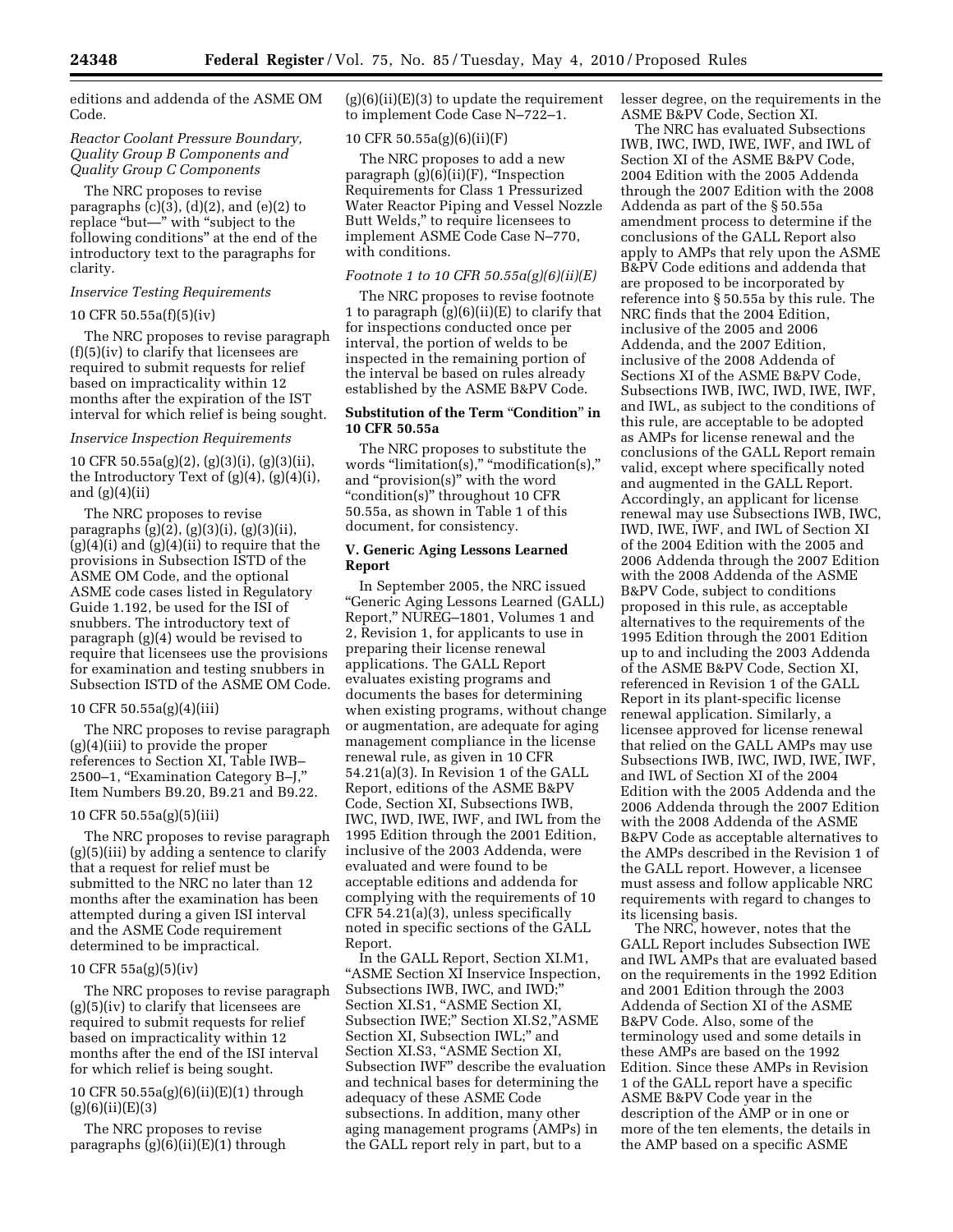B&PV Code edition may not be accurate for other editions.

Revision 1 of the GALL report includes AMPs that are based on the requirements in the 1995 Edition through the 2003 Addenda of Section XI of the ASME B&PV Code but in which the AMPs may recommend additional augmentation of the Code requirements in order to achieve aging management for license renewal. The technical or regulatory aspects of the AMPs, for which augmentation is recommended, also apply if using the 2004 Edition inclusive of the 2005 Addenda, or the 2007 Edition, inclusive of the 2008 Addenda, of Section XI of the ASME B&PV Code to meet the requirements of 10 CFR 54.21(a)(3). A license renewal applicant may either augment its AMPs in these areas, as described in the GALL report, or propose alternatives (exceptions) for the NRC to review as part of a plant-specific program element justification for its AMP.

For PWRs, the NRC currently provides license renewal guidance for augmented inspections of PWR upper reactor vessel heads and their penetration nozzles in GALL AMP XI.M11, ''Nickel-Alloy Nozzles and Penetrations'' and Alloy 600 Line items. As part of this AMP, PWR upper reactor vessel heads and their penetrations are discussed in GALL AMP XI.M11A, ''Nickel-Alloy Penetration Nozzles Welded to the Upper Reactor Vessel Closure Heads of Pressurized Water Reactors (PWR Only).'' The current program elements and aging management recommendations in GALL AMP XI.M11A are based on the augmented inspection requirements in the First Revised Order EA–03–009, ''Issuance of First Revised Order (EA– 03–009) Establishing Interim Inspection Requirements for Reactor Pressure Vessel Heads at Pressurized Water Reactors.'' For licensees that have been granted a renewed operating license and have committed to an AMP that is based on both conformance with GALL AMP XI.M11A and compliance with First Revised Order EA–03–009, the licensees may update the program elements of their AMP to reflect compliance with the proposed requirements in 10 CFR 50.55a(g)(6)(ii)(D) and (g)(6)(ii)(E) without having to identify an exception to GALL AMP XI.M11A. For new or current license renewal applicants, they may reference conformance with GALL AMP XI.M11 and compliance with the proposed augmented inspection requirements in paragraphs 10 CFR 50.55a(g)(6)(ii)(D), (g)(6)(ii)(E) and  $(g)(6)(ii)(F)$  without the need for taking an exception to the program elements in

GALL AMP XI.M11 or GALL AMP XI.M11A.

#### **VI. Specific Request for Comments**

The NRC requests public comment on the changes to Code editions and addenda, and Code Cases N–722–1 and N–770, as part of this proposed rulemaking. The NRC also requests comments on specific NRC questions associated with its implementing 10 CFR 50.55a rulemaking process improvements to make incorporating by reference ASME B&PV Code editions and addenda into 10 CFR 50.55a more predictable and consistent. The primary process improvement is to have a 2-year rulemaking cycle consisting of 1-year to develop an adequate Regulatory Basis and send a proposed rule to NRC management for approval, and an additional 1-year from publishing the proposed rulemaking in the **Federal Register** to publishing the final rule (this includes the public comment period). This 2-year rulemaking cycle is to remain consistent, regardless of the number of code editions or addenda incorporated into 10 CFR 50.55a in the rulemaking. This should make publishing these rulemakings more consistent. However, this does not help users of the ASME B&PV Code predict when the NRC will incorporate new editions and addenda of the ASME Code into 10 CFR 50.55a as that would depend on when the NRC begins each 2-year rulemaking cycle.

As previously mentioned, the ASME issues new editions of the ASME B&PV Code every 3 years, issues addenda to the editions yearly except in years when a new edition is issued, and periodically publishes new editions and addenda of the ASME OM Code. However, the NRC understands that ASME is re-evaluating this process. The NRC could begin its rulemaking cycle any time (subject to availability of resources and other constraints) after the ASME publishes its code editions and addenda. However, the NRC is trying to determine how often it should publish its ASME B&PV Code rulemakings to suit the largest number of users. Some users have told the NRC that they prefer to have code rulemakings published every 2 years, while others have indicated that they prefer a 3-year interval. Accordingly, the NRC is requesting comments on the following questions:

1. What should the scope of the ASME B&PV Code edition and addenda rulemaking be (*i.e.,* how many editions and addenda should be compiled into a single rulemaking)?

2. What should the frequency of ASME B&PV Code edition and addenda rulemaking be (*i.e.,* how often should

the NRC incorporate by reference Code editions and addenda into 10 CFR 50.55a)?

3. In what ways should the NRC communicate the scope, schedule for publishing the rulemakings in the **Federal Register**, and status of 10 CFR 50.55a rulemakings to external users? The NRC will review the responses to these questions to help determine agency positions on the scope, frequency, and methods to communicate 10 CFR 50.55a rulemakings.

#### **VII. Voluntary Consensus Standards**

The National Technology Transfer and Advancement Act of 1995, Public Law 104–113, requires agencies to use technical standards that are developed or adopted by voluntary consensus standards bodies instead of governmentunique standards, unless the use of such a standard is inconsistent with applicable law or is otherwise impractical. Public Law.104–113 requires Federal agencies to use industry consensus standards to the extent practical; it does not require Federal agencies to endorse a standard in its entirety. The law does not prohibit an agency from generally adopting a voluntary consensus standard while taking exception to specific portions of the standard if those provisions are deemed to be ''inconsistent with applicable law or otherwise impractical.'' Furthermore, taking specific exceptions furthers the Congressional intent of Federal reliance on voluntary consensus standards because it allows the adoption of substantial portions of consensus standards without the need to reject the standards in their entirety because of limited provisions which are not acceptable to the agency.

The NRC is proposing to amend its regulations to incorporate by reference more recent editions and addenda of Sections III and XI of the ASME B&PV Code and ASME OM Code, for construction, in-service inspection, and in-service testing of nuclear power plant components. ASME B&PV and OM Codes are national consensus standards developed by participants with broad and varied interests, in which all interested parties (including the NRC and licensees of nuclear power plants) participate. In an SRM dated September 10, 1999, the Commission indicated its intent that a rulemaking identify all parts of an adopted voluntary consensus standard that are not adopted and to justify not adopting such parts. The parts of the ASME B&PV Code and OM Code that the NRC proposes not to adopt, or to partially adopt, are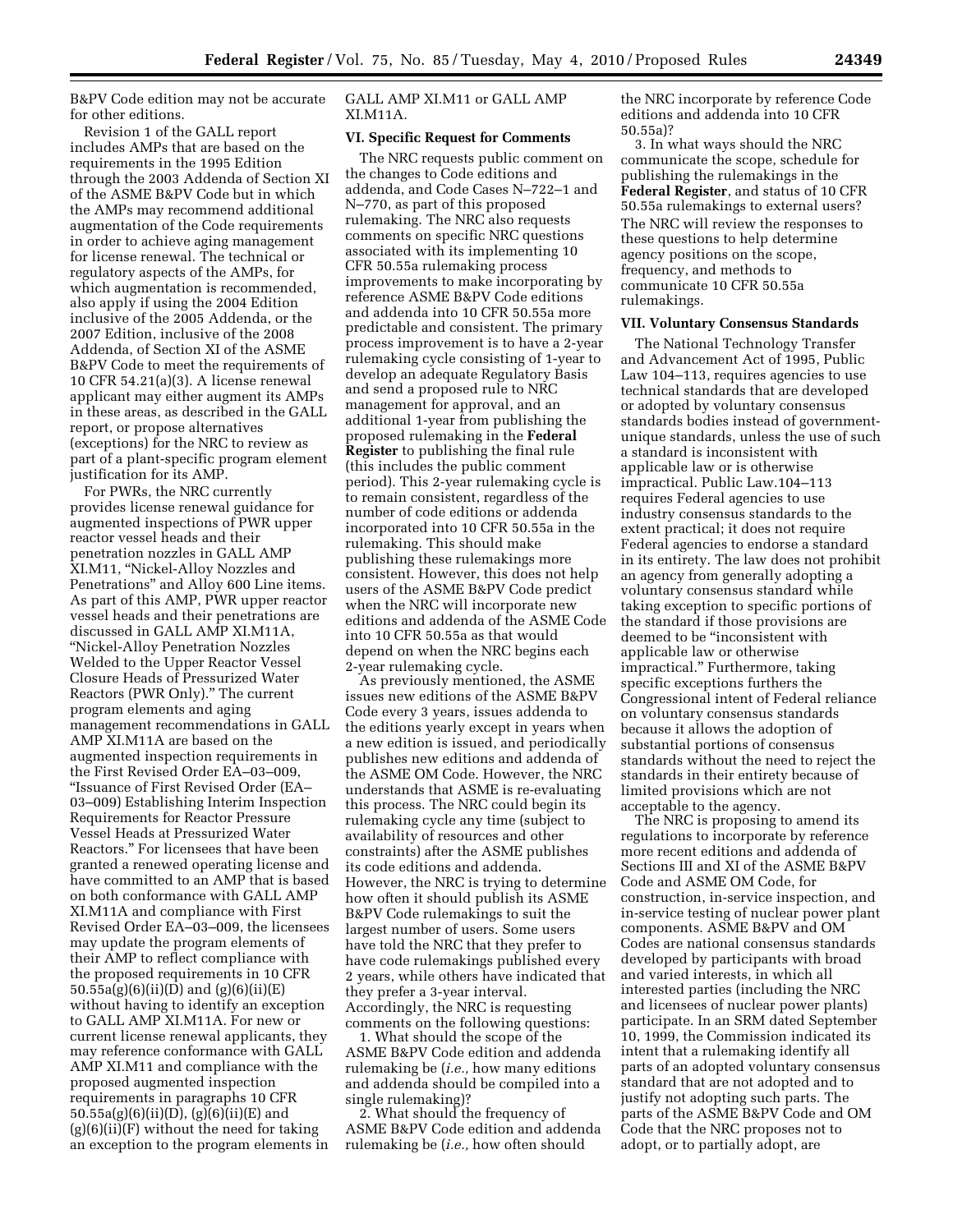previously identified in Section II and in the draft regulatory and backfit analysis. The parts of the ASME B&PV Code, OM Code, and Code Cases N– 722–1 and N–770 that the NRC proposes to be conditionally acceptable, along with the conditions under which they may be applied, are also identified in Section II and in the draft regulatory and backfit analysis. If the NRC did not conditionally accept ASME editions, addenda, and code cases, it would disapprove these entirely. The effect would be that licensees would need to submit a larger number of relief requests, which would be an unnecessary additional burden for both the licensee and the NRC. For these reasons, the treatment of ASME Code editions and addenda, and code cases and any conditions proposed to be placed on them in this proposed rule does not conflict with any policy on agency use of consensus standards specified in OMB Circular A–119.

The justification for not adopting parts of, or conditioning, the ASME B&PV Code, OM Code, and Code Cases N–722–1 and N–770 as set forth in these statements of consideration and the draft regulatory and backfit analysis for this proposed rule, satisfy the requirements of Section 12(d)(3) of Public Law 104–113, Office of Management and Budget (OMB) Circular A–119, and the Commission's direction in the SRM dated September 10, 1999. In accordance with the National Technology Transfer and Advancement Act of 1995 and OMB Circular A–119, the NRC is requesting public comment regarding whether other national or international consensus standards could be endorsed as an alternative to the ASME B&PV Code and the ASME OM Code.

#### **VIII. Finding of No Significant Environmental Impact: Environmental Assessment**

This proposed action is in accordance with the NRC's policy to incorporate by reference in 10 CFR 50.55a new editions and addenda of the ASME B&PV and OM Codes to provide updated rules for constructing and inspecting components and testing pumps, valves, and dynamic restraints (snubbers) in light-water nuclear power plants. ASME Codes are national voluntary consensus standards and are required by the National Technology Transfer and Advancement Act of 1995, Public Law 104–113, to be used by government agencies unless the use of such a standard is inconsistent with applicable law or otherwise impractical. The National Environmental Policy Act (NEPA) requires Federal government agencies to

study the impacts of their "major Federal actions significantly affecting the quality of the human environment,'' and prepare detailed statements on the environmental impacts of the proposed action and alternatives to the proposed action (42 U.S.C. 4332(C)); NEPA Sec. 102(C)).

The NRC has determined under NEPA, as amended, and the NRC's regulations in Subpart A of 10 CFR Part 51, that this proposed rule, if adopted, would not be a major Federal action significantly affecting the quality of the human environment and, therefore, an environmental impact statement is not required. The proposed rulemaking will not significantly increase the probability or consequences of accidents; no changes are being made in the types of effluents that may be released off-site; and there is no significant increase in public radiation exposure. The NRC estimates the radiological dose to plant personnel performing the inspections required by Code Case N–770 would be about 3 rems per plant over a 10-year interval, and a one-time exposure for mitigating welds of about 30 rems per plant. As required by 10 CFR part 20, and in accordance with current plant procedures and radiation protection programs, plant radiation protection staff will continue monitoring dose rates and would make adjustments in shielding, access requirements, decontamination methods, and procedures as necessary to minimize the dose to workers. The increased occupational dose to individual workers stemming from the Code Case N–770 inspections must be maintained within the limits of 10 CFR part 20 and as low as reasonably achievable. Therefore, the NRC concludes that the increase in occupational exposure would not be significant. The proposed rulemaking does not involve non-radiological plant effluents and has no other environmental impact. Therefore, no significant non-radiological impacts are associated with the proposed action. The determination of this draft environmental assessment is that there will be no significant off-site impact to the public from this action. However, the NRC is seeking public comment of the draft environmental assessment. Comments on any aspect of the environmental assessment may be submitted to the NRC as indicated under the **ADDRESSES** heading of this document.

#### **IX. Paperwork Reduction Act Statement**

The public burden for this information collection is estimated to be a reduction of 120 hours, which is

insignificant. Because the burden for this information collection is insignificant, Office of Management and Budget (OMB) clearance is not required. Existing requirements were approved by the Office of Management and Budget, control number 3150–0011.

This proposed rule would impose ASME Code Cases N–722–1 and N–770 which results in licensees having to revise their ISI programs and procedures. The NRC estimates that the burden of preparing new ISI program content and procedures is 40 personhours per plant over the next 3 years. This one-time burden affects 69 PWR plants, so the total burden on an annual basis would be 920 hours. However, there are a number of changes in the ASME Code edition and addenda associated with this proposed rulemaking related to qualification of inspections in Section XI, Appendix VIII. These changes would result in a one-time reduction of about 5 relief requests per plant (104 PWR and BWR plants) per 10-year ISI interval that would have otherwise been necessary. Assuming 20 hours of licensee time to prepare each relief request results in a one-time paperwork reduction of about 1,040 hours on an annual basis. Overall, the burden on licensees for information collection for this proposed rulemaking is reduced by 120 hours.

The NRC is seeking public comment on the potential impact of the information collections contained in this proposed rule and on the following issues:

1. Is the proposed information collection necessary for the proper performance of the functions of the NRC, including whether the information will have practical utility?

2. Is the estimate of burden accurate? 3. Is there a way to enhance the quality, utility, and clarity of the information to be collected?

4. How can the burden of the information collection be minimized, including the use of automated collection techniques?

A copy of the NRC Form 670, ''Information Required for Making an Insignificant Burden Determination To Support a Decision That OMB Clearance Is Not Required,'' may be viewed free of charge at the NRC Public Document Room, One White Flint North, 11555 Rockville Pike, Room O–1 F21, Rockville, MD 20852. The NRC Form 670 and rule are available at the NRC worldwide Web site: *http:// www.nrc.gov/public-involve/ doccomment/omb/index.html* for 60 days after the signature date of this notice.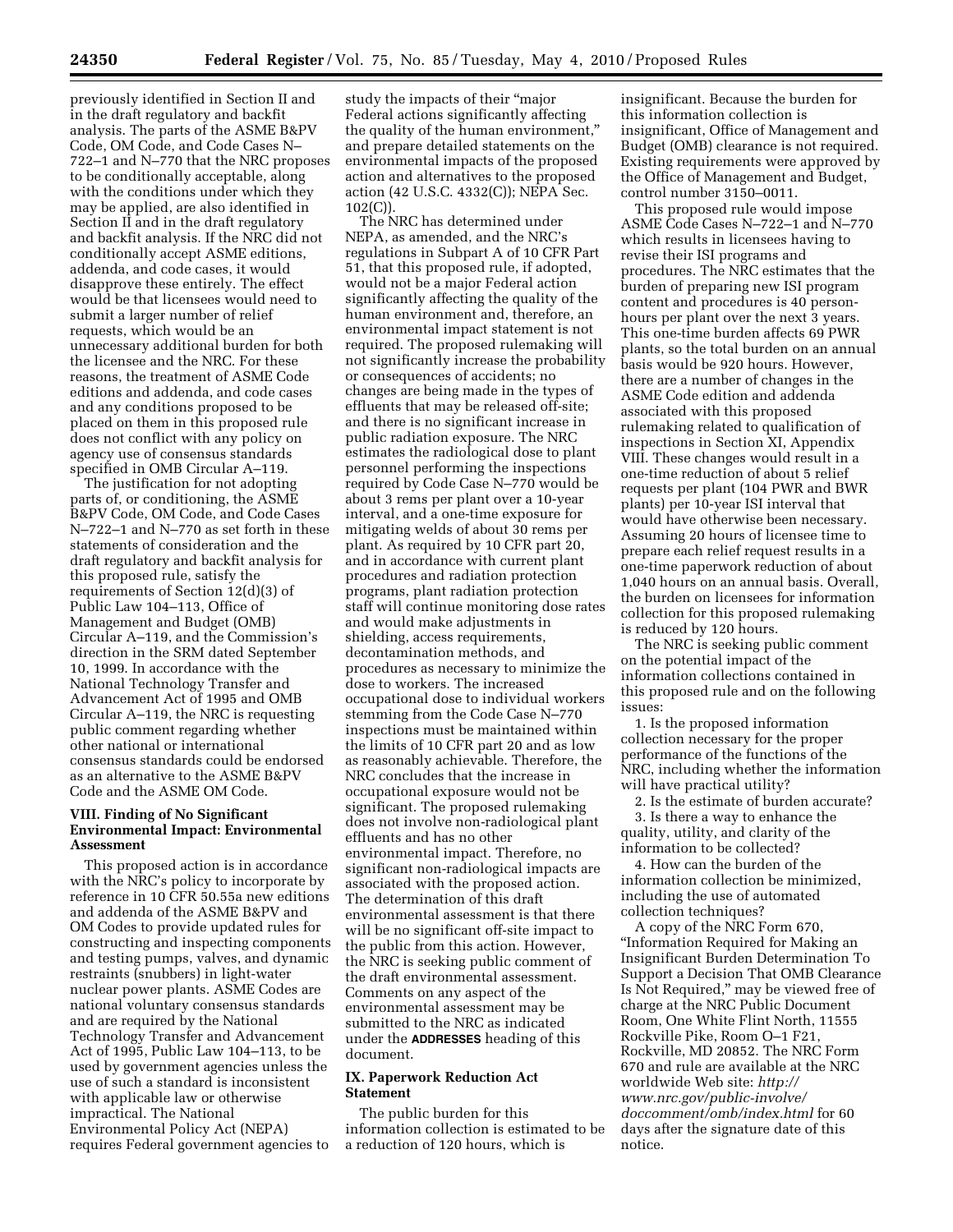Send comments on any aspect of these proposed information collections, including suggestions for reducing the burden and on the above issues, by June 3, 2010 to the Records and FOIA/ Privacy Services Branch (T–5 F52), U.S. Nuclear Regulatory Commission, Washington, DC 20555–0001, or by Internet electronic mail to *INFOCOLLECTS.RESOURCE@NRC.GOV*  and to Christine J. Kymn, the Desk Officer, Office of Information and Regulatory Affairs, NEOB–10202 (3150– 0011), Office of Management and Budget, Washington, DC 20503. Comments received after this date will be considered if it is practical to do so, but assurance of consideration cannot be given to comments received after this date. You may also e-mail comments to *ckym@omb.eop.gov* or comment by telephone at 202–395–4638.

#### **Public Protection Notification**

The NRC may not conduct or sponsor, and a person is not required to respond to, a request for information or an information collection unless the requesting document displays a currently valid OMB control number.

#### **X. Regulatory and Backfit Analysis**

The NRC has prepared a Regulatory and Backfit Analysis on this proposed rule. The analysis is available for review as indicated in Section I, ''Submitting Comments and Accessing Information,'' of this document.

#### **XI. Regulatory Flexibility Certification**

Under the Regulatory Flexibility Act of 1980 (5 U.S.C. 605(b)), the NRC certifies that this proposed rule would not impose a significant economical impact on a substantial number of small entities. This proposed rule would affect only the licensing and operation of commercial nuclear power plants. A licensee who is a subsidiary of a large entity does not qualify as a small entity. The companies that own these plants are not ''small entities'' as defined in the Regulatory Flexibility Act or the size standards established by the NRC (10 CFR 2.810), as the companies:

• Provide services that are not engaged in manufacturing, and have average gross receipts of more than \$6.5 million over their last 3 completed fiscal years, and have more than 500 employees;

• Are not governments of a city, county, town, township or village;

• Are not school districts or special districts with populations of less than 50; and

• Are not small educational institutions.

#### **List of Subjects in 10 CFR Part 50**

Antitrust, Classified information, Criminal penalties, Fire protection, Intergovernmental relations, Nuclear power plants and reactors, Radiation protection, Reactor siting criteria, Reporting and recordkeeping requirements.

For the reasons set forth in the preamble, and under the authority of the Atomic Energy Act of 1954, as amended; the Energy Reorganization Act of 1974, as amended; and 5 U.S.C. 553, the NRC proposes to adopt the following amendments to 10 CFR part 50.

#### **PART 50—DOMESTIC LICENSING OF PRODUCTION AND UTILIZATION FACILITIES**

1. The authority citation for part 50 continues to read as follows:

**Authority:** Secs. 102, 103, 104, 105, 161, 182, 183, 186, 189, 68 Stat. 936, 937, 938, 948, 953, 954, 955, 956, as amended, sec. 234, 83 Stat. 444, as amended (42 U.S.C. 2132, 2133, 2134, 2135, 2201, 2232, 2233, 2236, 2239, 2282); secs. 201, as amended, 202, 206, 88 Stat. 1242, as amended, 1244, 1246 (42 U.S.C. 5841, 5842, 5846); sec. 1704, 112 Stat. 2750 (44 U.S.C. 3504 note); Energy Policy Act of 2005, Pub. L. 109–58, 119 Stat. 194 (2005).

Section 50.7 also issued under Pub. L. 95– 601, sec. 10, 92 Stat. 2951 as amended by Pub. L. 102–486, sec. 2902, 106 Stat. 3123 (42 U.S.C. 5841), Section 50.10 also issued under secs. 101, 185, 68 Stat. 955, as amended (42 U.S.C. 2131, 2235); sec. 102, Pub. L. 91–190, 83 Stat. 853 (42 U.S.C. 4332). Sections 50.13, 50.54(dd), and 50.103 also issued under sec. 108, 68 Stat. 939, as amended (42 U.S.C. 2138).

Sections 50.23, 50.35, 50.55, and 50.56 also issued under sec. 185, 68 Stat. 955 (42 U.S.C. 2235). Sections 50.33a, 50.55a and Appendix Q also issued under sec. 102, Pub. L. 91–190, 83 Stat. 853 (42 U.S.C. 4332). Sections 50.34 and 50.54 also issued under sec. 204, 88 Stat. 1245 (42 U.S.C. 5844). Sections 50.58, 50.91, and 50.92 also issued under Pub. L. 97–415, 96 Stat. 2073 (42 U.S.C. 2239). Section 50.78 also issued under sec. 122, 68 Stat. 939 (42 U.S.C. 2152). Sections 50.80–50.81 also issued under sec. 184, 68 Stat. 954, as amended (42 U.S.C. 2234). Appendix F also issued under sec. 187, 68 Stat. 955 (42 U.S.C. 2237).

2. In § 50.55a:

a. Revise paragraph (a), the introductory text of paragraphs (b) and (b)(1), paragraphs (b)(1)(ii), (b)(1)(iii), and (b)(1)(iv); and add paragraph (b)(1)(vii);

b. Revise paragraph (b)(2); c. Revise the introductory text of paragraph (b)(3), paragraphs (b)(3)(v),  $(b)(3)(vi), (c)(3), (d)(2), (e)(2), (f)(2),$  $(f)(3)(v)$ ,  $(f)(4)$ ,  $(f)(5)(iv)$ ,  $(g)(2)$ ,  $(g)(3)$ ,  $(g)(4)$ ,  $(g)(5)(iii)$ ,  $(g)(5)(iv)$ ,  $(g)(6)(ii)(B)$ , (g)(6)(ii)(E)(*1*), (g)(6)(ii)(E)(*2*), and (g)(6)(ii)(E)(*3*);

d. Add paragraph (g)(6)(ii)(F); and e. Revise footnote 1 to this section that appears after paragraph (h)(3) to read as follows:

#### **§ 50.55a Codes and standards.**

\* \* \* \* \* (a) *Quality standards, ASME Codes and IEEE standards, and alternatives.* 

(1) Structures, systems, and components must be designed, fabricated, erected, constructed, tested, and inspected to quality standards commensurate with the importance of the safety function to be performed.

(2) Systems and components of boiling and pressurized water-cooled nuclear power reactors must meet the requirements of the ASME Boiler and Pressure Vessel Code specified in paragraphs  $(b)$ ,  $(c)$ ,  $(d)$ ,  $(e)$ ,  $(f)$ , and  $(g)$  of this section. Protection systems of nuclear power reactors of all types must meet the requirements specified in paragraph (h) of this section.

(3) Proposed alternatives to the requirements of paragraphs (c), (d), (e), (f), (g), and (h) of this section, or portions thereof, may be used when authorized by the Director, Office of Nuclear Reactor Regulation, or Director, Office of New Reactors, as appropriate. Any proposed alternatives must be submitted and authorized prior to implementation. The applicant or licensee shall demonstrate that:

(i) The proposed alternatives would provide an acceptable level of quality and safety; or

(ii) Compliance with the specified requirements of this section would result in hardship or unusual difficulty without a compensating increase in the level of quality and safety.

(b) *Standards approved for incorporation by reference.* The following standards have been approved for incorporation by reference by the Director of the Federal Register pursuant to 5 U.S.C. 552(a) and 1 CFR Part 51: Section III, Division 1 (excluding Nonmandatory Appendices) and Section XI, Division 1, of the ASME Boiler and Pressure Vessel Code, and the ASME Code for Operation and Maintenance of Nuclear Power Plants, which are referenced in paragraphs (b)(1), (b)(2), and (b)(3) of this section; NRC Regulatory Guide 1.84, Revision 34, ''Design, Fabrication, and Materials Code Case Acceptability, ASME Section III'' (October 2007), NRC Regulatory Guide 1.147, Revision 15, ''Inservice Inspection Code Case Acceptability, ASME Section XI, Division 1'' (October 2007), and Regulatory Guide 1.192, ''Operation and Maintenance Code Case Acceptability, ASME OM Code'' (June 2003), which list ASME Code cases that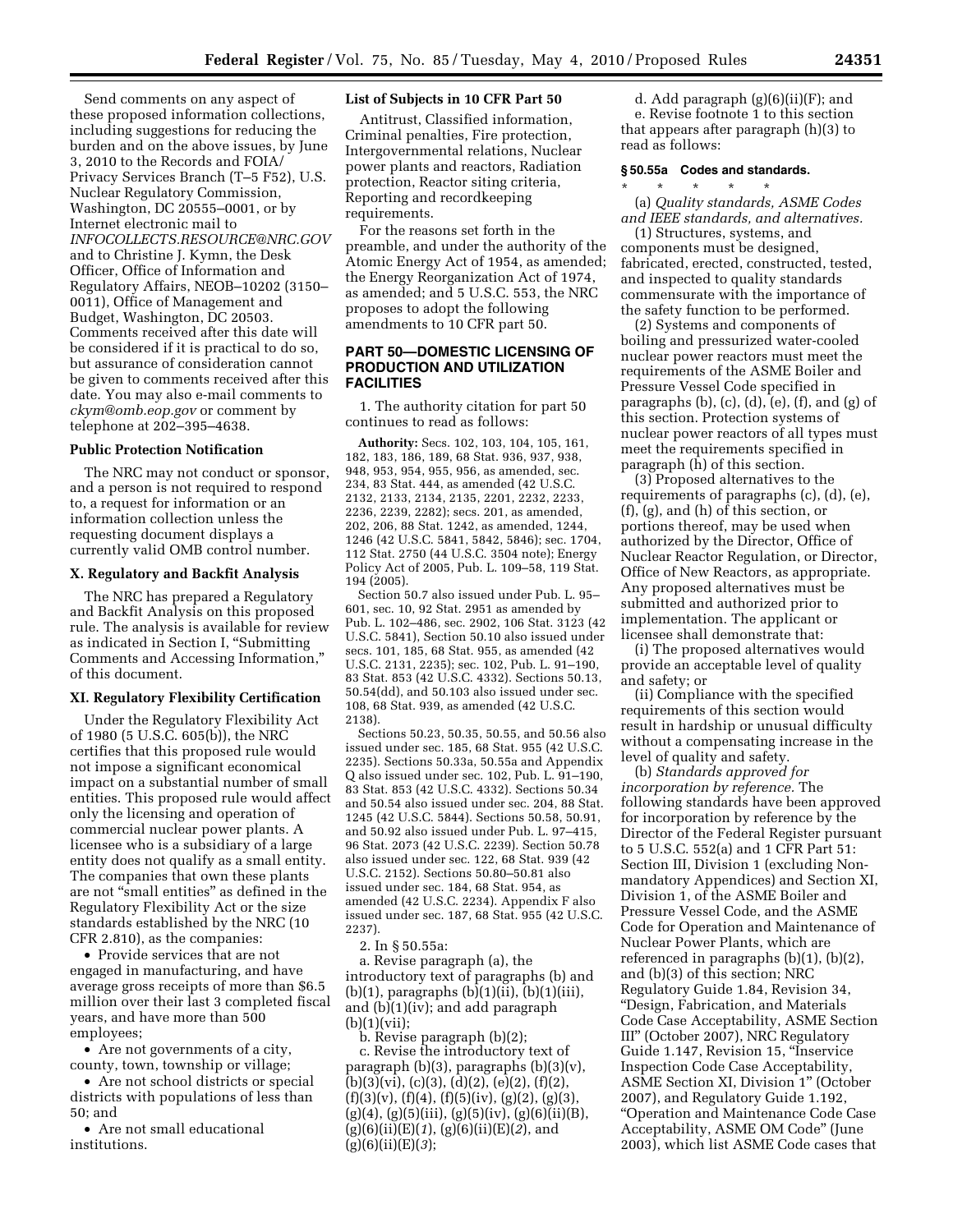the NRC has approved in accordance with the requirements in paragraphs  $(b)(4)$ ,  $(b)(5)$ , and  $(b)(6)$  of this section; ASME Code Case N–722–1, ''Additional Examinations for PWR Pressure Retaining Welds in Class 1 Components Fabricated with Alloy 600/82/182 Materials, Section XI, Division 1'' (ASME Approval Date: January 26, 2009), which has been approved by the NRC with conditions in accordance with the requirements in paragraph (g)(6)(ii)(E) of this section; ASME Code Case N-729-1, "Alternative Examination Requirements for PWR Reactor Vessel Upper Heads With Nozzles Having Pressure-Retaining Partial-Penetration Welds, Section XI, Division 1'' (ASME Approval Date: March 28, 2006), which has been approved by the NRC with conditions in accordance with the requirements in paragraph (g)(6)(ii)(D) of this section; and ASME Code Case N–770, ''Alternative Examination Requirements and Acceptance Standards for Class 1 PWR Piping and Vessel Nozzle Butt Welds Fabricated with UNS N06082 or UNS W86182 Weld Filler Material With or Without Application of Listed Mitigation Activities, Section XI, Division 1,'' (ASME Approval Date: January 26, 2009), which has been approved by the NRC with conditions in accordance with the requirements in paragraph  $(g)(6)(ii)(F)$  of this section. Copies of the ASME Boiler and Pressure Vessel Code, the ASME Code for Operation and Maintenance of Nuclear Power Plants, ASME Code Case N–722– 1, ASME Code Case N–729–1, and ASME Code Case N–770 may be purchased from the American Society of Mechanical Engineers, Three Park Avenue, New York, NY 10016 or through the Web *http://www.asme.org/ Codes/.* Single copies of NRC Regulatory Guides 1.84, Revision 34; 1.147, Revision 15; and 1.192 may be obtained free of charge by writing the Reproduction and Distribution Services Section, U.S. Nuclear Regulatory Commission, Washington, DC 20555– 0001; or by fax to 301–415–2289; or by e-mail to

*DISTRIBUTION.RESOURCE@nrc.gov.*  Copies of the ASME Codes and NRC Regulatory Guides incorporated by reference in this section may be inspected at the NRC Technical Library, Two White Flint North, 11545 Rockville Pike, Rockville, MD 20852–2738 or call 301–415–5610, or at the National Archives and Records Administration (NARA). For information on the availability of this material at NARA, call 202–741–6030, or go to: *http://* 

#### *www.archives.gov/federal-register/cfr/ ibr-locations.html.*

(1) As used in this section, references to Section III refer to Section III of the ASME Boiler and Pressure Vessel Code, and include the 1963 Edition through 1973 Winter Addenda, and the 1974 Edition (Division 1) through the 2008 Addenda (Division 1), subject to the following conditions:

\* \* \* \* \* (ii) *Weld leg dimensions.* When applying the 1989 Addenda through the latest edition and addenda incorporated by reference in paragraph (b)(1) of this section, applicants or licensees may not apply subparagraphs NB–3683.4(c)(1) and NB–3683.4(c)(2) or Footnote 11 from the 1989 Addenda through the 2003 Addenda, or Footnote 13 from the 2004 Edition through the 2008 Addenda to Figures NC–3673.2(b)–1 and ND– 3673.2(b)–1 for welds with leg size less than 1.09 $t_n$ .

(iii) *Seismic design of piping.*  Applicants or licensees may use Subarticles NB–3200, NB–3600, NC– 3600, and ND–3600 for seismic design of piping, up to and including the 1993 Addenda, subject to the condition specified in paragraph (b)(1)(ii) of this section. Applicants or licensees may not use these subarticles for seismic design of piping in the 1994 Addenda through the 2006 Addenda incorporated by reference in paragraph (b)(1) of this section except that Subarticle NB–3200 in the 2004 Edition through the 2008 Addenda may be used by applicants and licensees subject to the condition in paragraph (b)(1)(iii)(B) of this section. Applicants or licensees may use Subarticles NB–3600, NC–3600 and ND–3600 for the seismic design of piping in the 2006 Addenda through the 2008 Addenda subject to the conditions of this paragraph corresponding to these subarticles.

(A) For Class 1 elbows and tees of ferritic steel materials operating at temperatures above 300 °F, the allowable B2' index defined in Subparagraph NB–3656(b)(3) shall be no less than  $0.75B_2$  from Table NB–  $3681(A)-1$ .

(B) When applying Note (1) of Figure NB–3222–1 for Level B service limits, the calculation of  $P_b$  stresses must include reversing dynamic loads (including inertia earthquake effects) if evaluation of these loads is required.

(C)  $D_0/t$  must not be greater than 40, where  $D<sub>o</sub>$  is the outer diameter of pipe, and t is the nominal pipe thickness. Subparagraph NB–3683.2(C), Note (1) to Table NB–3681(a)–1, Note (3) to Figures NC–3673.2(b)–1 and ND–3673.2(b)–1 may not be applied.

(iv) *Quality assurance.* When applying editions and addenda later than the 1989 Edition of Section III, the requirements of NQA-1, "Quality Assurance Requirements for Nuclear Facilities,'' 1986 Edition through the 1994 Edition, are acceptable for use, provided that the edition and addenda of NQA–1 specified in NCA–4000 is used in conjunction with the administrative, quality, and technical provisions contained in the edition and addenda of Section III being used.

\* \* \* \* \*

(vii) *Capacity certification and demonstration of function of incompressible-fluid pressure-relief valves.* When applying the 2006 Addenda through the 2008 Addenda, applicants or licensees may not apply paragraph NB–7742 of the ASME B&PV Code, Section III. New Class 1 incompressible-fluid, pressure-relief valve designs must be tested at the highest values of set-pressure ranges as required by prior editions and addenda of the ASME B&PV Code, Section III.

(2) As used in this section, references to Section XI refer to Section XI, Division 1, of the ASME Boiler and Pressure Vessel Code, and include the 1970 Edition though the 1976 Winter Addenda, and the 1977 Edition through the 2007 Edition with the 2008 Addenda, subject to the following conditions:

(i) *Pressure-retaining welds in ASME Code Class 1 piping (applies to Table IWB–2500 and IWB–2500–1 and Category B–J).* If the facility's application for a construction permit was docketed prior to July 1, 1978, the extent of examination for Code Class 1 pipe welds may be determined by the requirements of Table IWB–2500 and Table IWB–2600 Category B–J of Section XI of the ASME B&PV Code in the 1974 Edition and addenda through the Summer 1975 Addenda or other requirements the NRC may adopt.

(ii) *Effective edition and addenda of Subsection IWE and Subsection IWL, Section XI.* Applicants or licensees may use either the 1992 Edition with the 1992 Addenda or the 1995 Edition with the 1996 Addenda of Subsection IWE and Subsection IWL as conditioned by the requirements in paragraphs (b)(2)(iv) and (b)(2)(v) of this section when implementing the initial 120-month inspection interval for the containment inservice inspection requirements of this section. Successive 120-month interval updates must be implemented in accordance with paragraph (g)(4)(ii) of this section.

(iii) *Section XI References to OM Part 4, OM Part 6 and OM Part 10 (Table*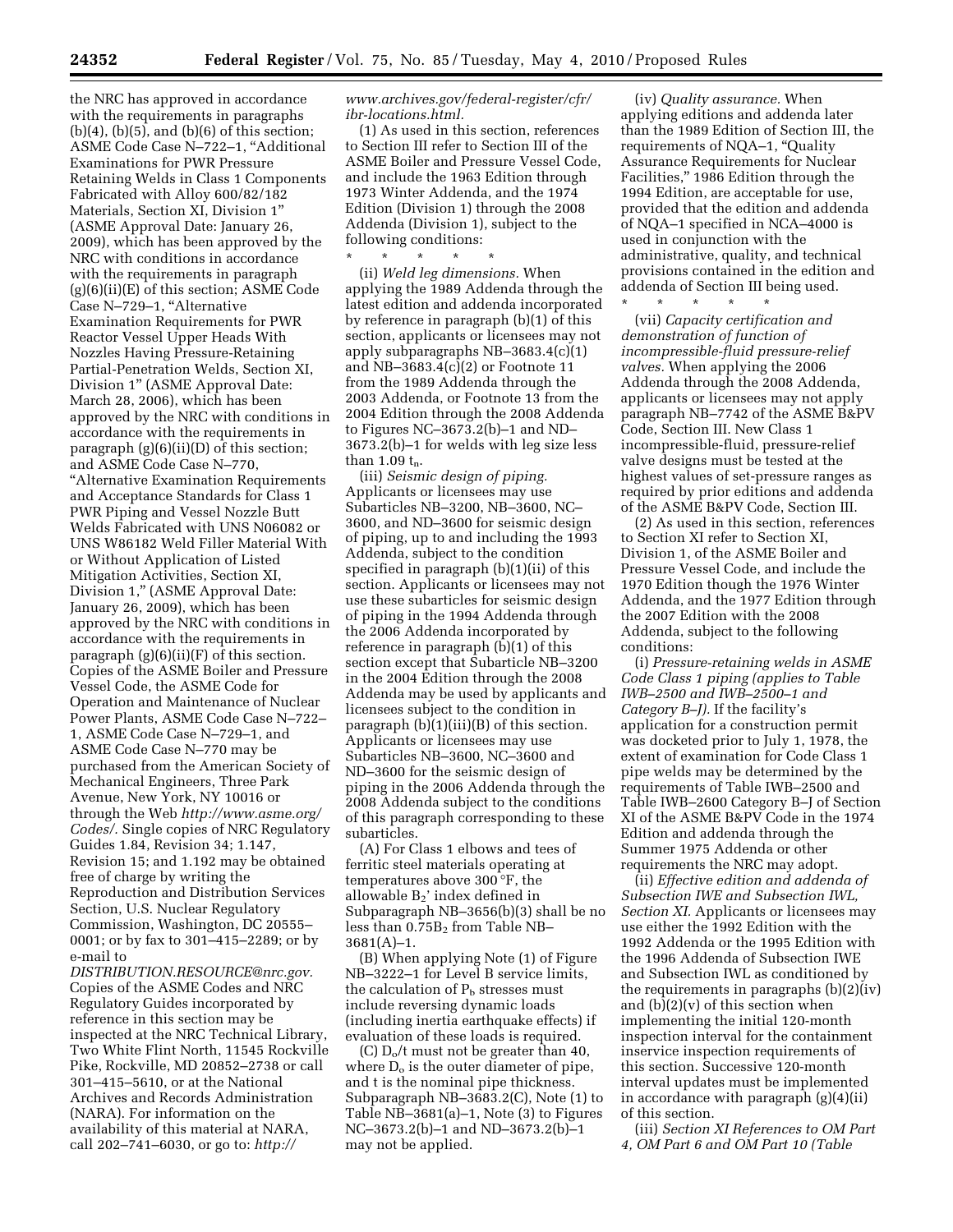*IWA–1600–1).* When using Table IWA– 1600–1, ''Referenced Standards and Specifications,'' in the Section XI, Division 1, 1987 Addenda, 1988 Addenda, or 1989 Edition, the specified "Revision Date or Indicator" for ASME/ ANSI OM Part 4, ASME/ANSI Part 6, and ASME/ANSI Part 10 must be the OMa–1988 Addenda to the OM–1987 Edition. These requirements have been incorporated into the OM Code which is incorporated by reference in paragraph (b)(3) of this section.

(iv) *Examination of concrete containments.* Applicants or licensees applying Subsection IWL, 1992 Edition with the 1992 Addenda, shall apply paragraphs  $(b)(2)(iv)(A)$  of this section. Applicants or licensees applying Subsection IWL, 1995 Edition with the 1996 Addenda, shall apply paragraphs (b)(2)(iv)(A), (b)(2)(iv)(D)(*3*), and  $(b)(2)(iv)(E)$  of this section. Applicants or licensees applying Subsection IWL, 1998 Edition through the 2000 Addenda shall apply paragraphs (b)(2)(iv)(E) and  $(b)(2)(iv)(F)$  of this section. Applicants or licensees applying Subsection IWL, 2001 Edition through the 2004 Edition, up to and including the 2006 Addenda, shall apply paragraphs  $(b)(2)(iv)(E)$ through  $(b)(2)(iv)(G)$  of this section. Applicants or licensees applying Subsection IWL, 2007 Edition through the latest edition and addenda incorporated by reference in paragraph (b)(2) of this section, shall apply paragraph  $(b)(2)(iv)(E)$  of this section.

(A) Grease caps that are accessible must be visually examined to detect grease leakage or grease cap deformations. Grease caps must be removed for this examination when there is evidence of grease cap deformation that indicates deterioration of anchorage hardware.

(B) When evaluation of consecutive surveillances of prestressing forces for the same tendon or tendons in a group indicates a trend of prestress loss such that the tendon force(s) would be less than the minimum design prestress requirements before the next inspection interval, an evaluation must be performed and reported in the Engineering Evaluation Report as prescribed in IWL–3300.

(C) When the elongation corresponding to a specific load (adjusted for effective wires or strands) during retensioning of tendons differs by more than 10 percent from that recorded during the last measurement, an evaluation must be performed to determine whether the difference is related to wire failures or slip of wires in anchorage. A difference of more than 10 percent must be identified in the ISI

Summary Report required by IWA– 6000.

(D) The applicant or licensee shall report the following conditions, if they occur, in the ISI Summary Report required by IWA–6000:

(*1*) The sampled sheathing filler grease contains chemically combined water exceeding 10 percent by weight or the presence of free water;

(*2*) The absolute difference between the amount removed and the amount replaced exceeds 10 percent of the tendon net duct volume;

(*3*) Grease leakage is detected during general visual examination of the containment surface.

(E) For Class CC applications, the applicant or licensee shall evaluate the acceptability of inaccessible areas when conditions exist in accessible areas that could indicate the presence of or result in degradation to such inaccessible areas. For each inaccessible area identified, the applicant or licensee shall provide the following in the ISI Summary Report required by IWA– 6000:

(*1*) A description of the type and estimated extent of degradation, and the conditions that led to the degradation;

(*2*) An evaluation of each area, and the result of the evaluation, and;

(*3*) A description of necessary corrective actions.

(F) Personnel that examine containment concrete surfaces and tendon hardware, wires, or strands must meet the qualification provisions in IWA–2300. The ''owner-defined'' personnel qualification provisions in IWL–2310(d) are not approved for use.

(G) Corrosion protection material must be restored following concrete containment post-tensioning system repair and replacement activities in accordance with the quality assurance program requirements specified in IWA–1400.

(v) *Examination of metal containments and the liners of concrete containments.* Applicants or licensees applying Subsection IWE, 1992 Edition with the 1992 Addenda, or the 1995 Edition with the 1996 Addenda, shall satisfy the requirements of paragraphs  $(b)(2)(v)(A)$  through  $(b)(2)(v)(E)$  of this section. Applicants or licensees applying Subsection IWE, 1998 Edition through the 2001 Edition with the 2003 Addenda, shall satisfy the requirements of paragraphs  $(b)(2)(v)(A)$ ,  $(b)(2)(v)(B)$ , and  $(b)(2)(v)(F)$  through  $(b)(2)(v)(I)$  of this section. Applicants or licensees applying Subsection IWE, 2004 Edition, up to and including, the 2005 Addenda, shall satisfy the requirements of paragraphs  $(b)(2)(v)(A)$ ,  $(b)(2)(v)(B)$ , and  $(b)(2)(v)(F)$  through  $(b)(2)(v)(H)$  of this

section. Applicants or licensees Licensees applying Subsection IWE, 2004 Edition with the 2006 Addenda, shall satisfy the requirements of paragraphs  $(b)(2)(v)(A)$  and  $(b)(2)(v)(B)$ of this section. Applicants or licensees applying Subsection IWE, 2007 Edition through the latest addenda incorporated by reference in paragraph (b)(2) of this section, shall satisfy the requirements of paragraphs  $(b)(2)(v)(A)$ ,  $(b)(2)(v)(B)$  and  $(b)(2)(v)(J)$  of this section.

(A) For Class MC applications, the applicant or licensee shall evaluate the acceptability of inaccessible areas when conditions exist in accessible areas that could indicate the presence of or result in degradation to such inaccessible areas. For each inaccessible area identified, the applicant or licensee shall provide the following in the ISI Summary Report as required by IWA– 6000:

(*1*) A description of the type and estimated extent of degradation, and the conditions that led to the degradation;

(*2*) An evaluation of each area, and the result of the evaluation, and; (*3*) A description of necessary

corrective actions. (B) When performing remotely the

visual examinations required by Subsection IWE, the maximum direct examination distance specified in Table IWA–2210–1 may be extended and the minimum illumination requirements specified in Table IWA–2210–1 may be decreased provided that the conditions or indications for which the visual examination is performed can be detected at the chosen distance and illumination.

(C) The examinations specified in Examination Category E–B, Pressure Retaining Welds, and Examination Category E–F, Pressure Retaining Dissimilar Metal Welds, are optional.

(D) Paragraph  $(b)(2)(v)(D)$  of this section may be used as an alternative to the requirements of IWE–2430.

(*1*) If the examinations reveal flaws or areas of degradation exceeding the acceptance standards of Table IWE– 3410–1, an evaluation must be performed to determine whether additional component examinations are required. For each flaw or area of degradation identified which exceeds acceptance standards, the applicant or licensee shall provide the following in the ISI Summary Report required by IWA–6000:

(*i*) A description of each flaw or area, including the extent of degradation, and the conditions that led to the degradation;

(*ii*) The acceptability of each flaw or area, and the need for additional examinations to verify that similar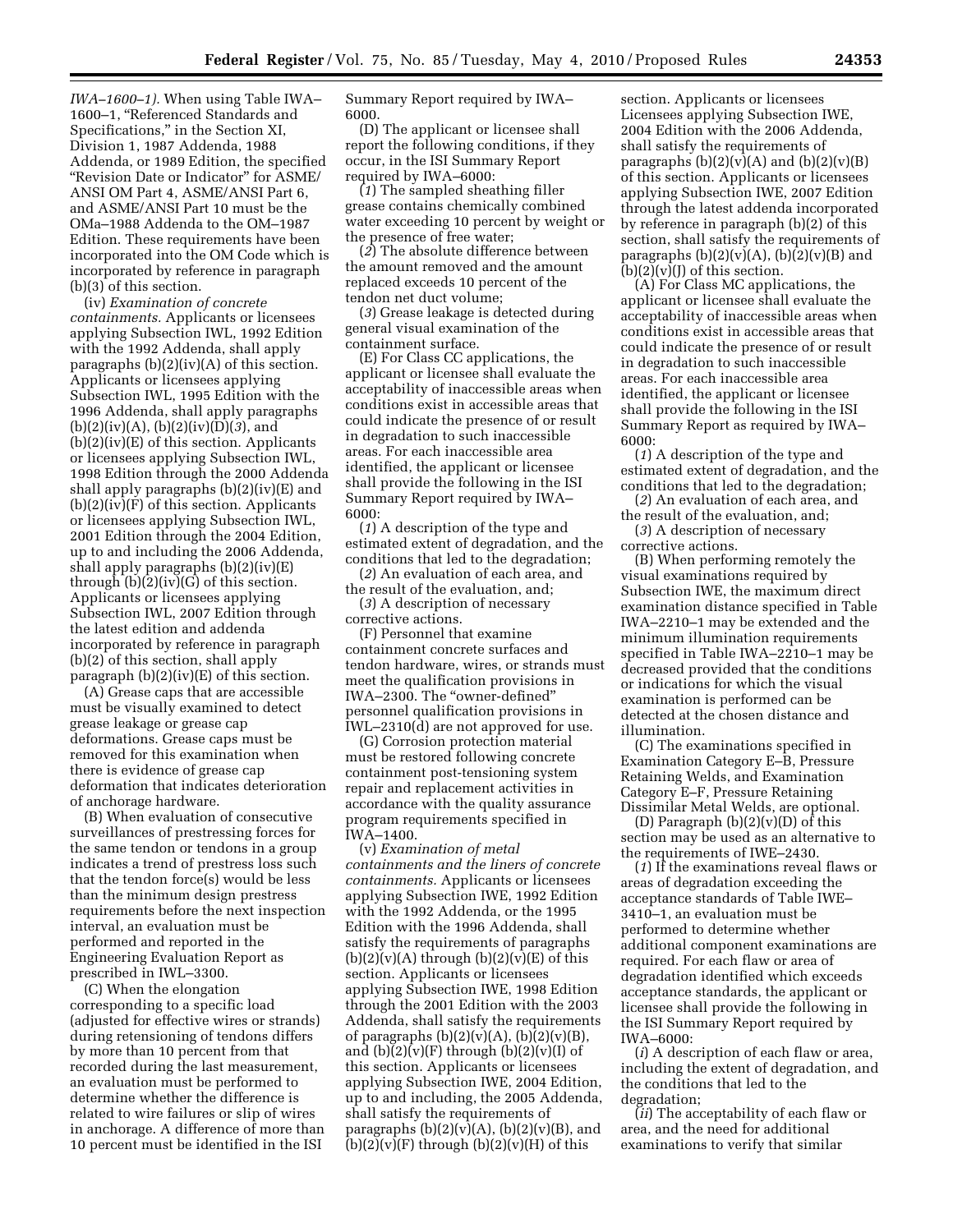degradation does not exist in similar components, and;

(*iii*) A description of necessary corrective actions.

(*2*) The number and type of additional examinations to ensure detection of similar degradation in similar components.

(E) A general visual examination as required by Subsection IWE must be performed once each period.

(F) VT–1 and VT–3 examinations must be conducted in accordance with IWA–2200. Personnel conducting examinations in accordance with the VT–1 or VT–3 examination method shall be qualified in accordance with IWA–2300. The ''owner-defined'' personnel qualification provisions in IWE–2330(a) for personnel that conduct VT–1 and VT–3 examinations are not approved for use.

(G) The VT–3 examination method must be used to conduct the examinations in Items E1.12 and E1.20 of Table IWE–2500–1, and the VT–1 examination method must be used to conduct the examination in Item E4.11 of Table IWE–2500–1. An examination of the pressure-retaining bolted connections in Item E1.11 of Table IWE–2500–1 using the VT–3 examination method must be conducted once each interval. The ''owner-defined'' visual examination provisions in IWE– 2310(a) are not approved for use for VT– 1 and VT–3 examinations.

(H) Containment bolted connections that are disassembled during the scheduled performance of the examinations in Item E1.11 of Table IWE–2500–1 must be examined using the VT–3 examination method. Flaws or degradation identified during the performance of a VT–3 examination must be examined in accordance with the VT–1 examination method. The criteria in the material specification or IWB–3517.1 must be used to evaluate containment bolting flaws or degradation. As an alternative to performing VT–3 examinations of containment bolted connections that are disassembled during the scheduled performance of Item E1.11, VT–3 examinations of containment bolted connections may be conducted whenever containment bolted connections are disassembled for any reason.

(I) The ultrasonic examination acceptance standard specified in IWE– 3511.3 for Class MC pressure-retaining components must also be applied to metallic liners of Class CC pressureretaining components.

(J) In general, the cutting of a large hole in the containment pressure boundary for replacement of steam

generators, reactor vessel heads, pressurizers, or other similar modification is considered a "major" modification or repair/replacement for Class MC and Class CC containment structures. When applying IWE–5000, any repair/replacement that is a ''major'' containment modification, as defined in this section, must be followed by a Type A test to provide assurance of containment structural and leaktight integrity prior to returning to service, in accordance with 10 CFR part 50, appendix J, Option A or Option B on which the applicant's or licensee's Containment Leak-Rate Testing Program is based. When applying IWE–5000, if a Type A, B, or C Test is performed, the acceptance standard for the test must be in accordance with 10 CFR part 50, appendix J. In lieu of performing the Type A test, the applicant or licensee may conduct a short-duration structural test of the containment, which is a combination of actions to ensure that:

(*1*) The modified containment meets the pre-service non-destructive examination (NDE) test requirements as required by the construction code;

(*2*) The locally welded areas are examined for essentially zero leakage using a soap bubble test, or an equivalent test;

(*3*) The entire containment is subjected to the peak calculated containment design basis accident pressure,  $P_a$ , for a minimum of 10 minutes (Class MC steel containment) and 1 hour (Class CC concrete containment); and

(*4*) The outside surfaces of concrete containments are visually examined as required by Subsection IWL, during the peak pressure, and that the outside and inside surfaces of the steel containment surfaces are examined as required by Subsection IWE, during or immediately after the test.

(vi) *Quality assurance.* When applying Section XI editions and addenda later than the 1989 Edition, the requirements of NQA-1, "Quality Assurance Requirements for Nuclear Facilities,'' 1979 Addenda through the 1989 Edition, are acceptable as permitted by IWA–1400 of Section XI, if the licensee uses its 10 CFR part 50, appendix B, quality assurance program, in conjunction with Section XI requirements. Commitments contained in the licensee's quality assurance program description that are more stringent than those contained in NQA– 1 must govern Section XI activities. Further, where NQA–1 and Section XI do not address the commitments contained in the licensee's Appendix B quality assurance program description,

the commitments must be applied to Section XI activities.

(vii) [Reserved]

(viii) *Underwater welding.* The provisions in IWA–4660, ''Underwater Welding,'' of Section XI, 1997 Addenda through the latest edition and addenda incorporated by reference in paragraph (b)(2) of this section, are not approved for use on irradiated material.

(ix) [Reserved]

(x) *Appendix VIII personnel qualification.* All personnel qualified for performing ultrasonic examinations in accordance with Appendix VIII shall receive 8 hours of annual hands-on training on specimens that contain cracks. Licensees applying the 1999 Addenda through the latest edition and addenda incorporated by reference in paragraph (b)(2) of this section may use the annual practice requirements in VII– 4240 of Appendix VII of Section XI in place of the 8 hours of annual hands-on training provided that the supplemental practice is performed on material or welds that contain cracks, or by analyzing prerecorded data from material or welds that contain cracks. In either case, training must be completed no earlier than 6 months prior to performing ultrasonic examinations at a licensee's facility.

(xi) *Appendix VIII specimen set and qualification requirements.* Licensees using Appendix VIII in the 1995 Edition through the 2001 Edition of the ASME Boiler and Pressure Vessel Code may elect to comply with all of the provisions in paragraphs (b)(2)(xi)(A) through (b)(2)(xi)(M) of this section, except for paragraph (b)(2)(xi)(F) of this section, which may be used at the licensee's option. Licensees using editions and addenda after 2001 Edition through the 2006 Addenda shall use the 2001 Edition of Appendix VIII, and may elect to comply with all of the provisions in paragraphs (b)(2)(xi)(A) through  $(b)(2)(xi)(M)$  of this section, except for paragraph  $(b)(2)(xi)(F)$  of this section, which may be used at the licensee's option.

(A) When applying Supplements 2, 3, and 10 to Appendix VIII, the following examination coverage criteria requirements must be used:

(*1*) Piping must be examined in two axial directions, and when examination in the circumferential direction is required, the circumferential examination must be performed in two directions, provided access is available. Dissimilar metal welds must be examined axially and circumferentially.

(*2*) Where examination from both sides is not possible, full coverage credit may be claimed from a single side for ferritic welds. Where examination from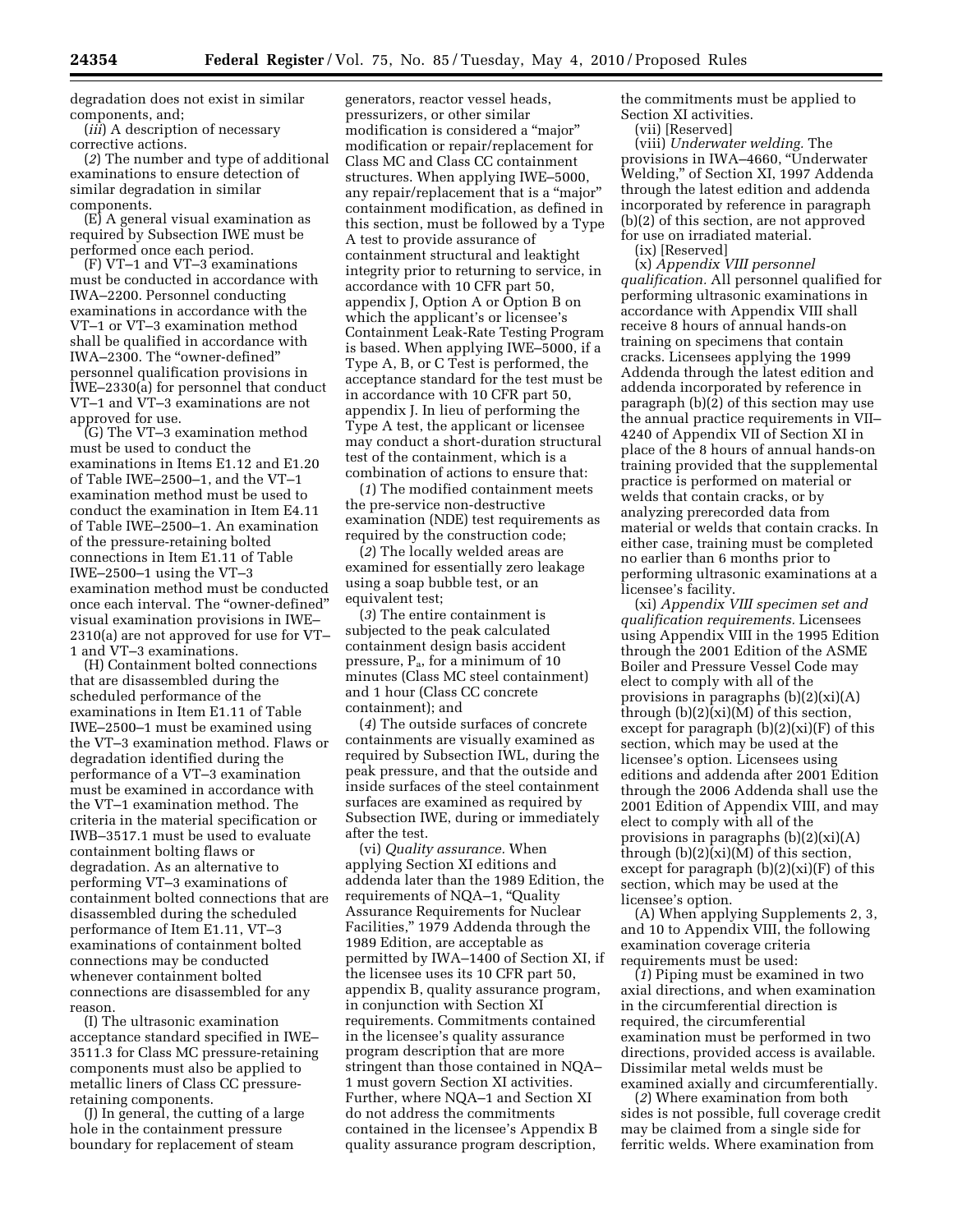both sides is not possible on austenitic welds or dissimilar metal welds, full coverage credit from a single side may be claimed only after completing a successful single-sided Appendix VIII demonstration using flaws on the opposite side of the weld. Dissimilar metal weld qualifications must be demonstrated from the austenitic side of the weld and may be used to perform examinations from either side of the weld.

(B) The following conditions must be used in addition to the requirements of Supplement 4 to Appendix VIII:

(*1*) Paragraph 3.1, Detection acceptance criteria—Personnel are qualified for detection if the results of the performance demonstration satisfy the detection requirements of ASME Section XI, Appendix VIII, Table VIII– S4–1 and no flaw greater than 0.25 inch through wall dimension is missed.

(*2*) Paragraph 1.1(c), Detection test matrix—Flaws smaller than the 50 percent of allowable flaw size, as defined in IWB–3500, need not be included as detection flaws. For procedures applied from the inside surface, use the minimum thickness specified in the scope of the procedure to calculate a/t. For procedures applied from the outside surface, the actual thickness of the test specimen is to be used to calculate a/t.

(C) When applying Supplement 4 to Appendix VIII, the following conditions must be used:

(*1*) A depth sizing requirement of 0.15 inch RMS must be used in lieu of the requirements in Subparagraphs 3.2(a) and 3.2(c), and a length sizing requirement of 0.75 inch RMS must be used in lieu of the requirement in Subparagraph 3.2(b).

(*2*) In lieu of the location acceptance criteria requirements of Subparagraph 2.1(b), a flaw will be considered detected when reported within 1.0 inch or 10 percent of the metal path to the flaw, whichever is greater, of its true location in the X and Y directions.

(*3*) In lieu of the flaw type requirements of Subparagraph 1.1(e)(1), a minimum of 70 percent of the flaws in the detection and sizing tests shall be cracks. Notches, if used, must be limited by the following:

(*i*) Notches must be limited to the case where examinations are performed from the clad surface.

(*ii*) Notches must be semielliptical with a tip width of less than or equal to 0.010 inches.

(*iii*) Notches must be perpendicular to the surface within ±2 degrees.

(*4*) In lieu of the detection test matrix requirements in paragraphs 1.1(e)(2) and 1.1(e)(3), personnel demonstration test

sets must contain a representative distribution of flaw orientations, sizes, and locations.

(D) The following conditions must be used in addition to the requirements of Supplement 6 to Appendix VIII:

(*1*) Paragraph 3.1, Detection Acceptance Criteria—Personnel are qualified for detection if:

(*i*) No surface connected flaw greater than 0.25 inch through wall has been missed.

(*ii*) No embedded flaw greater than 0.50 inch through wall has been missed.

(*2*) Paragraph 3.1, Detection Acceptance Criteria—For procedure qualification, all flaws within the scope of the procedure are detected.

(*3*) Paragraph 1.1(b) for detection and sizing test flaws and locations—Flaws smaller than the 50 percent of allowable flaw size, as defined in IWB–3500, need not be included as detection flaws. Flaws which are less than the allowable flaw size, as defined in IWB–3500, may be used as detection and sizing flaws.

(*4*) Notches are not permitted.

(E) When applying Supplement 6 to Appendix VIII, the following conditions must be used:

(*1*) A depth sizing requirement of 0.25 inch RMS must be used in lieu of the requirements of subparagraphs 3.2(a),  $3.2(c)(2)$ , and  $3.2(c)(3)$ .

(*2*) In lieu of the location acceptance criteria requirements in Subparagraph 2.1(b), a flaw will be considered detected when reported within 1.0 inch or 10 percent of the metal path to the flaw, whichever is greater, of its true location in the X and Y directions.

(*3*) In lieu of the length sizing criteria requirements of Subparagraph 3.2(b), a length sizing acceptance criteria of 0.75 inch RMS must be used.

(*4*) In lieu of the detection specimen requirements in Subparagraph 1.1(e)(1), a minimum of 55 percent of the flaws must be cracks. The remaining flaws may be cracks or fabrication type flaws, such as slag and lack of fusion. The use of notches is not allowed.

(*5*) In lieu of paragraphs 1.1(e)(2) and 1.1(e)(3) detection test matrix, personnel demonstration test sets must contain a representative distribution of flaw orientations, sizes, and locations.

(F) The following conditions may be used for personnel qualification for combined Supplement 4 to Appendix VIII and Supplement 6 to Appendix VIII qualification. Licensees choosing to apply this combined qualification shall apply all of the provisions of Supplements 4 and 6 including the following conditions:

(*1*) For detection and sizing, the total number of flaws must be at least 10. A minimum of 5 flaws shall be from

Supplement 4, and a minimum of 50 percent of the flaws must be from Supplement 6. At least 50 percent of the flaws in any sizing must be cracks. Notches are not acceptable for Supplement 6.

(*2*) Examination personnel are qualified for detection and length sizing when the results of any combined performance demonstration satisfy the acceptance criteria of Supplement 4 to Appendix VIII.

(*3*) Examination personnel are qualified for depth sizing when Supplement 4 to Appendix VIII and Supplement 6 to Appendix VIII flaws are sized within the respective acceptance criteria of those supplements.

(G) When applying Supplement 4 to Appendix VIII, Supplement 6 to Appendix VIII, or combined Supplement 4 and Supplement 6 qualification, the following additional conditions must be used, and examination coverage must include:

(*1*) The clad to base metal interface, including a minimum of 15 percent T (measured from the clad to base metal interface), must be examined from four orthogonal directions using procedures and personnel qualified in accordance with Supplement 4 to Appendix VIII.

(*2*) If the clad-to-base-metal-interface procedure demonstrates delectability of flaws with a tilt angle relative to the weld centerline of at least 45 degrees, the remainder of the examination volume is considered fully examined if coverage is obtained in one parallel and one perpendicular direction. This must be accomplished using a procedure and personnel qualified for single-side examination in accordance with Supplement 6. Subsequent examinations of this volume may be performed using examination techniques qualified for a tilt angle of at least 10 degrees.

(*3*) The examination volume not addressed by paragraph (b)(2)(xi)(G)(*1*) of this section is considered fully examined if coverage is obtained in one parallel and one perpendicular direction, using a procedure and personnel qualified for single sided examination when the conditions in paragraph (b)(2)(xi)(G)(*2*) are met.

(H) When applying Supplement 5 to Appendix VIII, at least 50 percent of the flaws in the demonstration test set must be cracks and the maximum misorientation must be demonstrated with cracks. Flaws in nozzles with bore diameters equal to or less than 4 inches may be notches.

(I) When applying Supplement 5, Paragraph (a), to Appendix VIII, the number of false calls allowed must be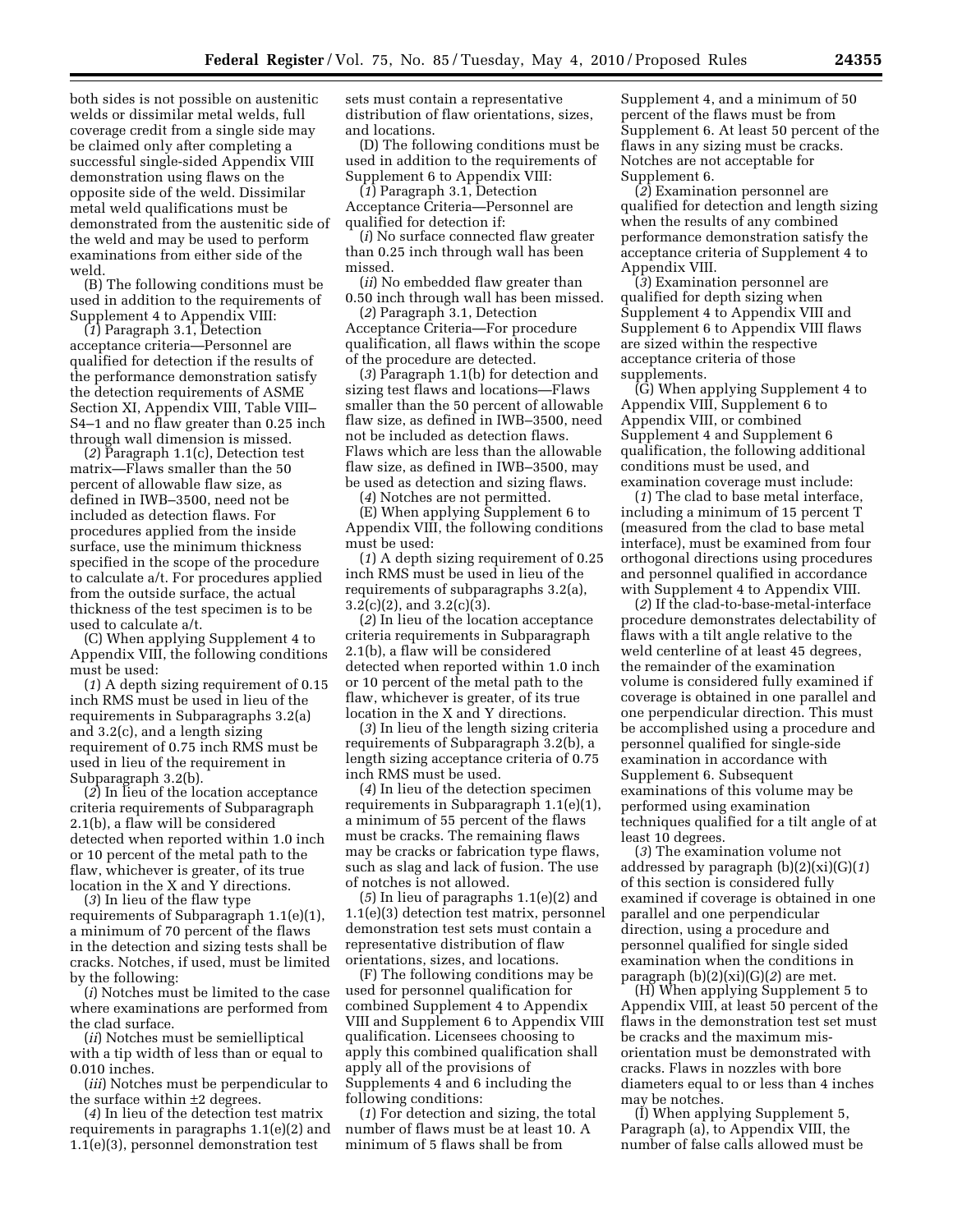D/10, with a maximum of 3, where D is the diameter of the nozzle.

(J) [Reserved]

(K) When performing nozzle-to-vessel weld examinations, the following conditions must be used when the requirements contained in Supplement 7 to Appendix VIII are applied for nozzle-to-vessel welds in conjunction with Supplement 4 to Appendix VIII, Supplement 6 to Appendix VIII, or combined Supplement 4 and Supplement 6 qualification.

(*1*) For examination of nozzle-tovessel welds conducted from the bore, the following conditions are required to qualify the procedures, equipment, and personnel:

(*i*) For detection, a minimum of four flaws in one or more full-scale nozzle mock-ups must be added to the test set. The specimens must comply with Supplement 6, paragraph 1.1, to Appendix VIII, except for flaw locations specified in Table VIII S6-1. Flaws may be notches, fabrication flaws or cracks. Seventy-five (75) percent of the flaws must be cracks or fabrication flaws. Flaw locations and orientations must be selected from the choices shown in paragraph (b)(2)(xi)(K)(*4*) of this section, Table VIII–S7–1—Modified, with the exception that flaws in the outer eightyfive (85) percent of the weld need not be perpendicular to the weld. There may be no more than two flaws from each category, and at least one subsurface flaw must be included.

(*ii*) For length sizing, a minimum of four flaws as in paragraph  $(b)(2)(xi)(K)(1)(i)$  of this section must be included in the test set. The length sizing results must be added to the results of combined Supplement 4 to Appendix VIII and Supplement 6 to Appendix VIII. The combined results must meet the acceptance standards

contained in paragraph (b)(2)(xi)(E)(*3*) of this section.

(*iii*) For depth sizing, a minimum of four flaws as in paragraph  $(b)(2)(xi)(K)(1)(i)$  of this section must be included in the test set. Their depths must be distributed over the ranges of Supplement 4, Paragraph 1.1, to Appendix VIII, for the inner 15 percent of the wall thickness and Supplement 6, Paragraph 1.1, to Appendix VIII, for the remainder of the wall thickness. The depth sizing results must be combined with the sizing results from Supplement 4 to Appendix VIII for the inner 15 percent and to Supplement 6 to Appendix VIII for the remainder of the wall thickness. The combined results must meet the depth sizing acceptance criteria contained in paragraphs (b)(2)(xi)(C)(*1*), (b)(2)(xi)(E)(*1*), and  $(b)(2)(xi)(F)(3)$  of this section.

(*2*) For examination of reactor pressure vessel nozzle-to-vessel welds conducted from the inside of the vessel,

(*i*) The clad to base metal interface and the adjacent examination volume to a minimum depth of 15 percent T (measured from the clad to base metal interface) must be examined from four orthogonal directions using a procedure and personnel qualified in accordance with Supplement 4 to Appendix VIII as conditioned by paragraphs (b)(2)(xi)(B) and  $(b)(2)(xi)(C)$  of this section.

(*ii*) When the examination volume defined in paragraph (b)(2)(xi)(K)(*2*)(*i*) of this section cannot be effectively examined in all four directions, the examination must be augmented by examination from the nozzle bore using a procedure and personnel qualified in accordance with paragraph  $(b)(2)(xi)(K)(1)$  of this section.

(*iii*) The remainder of the examination volume not covered by paragraph  $(b)(2)(xi)(K)(2)(ii)$  of this section or a

#### TABLE VIII–S7–1—MODIFIED

combination of paragraphs (b)(2)(xi)(K)(*2*)(i) and (b)(2)(xi)(K)(*2*)(*ii*) of this section, must be examined from the nozzle bore using a procedure and personnel qualified in accordance with paragraph  $(b)(2)(xi)(K)(1)$  of this section, or from the vessel shell using a procedure and personnel qualified for single sided examination in accordance with Supplement 6 to Appendix VIII, as conditioned by paragraphs (b)(2)(xi)(D) through  $(b)(2)(xi)(G)$  of this section.

(*3*) For examination of reactor pressure vessel nozzle-to-shell welds conducted from the outside of the vessel,

(*i*) The clad to base metal interface and the adjacent metal to a depth of 15 percent T, (measured from the clad to base metal interface) must be examined from one radial and two opposing circumferential directions using a procedure and personnel qualified in accordance with Supplement 4 to Appendix VIII, as conditioned by paragraphs  $(b)(2)(xi)(B)$  and  $(b)(2)(xi)(C)$ of this section, for examinations performed in the radial direction, and Supplement 5 to Appendix VIII, as conditioned by paragraph (b)(2)(xi)(J) of this section, for examinations performed in the circumferential direction.

(*ii*) The examination volume not addressed by paragraph  $(b)(2)(xi)(K)(3)(i)$  of this section must be examined in a minimum of one radial direction using a procedure and personnel qualified for single sided examination in accordance with Supplement 6 to Appendix VIII, as conditioned by paragraphs (b)(2)(xi)(D) through (b)(2)(xi)(G) of this section.

(*4*) Table VIII–S7–1, ''Flaw Locations and Orientations,'' Supplement 7 to Appendix VIII, is conditioned as follows:

| <b>Flaw Locations and Orientations</b> |                  |                       |
|----------------------------------------|------------------|-----------------------|
|                                        | Parallel to weld | Perpendicular to weld |
| OD Surface<br>Subsurface               |                  |                       |

(L) As a condition to the requirements of Supplement 8, Subparagraph 1.1(c), to Appendix VIII, notches may be located within one diameter of each end of the bolt or stud.

(M) When implementing Supplement 12 to Appendix VIII, only the provisions related to the coordinated implementation of Supplement 3 to

Supplement 2 performance demonstrations are to be applied.

(xii) *Appendix VIII single side ferritic vessel and piping and stainless steel piping examination.* 

(A) Examinations performed from one side of a ferritic vessel weld must be conducted with equipment, procedures, and personnel that have demonstrated proficiency with single side

examinations. To demonstrate equivalency to two sided examinations, the demonstration must be performed to the requirements of Appendix VIII as conditioned by this paragraph and paragraphs (b)(2)(xi)(B) through  $(b)(2)(xi)(G)$  of this section, on specimens containing flaws with nonoptimum sound energy reflecting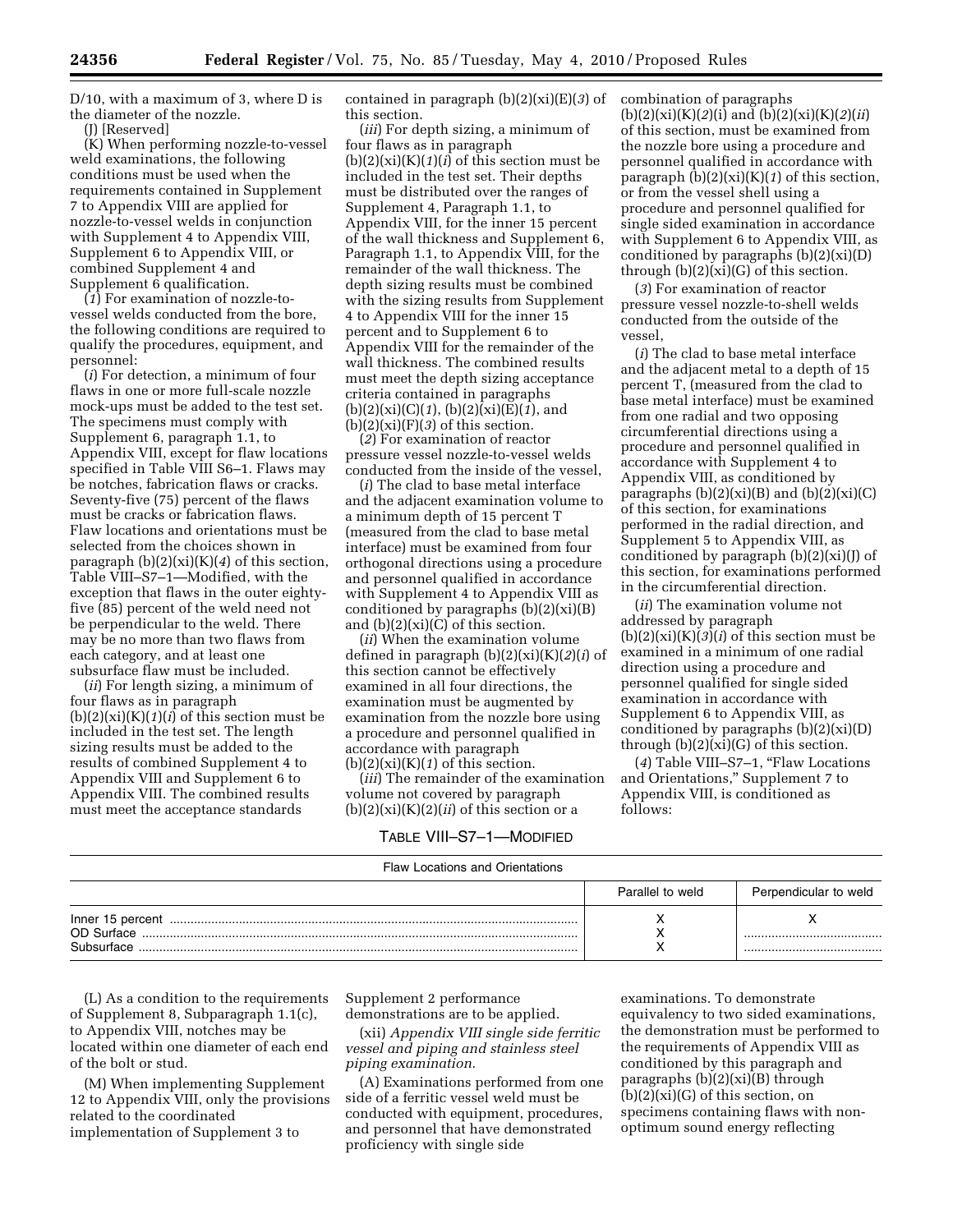characteristics or flaws similar to those in the vessel being examined.

(B) Examinations performed from one side of a ferritic or stainless steel pipe weld must be conducted with equipment, procedures, and personnel that have demonstrated proficiency with single side examinations. To demonstrate equivalency to two sided examinations, the demonstration must be performed to the requirements of Appendix VIII as conditioned by this paragraph and paragraph (b)(2)(xi)(A) of this section.

(xiii) *Reconciliation of quality requirements.* When purchasing replacement items, in addition to the reconciliation provisions of IWA–4200, 1995 Addenda through 1998 Edition, the replacement items must be purchased, to the extent necessary, in accordance with the licensee's quality assurance program description required by 10 CFR 50.34(b)(6)(ii).

(xiv) *Certification of NDE personnel.*  (A) Level I and II nondestructive examination personnel shall be recertified on a 3-year interval in lieu of the 5-year interval specified in the 1997 Addenda and 1998 Edition of IWA– 2314, and IWA–2314(a) and IWA– 2314(b) of the 1999 Addenda through the latest edition and addenda incorporated by reference in paragraph (b)(2) of this section.

(B) When applying editions and addenda prior to the 2007 Edition of Section XI, paragraph IWA–2316 may only be used to qualify personnel that observe leakage during system leakage and hydrostatic tests conducted in accordance with IWA 5211(a) and (b).

(C) When applying editions and addenda prior to the 2004 Edition through the 2005 Addenda of Section XI, licensee's qualifying visual examination personnel for VT–3 visual examination under paragraph IWA– 2317 of Section XI, must demonstrate the proficiency of the training by administering an initial qualification examination and administering subsequent examinations on a 3-year interval.

(xv) *Substitution of alternative methods.* The provisions for substituting alternative examination methods, a combination of methods, or newly developed techniques in the 1997 Addenda of IWA–2240 must be applied when using the 1998 Edition through the 2004 Edition of Section XI of the ASME B&PV Code. The provisions in IWA–4520(c), 1997 Addenda through the 2004 Edition, allowing the substitution of alternative methods, a combination of methods, or newly developed techniques for the methods specified in the Construction Code are

not approved for use. The provisions in IWA–4520(b)(2) and IWA–4521 of the 2008 Addenda through the latest edition and addenda approved in paragraph (b)(2) of this section, allowing the substitution of ultrasonic examination for radiographic examination specified in the Construction Code are not approved for use.

(xvi) *System leakage tests.*  (A) When performing system leakage tests in accordance with IWA–5213(a), 1997 through 2002 Addenda, the licensee shall maintain a 10-minute hold time after test pressure has been reached for Class 2 and Class 3 components that are not in use during normal operating conditions. No hold time is required for the remaining Class 2 and Class 3 components provided that the system has been in operation for at least 4 hours for insulated components or 10 minutes for uninsulated components.

(B) The NDE provision in IWA– 4540(a)(2) of the 2002 Addenda of Section XI must be applied when performing system leakage tests after repair and replacement activities performed by welding or brazing on a pressure retaining boundary using the 2003 Addenda through the latest edition and addenda incorporated by reference in paragraph (b)(2) of this section. (xvii) *Table IWB–2500–1 examination* 

*requirements.* 

(A) The provisions of Table IWB– 2500–1, Examination Category B–D, Full Penetration Welded Nozzles in Vessels, Items B3.40 and B3.60 (Inspection Program A) and Items B3.120-and B3.140 (Inspection Program B) of the 1998 Edition must be applied when using the 1999 Addenda through the latest edition and addenda incorporated by reference in paragraph (b)(2) of this section. A visual examination with magnification that has a resolution sensitivity to detect a 1-mil width wire or crack, utilizing the allowable flaw length criteria in Table IWB–3512–1, 1997 Addenda through the latest edition and addenda incorporated by reference in paragraph (b)(2) of this section, with a limiting assumption on the flaw aspect ratio (*i.e.,* a/l=0.5), may be performed instead of an ultrasonic examination.

(B) The provisions of Table IWB– 2500–1, Examination Category B–G–2, Item B7.80, that are in the 1995 Edition are applicable only to reused bolting when using the 1997 Addenda through the latest edition and addenda incorporated by reference in paragraph (b)(2) of this section.

(xviii) *Surface examination.* The use of the provision in IWA–2220, ''Surface Examination,'' of Section XI, 2001 Edition through the latest edition and

addenda incorporated by reference in paragraph  $(b)(\overline{2})$  of this section, that allow use of an ultrasonic examination method is prohibited.

(xix) *Evaluation of thermally cut surfaces.* The use of the provisions for eliminating mechanical processing of thermally cut surfaces in IWA–4461.4.2 of Section XI, 2001 Edition through the latest edition and addenda incorporated by reference in paragraph (b)(2) of this section are prohibited.

(xx) *Incorporation of the performance demonstration initiative and addition of ultrasonic examination criteria.* The use of Appendix VIII and the supplements to Appendix VIII and Article I–3000 of Section XI of the ASME B&PV Code, 2002 Addenda through the 2006 Addenda is prohibited.

(xxi) *Mitigation of defects by modification.* The use of the provisions in IWA–4340, ''Mitigation of Defects by Modification,'' Section XI, 2001 Edition through the latest edition and addenda incorporated by reference in paragraph (b)(2) of this section are prohibited.

(xxii) *Pressure testing Class 1, 2, and 3 mechanical joints.* The repair and replacement activity provisions in IWA– 4540(c) of the 1998 Edition of Section XI for pressure testing Class 1, 2, and 3 mechanical joints must be applied when using the 2001 Edition through the latest edition and addenda incorporated by reference in paragraph (b)(2) of this section.

(xxiii) *Removal of insulation.* When performing visual examination in accordance with IWA–5242 of Section XI of the ASME B&PV Code, 2003 Addenda through the 2006 Addenda, or IWA–5241 of the 2007 Edition through the latest edition and addenda incorporated in paragraph (b)(2) of the section, insulation must be removed from 17–4 PH or 410 stainless steel studs or bolts aged at a temperature below 1100°F or having a Rockwell Method C hardness value above 30, and from A–286 stainless steel studs or bolts preloaded to 100,000 pounds per square inch or higher.

(xxiv) *Analysis of flaws.* Licensees using ASME B&PV Code, Section XI, Appendix A shall use the following conditions when implementing Equation (2) in A–4300(b)(1):

For  $R < 0$ ,  $\Delta K_I$  depends on the crack depth (a), and the flow stress  $(\sigma_f)$ . The flow stress is defined by  $\sigma_f = \frac{1}{2}(\sigma_{ys} + \sigma_{ult})$ , where  $\sigma_{ys}$  is the yield strength and  $\sigma_{\text{ult}}$  is the ultimate tensile strength in units ksi (MPa) and a is in units in. (mm). For  $-2 \le R \le 0$  and  $K_{\text{max}}$  $-$  K<sub>min</sub>  $\leq$  0.8  $\times$  1.12  $\sigma_f$   $\sqrt{\pi a}$ , S = 1 and  $\Delta K_I$  $=$  K $_{\rm max}.$  For R  $<$   $-$  2 and K  $_{\rm max}$   $-$  K  $_{\rm min}$   $\leq$  0.8  $\,$  $\times$  1.12 σ<sub>f</sub>  $\sqrt{\pi a}$ , S = 1 and ΔK<sub>I</sub> = (1–R) K<sub>max</sub>/ 3. For  $R < 0$  and  $K_{max} - K_{min} > 0.8 \times 1.12$  $\sigma_f \sqrt{\pi a}$ , S = 1 and  $\Delta K_I = K_{max} - K_{min}$ .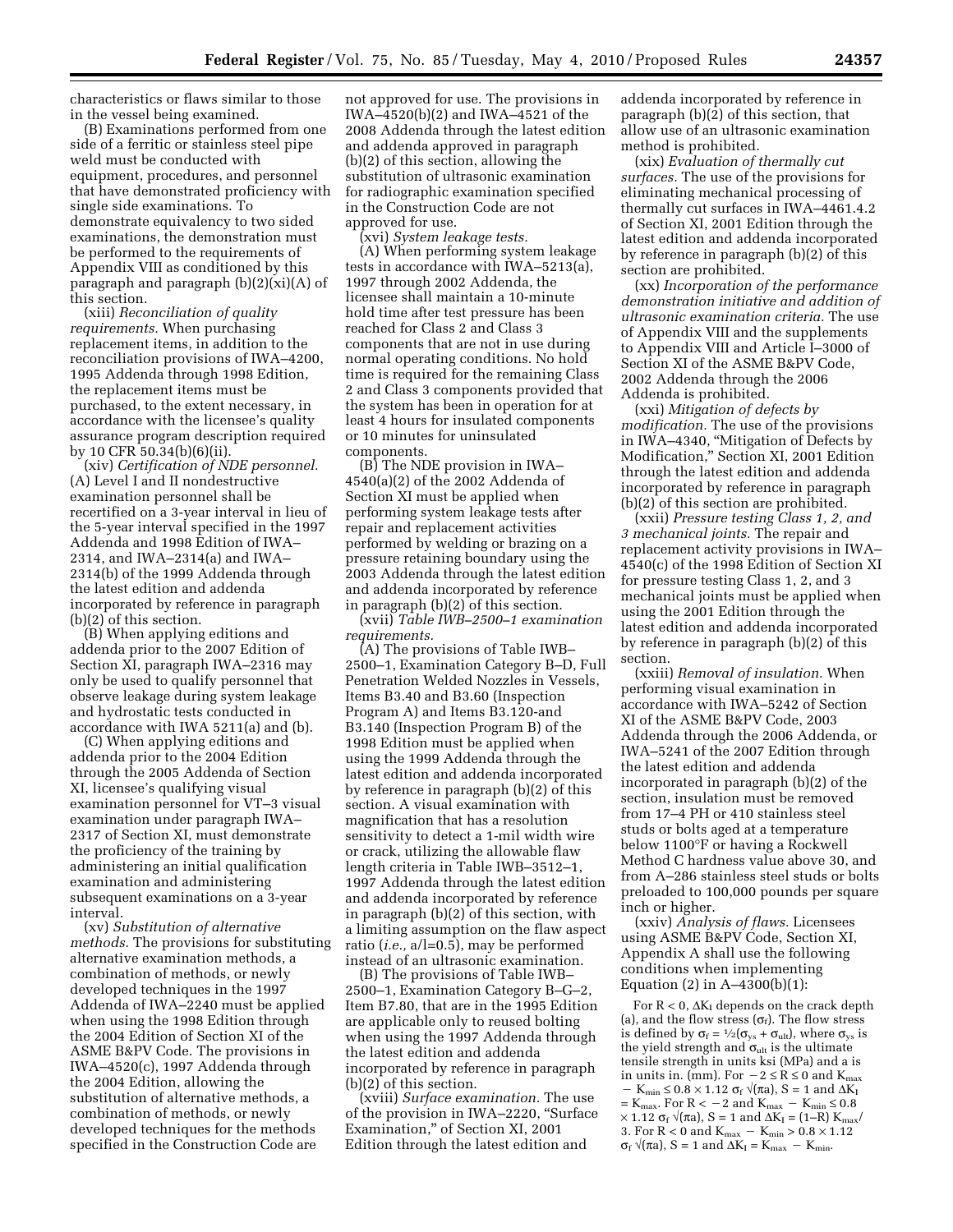(xxv) *Evaluation of unanticipated operating events.* The provisions of ASME B&PV Code, Section XI, Appendix E, Section E–1200 are not approved for use. In addition, when using the provisions of Section E–1300, the analytical procedure must be based on a postulated semi-elliptical surface flaw of a one-quarter vessel thickness (*i.e.,* the ''minimum initiation crack size'' in Table E–2 shall be a 1/4T flaw) and the linear elastic fracture mechanics criteria be as follows:

 $1.4K_{Im} + K_{Ir} = K_{Ic}$  for the LTOP condition, and  $1.4K_{Im} + K_{It} + K_{Ir} = K_{Ic}$ , for the PTT condition

(xxvi) *Nonmandatory Appendix R.*  Nonmandatory Appendix R, ''Risk-Informed Inspection Requirements for Piping,'' of Section XI, 2005 Addenda through the latest edition and addenda incorporated by reference in paragraph (b)(2) of this section, may not be implemented without prior NRC authorization of the proposed alternative in accordance with paragraph (a)(3)(i) of this section.

(3) As used in this section, references to the OM Code refer to the ASME *Code for Operation and Maintenance of Nuclear Power Plants,* Subsections ISTA, ISTB, ISTC, and ISTD, Mandatory Appendices I and II, and Nonmandatory Appendices A through H and J, and include the 1995 Edition through the 2006 Addenda subject to the following conditions:

\* \* \* \* \* (v) *Subsection ISTD.* Article IWF– 5000, ''Inservice Inspection Requirements for Snubbers,'' of the ASME B&PV Code, Section XI, must be used when performing inservice inspection examinations and tests of snubbers at nuclear power plants.

(A) Licensees may use Subsection ISTD, "Preservice and Inservice Examination and Testing of Dynamic Restraints (Snubbers) in Light-Water Reactor Power Plants,'' ASME OM Code, 1995 Edition through the latest edition and addenda incorporated by reference in paragraph (b)(3) of this section, in place of the requirements for snubbers in the editions and addenda up to the 2005 Addenda of the ASME B&PV Code, Section XI, IWF–5200(a) and (b) and IWF–5300(a) and (b), by making appropriate changes to their technical specifications or licensee-controlled documents. Preservice and inservice examinations must be performed using the VT–3 visual examination method described in IWA–2213.

(B) Licensees shall comply with the provisions for examining and testing snubbers in Subsection ISTD of the ASME OM Code and make appropriate changes to their technical specifications or licensee-controlled documents when using the 2006 Addenda and later editions and addenda of Section XI of the ASME B&PV Code.

(vi) *Exercise interval for manual valves.* Manual valves must be exercised on a 2-year interval rather that the 5 year interval specified in paragraph ISTC–3540 of the 1999 through the 2005 Addenda of the ASME OM Code, provided that adverse conditions do not require more frequent testing.

 $\star$   $\star$   $\star$   $\star$ 

 $(c) * * * *$ 

(3) The Code edition, addenda, and optional ASME Code cases to be applied to components of the reactor coolant pressure boundary must be determined by the provisions of paragraph NCA– 1140, Subsection NCA of Section III of the ASME Boiler and Pressure Vessel Code, subject to the following conditions:

(i) The edition and addenda applied to a component must be those which are incorporated by reference in paragraph (b)(1) of this section;

(ii) The ASME Code provisions applied to the pressure vessel may be dated no earlier than the Summer 1972 Addenda of the 1971 edition;

(iii) The ASME Code provisions applied to piping, pumps, and valves may be dated no earlier than the Winter 1972 Addenda of the 1971 edition; and

(iv) The optional Code cases applied to a component must be those listed in NRC Regulatory Guide 1.84 that is incorporated by reference in paragraph (b) of this section.

- \* \* \* \* \*
	- (d) \* \* \*

(2) The Code edition, addenda, and optional ASME Code cases to be applied to the systems and components identified in paragraph (d)(1) of this section must be determined by the rules of paragraph NCA–1140, Subsection NCA of Section III of the ASME Boiler and Pressure Vessel Code, subject to the following conditions:

(i) The edition and addenda must be those which are incorporated by reference in paragraph (b)(1) of this section;

(ii) The ASME Code provisions applied to the systems and components may be dated no earlier than the 1980 Edition; and

(iii) The optional Code cases must be those listed in the NRC Regulatory Guide 1.84 that is incorporated by reference in paragraph (b) of this section.

(e) \* \* \*

(2) The Code edition, addenda, and optional ASME Code cases to be applied to the systems and components identified in paragraph (e)(1) of this section must be determined by the rules of paragraph NCA–1140, subsection NCA of Section III of the ASME Boiler and Pressure Vessel Code, subject to the following conditions:

(i) The edition and addenda must be those which are incorporated by reference in paragraph (b)(1) of this section;

(ii) The ASME Code provisions applied to the systems and components may be dated no earlier than the 1980 Edition; and

(iii) The optional Code cases must be those listed in NRC Regulatory Guide 1.84 that is incorporated by reference in paragraph (b) of this section.

(f) \* \* \* (2) For a boiling or pressurized watercooled nuclear power facility whose construction permit was issued on or after January 1, 1971, but before July 1, 1974, pumps and valves which are classified as ASME Code Class 1 and Class 2 must be designed and provided with access to enable the performance of inservice tests for operational readiness set forth in editions and addenda of Section XI of the ASME Boiler and Pressure Vessel Code incorporated by reference in paragraph (b) of this section (or the optional ASME Code cases listed in NRC Regulatory Guide 1.147, Revision 15, or 1.192 that are incorporated by reference in paragraph (b) of this section) in effect 6 months before the date of issuance of the construction permit. The pumps and valves may meet the inservice test requirements set forth in subsequent editions of this Code and addenda which are incorporated by reference in paragraph (b) of this section (or the optional ASME Code Cases listed in NRC Regulatory Guide 1.147, Revision 15, or 1.192 that are incorporated by reference in paragraph (b) of this section), subject to the applicable conditions listed therein.

 $(3) * * * *$ (v) All pumps and valves may meet the test requirements set forth in subsequent editions of codes and addenda or portions thereof which are incorporated by reference in paragraph (b) of this section, subject to the conditions listed in paragraph (b) of this

section.

(4) Throughout the service life of a boiling or pressurized water-cooled nuclear power facility, pumps and valves which are classified as ASME Code Class 1, Class 2, and Class 3 must meet the inservice test requirements, except design and access provisions, set forth in the ASME OM Code and addenda that become effective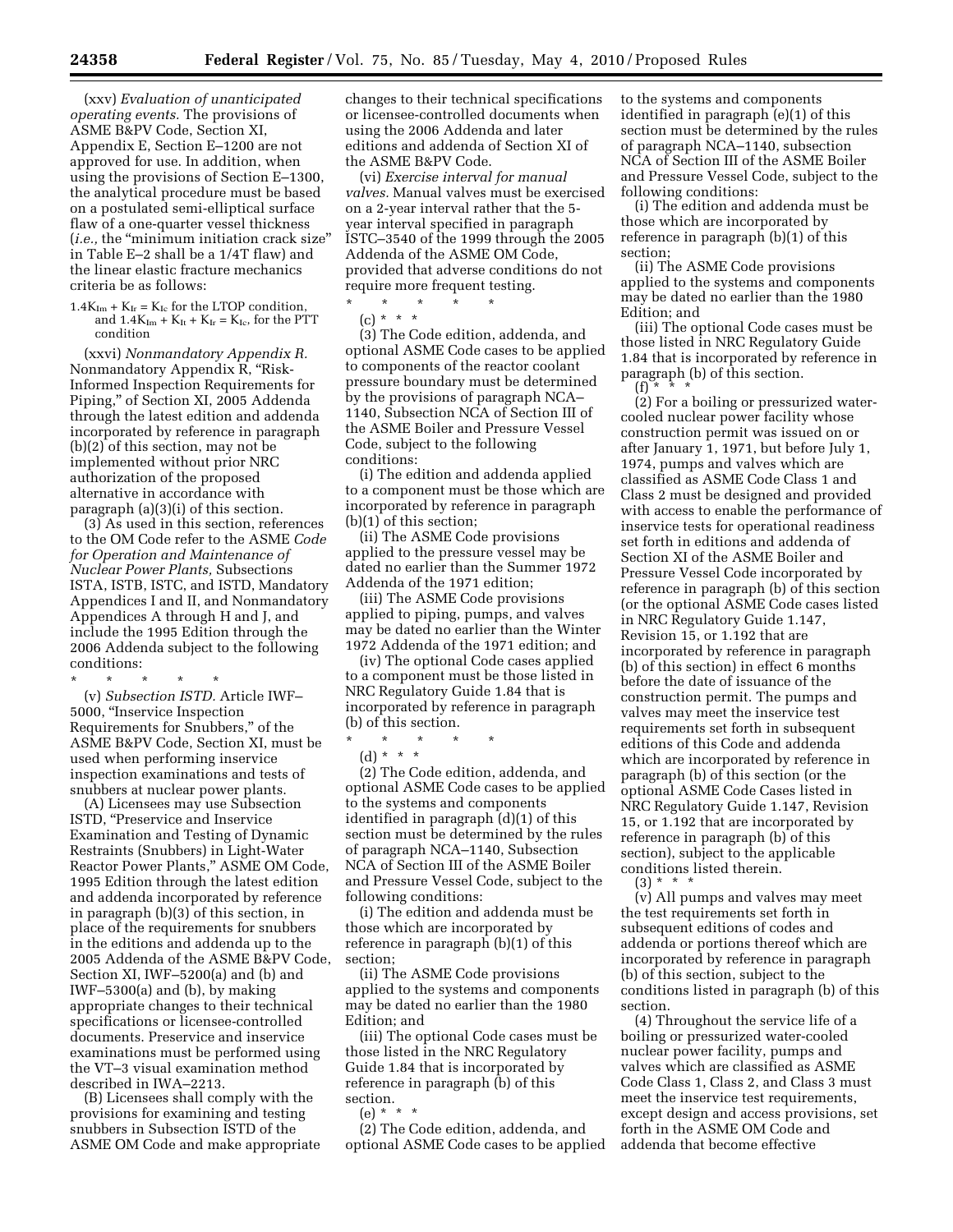subsequent to editions and addenda specified in paragraphs (f)(2) and (f)(3) of this section and that are incorporated by reference in paragraph (b) of this section, to the extent practical within the limitations of design, geometry and materials of construction of the components.

(i) Inservice tests to verify operational readiness of pumps and valves, whose function is required for safety, conducted during the initial 120-month interval must comply with the requirements in the latest edition and addenda of the Code incorporated by reference in paragraph (b) of this section on the date 12 months before the date of issuance of the operating license under this part, or 12 months before the date scheduled for initial loading fuel under a combined license under part 52 of this chapter (or the optional ASME Code cases listed in NRC Regulatory Guide 1.192, that is incorporated by reference in paragraph (b) of this section), subject to the conditions listed in paragraph (b) of this section.

(ii) Inservice tests to verify operational readiness of pumps and valves, whose function is required for safety, conducted during successive 120-month intervals must comply with the requirements of the latest edition and addenda of the Code incorporated by reference in paragraph (b) of this section 12 months before the start of the 120-month interval (or the optional ASME Code cases listed in NRC Regulatory Guide 1.147, Revision 15, or Regulatory Guide 1.192 that are incorporated by reference in paragraph (b) of this section), subject to the conditions listed in paragraph (b) of this section.

(iii) [Reserved]

(iv) Inservice tests of pumps and valves may meet the requirements set forth in subsequent editions and addenda that are incorporated by reference in paragraph (b) of this section, subject to the conditions listed in paragraph (b) of this section, and subject to NRC approval. Portions of editions or addenda may be used provided that all related requirements of the respective editions or addenda are met.

 $(5) * * * *$ 

(iv) Where a pump or valve test requirement by the code or addenda is determined to be impractical by the licensee and is not included in the revised inservice test program as permitted by paragraph (f)(4) of this section, the basis for this determination must be submitted for NRC review and approval not later than 12 months after the expiration of the initial 120-month interval of operation from start of

facility commercial operation and each subsequent 120-month interval of operation during which the test is determined to be impractical.

\* \* \* \* \* (g) \* \* \*

(2) For a boiling or pressurized watercooled nuclear power facility whose construction permit was issued on or after January 1, 1971, but before July 1, 1974, components (including supports) which are classified as ASME Code Class 1 and Class 2 must be designed and be provided with access to enable the performance of inservice examination of such components (including supports) and must meet the preservice examination requirements set forth in editions and addenda of Section III or Section XI of the ASME B&PV Code (or ASME OM Code for snubber examination and testing) incorporated by reference in paragraph (b) of this section (or the optional ASME code cases listed in NRC Regulatory Guide 1.147, Revision 15, that are incorporated by reference in paragraph (b) of this section) in effect six months before the date of issuance of the construction permit. The components (including supports) may meet the requirements set forth in subsequent editions and addenda of this Code which are incorporated by reference in paragraph (b) of this section (or the optional ASME code cases listed in NRC Regulatory Guide 1.147, Revision 15, when using Section XI, or Regulatory Guide 1.192 when using the OM Code, that are incorporated by reference in paragraph (b) of this section), subject to the applicable conditions.

(3) For a boiling or pressurized watercooled nuclear power facility whose construction permit under this part, or design certification, design approval, combined license, or manufacturing license under part 52 of this chapter, was issued on or after July 1, 1974:

(i) Components (including supports) which are classified as ASME Code Class 1 must be designed and provided with access to enable the performance of inservice examination of these components and must meet the preservice examination requirements set forth in the editions and addenda of Section III or Section XI of the ASME B&PV Code (or ASME OM Code for snubber examination and testing) incorporated by reference in paragraph (b) of this section (or the optional ASME code cases listed in NRC Regulatory Guide 1.147, Revision 15, when using Section XI; or Regulatory Guide 1.192 when using the OM Code, that are incorporated by reference in paragraph (b) of this section) applied to the

construction of the particular component.

(ii) Components which are classified as ASME Code Class 2 and Class 3 and supports for components which are classified as ASME Code Class 1, Class 2, and Class 3 must be designed and be provided with access to enable the performance of inservice examination of these components and must meet the preservice examination requirements set forth in the editions and addenda of Section III or Section XI of the ASME B&PV Code (or ASME OM Code for snubber examination and testing) incorporated by reference in paragraph (b) of this section (or the optional ASME code cases listed in NRC Regulatory Guide 1.147, Revision 15, when using Section XI; or Regulatory Guide 1.192 when using the OM Code, that are incorporated by reference in paragraph (b) of this section) applied to the construction of the particular component.

(iii)–(iv) [Reserved]

(v) All components (including supports) may meet the requirements set forth in subsequent editions of codes and addenda or portions thereof which are incorporated by reference in paragraph (b) of this section, subject to the conditions listed therein.

(4) Throughout the service life of a boiling or pressurized water-cooled nuclear power facility, components (including supports) which are classified as ASME Code Class 1, Class 2, and Class 3 must meet the requirements, except design and access provisions and preservice examination requirements, set forth in Section XI of editions and addenda of the ASME B&PV Code (or ASME OM Code for snubber examination and testing) that become effective subsequent to editions specified in paragraphs (g)(2) and (g)(3) of this section and that are incorporated by reference in paragraph (b) of this section, to the extent practical within the limitations of design, geometry and materials of construction of the components. Components which are classified as Class MC pressure retaining components and their integral attachments, and components which are classified as Class CC pressure retaining components and their integral attachments must meet the requirements, except design and access provisions and preservice examination requirements, set forth in Section XI of the ASME B&PV Code and addenda that are incorporated by reference in paragraph (b) of this section, subject to the condition listed in paragraph (b)(2)(ii) of this section and the conditions listed in paragraphs (b)(2)(iv) and  $(b)(2)(v)$  of this section, to the extent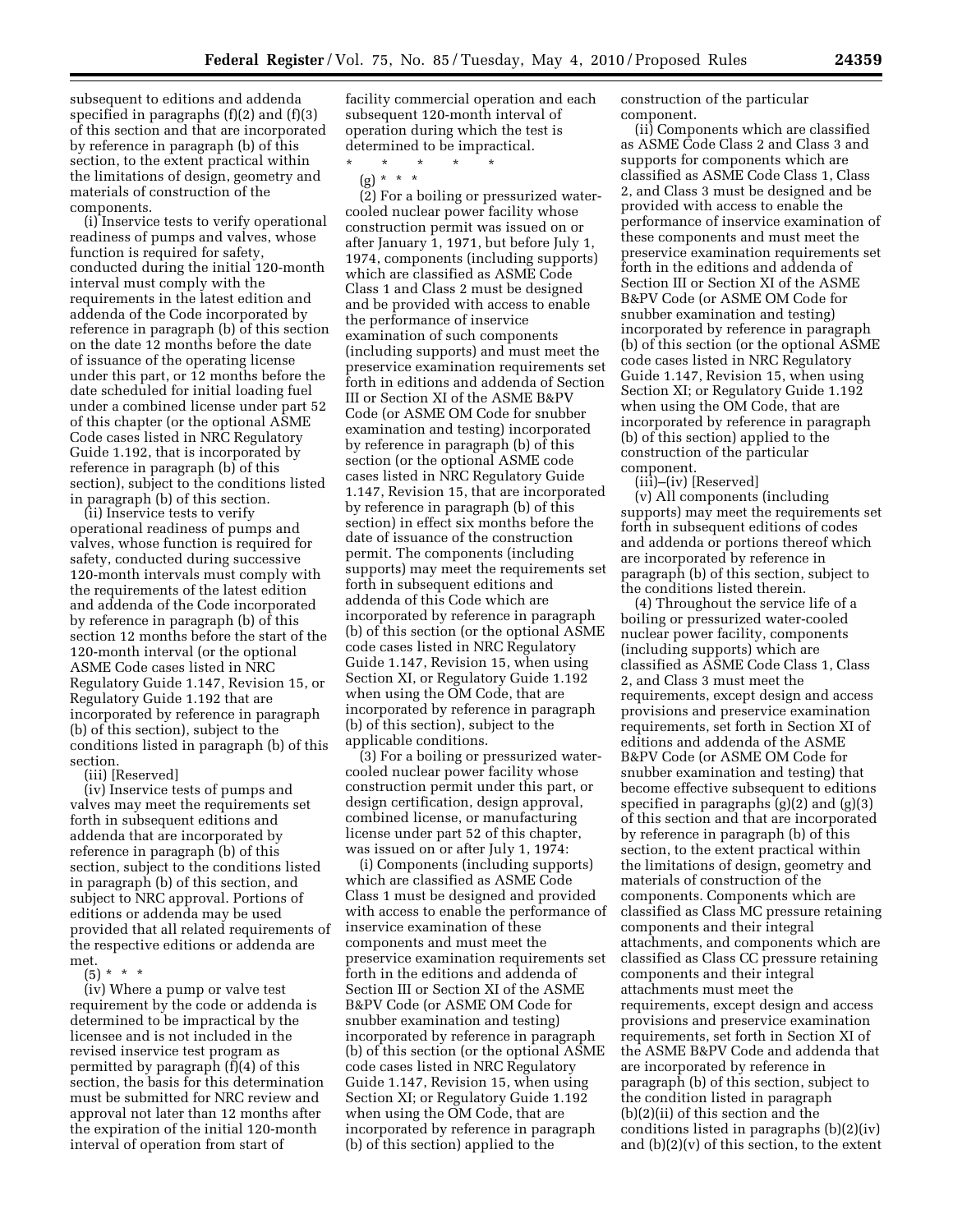practical within the limitation of design, geometry and materials of construction of the components.

(i) Inservice examination of components and system pressure tests conducted during the initial 120-month inspection interval must comply with the requirements in the latest edition and addenda of the Code incorporated by reference in paragraph (b) of this section on the date 12 months before the date of issuance of the operating license (or the optional ASME code cases listed in NRC Regulatory Guide 1.147, Revision 15, when using Section XI; or Regulatory Guide 1.192 when using the OM Code, that are incorporated by reference in paragraph (b) of this section), subject to the conditions listed in paragraph (b) of this section.

(ii) Inservice examination of components and system pressure tests conducted during successive 120-month inspection intervals must comply with the requirements of the latest edition and addenda of the Code incorporated by reference in paragraph (b) of this section 12 months before the start of the 120-month inspection interval (or the optional ASME code cases listed in NRC Regulatory Guide 1.147, Revision 15, when using Section XI; or Regulatory Guide 1.192 when using the OM Code, that are incorporated by reference in paragraph (b) of this section), subject to the conditions listed in paragraph (b) of this section.

(iii) When applying editions and addenda prior to the 2003 Addenda of Section XI of the ASME B&PV Code licensees may, but are not required to, perform the surface examinations of high-pressure safety injection systems specified in Table IWB–2500–1, Examination Category B–J, Item Numbers B9.20, B9.21 and B9.22.

(iv) Inservice examination of components and system pressure tests may meet the requirements set forth in subsequent editions and addenda that are incorporated by reference in paragraph (b) of this section, subject to the conditions listed in paragraph (b) of this section, and subject to Commission approval. Portions of editions or addenda may be used provided that all related requirements of the respective editions or addenda are met.

(v) For a boiling or pressurized watercooled nuclear power facility whose construction permit under this part or combined license under part 52 of this chapter was issued after January 1, 1956:

(A) Metal containment pressure retaining components and their integral attachments must meet the inservice inspection, repair, and replacement requirements applicable to components

which are classified as ASME Code Class MC;

(B) Metallic shell and penetration liners which are pressure retaining components and their integral attachments in concrete containments must meet the inservice inspection, repair, and replacement requirements applicable to components which are classified as ASME Code Class MC;

(C) Concrete containment pressure retaining components and their integral attachments, and the post-tensioning systems of concrete containments must meet the inservice inspections, repair, and replacement requirements applicable to components which are classified as ASME Code Class CC.  $(5) * * * *$ 

(iii) If the licensee has determined that conformance with a code requirement is impractical for its facility, the licensee shall notify the Commission and submit, as specified in § 50.4, information to support the determinations. Determinations of impracticality in accordance with this section must be based on the demonstrated limitations experienced when attempting to comply with the code requirements during the inservice inspection interval for which the request is being submitted. Requests for relief made in accordance with this section must be submitted to the NRC no later than 12 months after the examination has been attempted.

(iv) Where the licensee determines that an examination required by Code edition or addenda is impractical, and is not included in the revised inservice inspection program as permitted by paragraph (g)(4) of this section, the basis for this determination must be submitted for NRC review and approval not later than 12 months after the expiration of the initial or subsequent 120-month inspection interval for which relief is sought.

- $(6) * * * *$
- $(ii) * * * *$

(B) Licensees do not have to submit to the NRC for approval of their containment inservice inspection programs which were developed to satisfy the requirements of Subsection

IWE and Subsection IWL with specified conditions. The program elements and the required documentation must be maintained on site for audit.

\* \* \* \* \*

(E) \* \* \*

(*1*) All licensees of pressurized water reactors shall augment their inservice inspection program by implementing ASME Code Case N–722–1 subject to the conditions specified in paragraphs

(g)(6)(ii)(E)(*2*) through (g)(6)(ii)(E)(*4*) of this section. The inspection requirements of ASME Code Case N– 722–1 do not apply to components with pressure retaining welds fabricated with Alloy 600/82/182 materials that have been mitigated by weld overlay or stress improvement.

(*2*) If a visual examination determines that leakage is occurring from a specific item listed in Table 1 of ASME Code Case N–722–1 that is not exempted by the ASME Code, Section XI, IWB– 1220(b)(1), additional actions must be performed to characterize the location, orientation, and length of crack(s) in Alloy 600 nozzle wrought material and location, orientation, and length of crack(s) in Alloy 82/182 butt welds. Alternatively, licensees may replace the Alloy 600/82/182 materials in all the components under the item number of the leaking component.

(*3*) If the actions in paragraph (g)(6)(ii)(E)(*2*) of this section determine that a flaw is circumferentially oriented and potentially a result of primary water stress corrosion cracking, licensees shall perform non-visual NDE inspections of components that fall under that ASME Code Case N–722–1 item number. The number of components inspected must equal or exceed the number of components found to be leaking under that item number. If circumferential cracking is identified in the sample, non-visual NDE must be performed in the remaining components under that item number.

\* \* \* \* \* (F) *Inspection requirements for class 1 pressurized-water reactor piping and vessel nozzle butt welds.* 

(*1*) Licensees of existing operating pressurized-water reactors as of [publication date of the final rule] shall implement the requirements of ASME Code Case N–770, subject to the conditions specified in paragraphs (g)(6)(ii)(F)(*2*) through (g)(6)(ii)(F)(*16*) of this section, by the first refueling outage after [date that is 60 days after the date of publication of the final rule].

(*2*) Full structural weld overlays authorized by the NRC staff may be categorized as Inspection Items C or F, as appropriate; welds that have been mitigated by stress improvement without welding may be categorized as Inspection Items D or E, as appropriate, provided the criteria in Appendix I of the code case have been met; for ISI frequencies, all other butt welds that rely on Alloy 82/182 for structural integrity shall be categorized as Inspection Items A–1, A–2 or B until the NRC staff has reviewed the mitigation and authorized an alternative code case